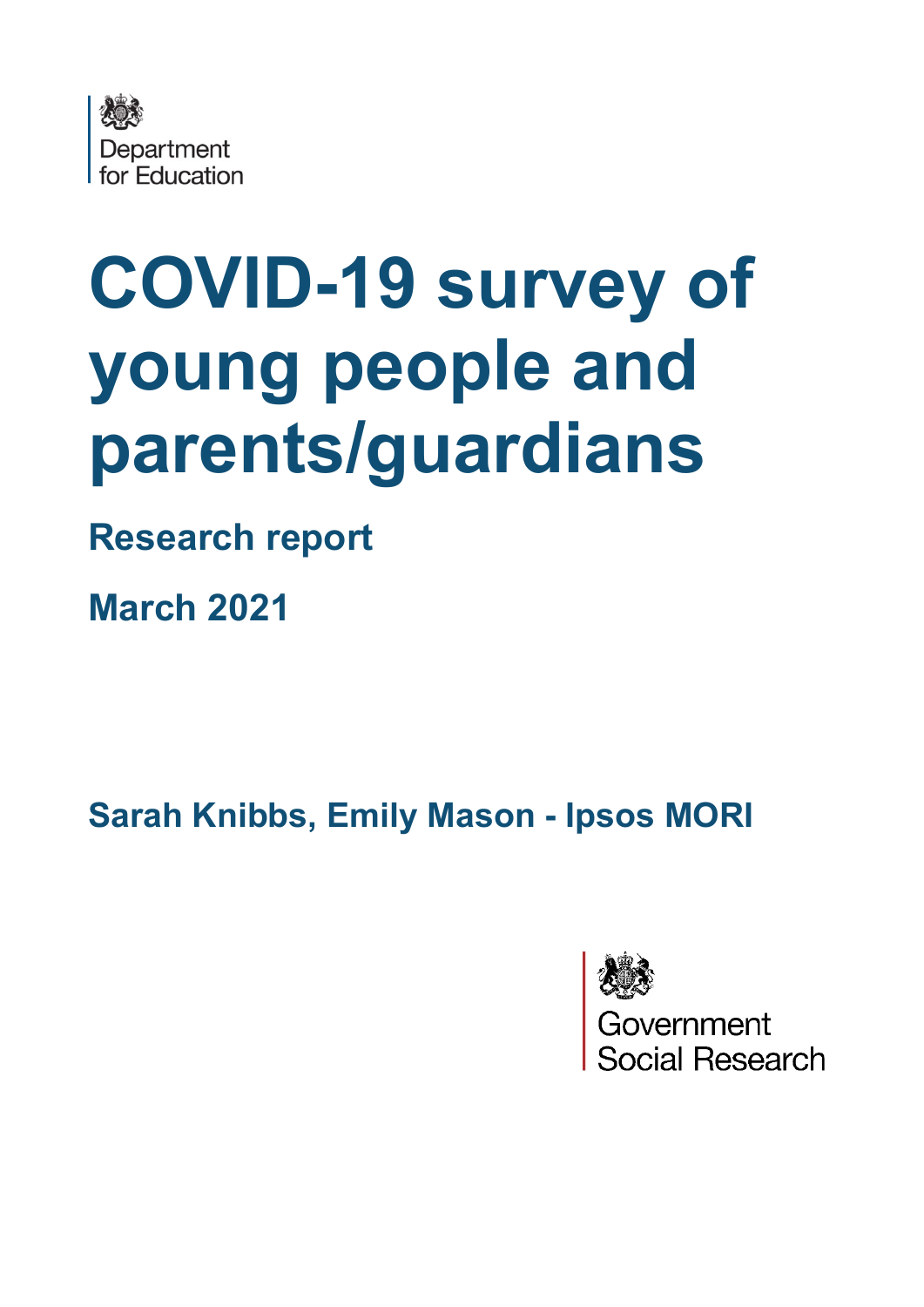# **Contents**

| Executive summary                           | $6\phantom{1}6$ |
|---------------------------------------------|-----------------|
| Family context                              | 6               |
| School attendance                           | $\overline{7}$  |
| Home learning                               | 7               |
| Return to school                            | 8               |
| <b>Restrictions</b>                         | 8               |
| Mental health and wellbeing                 | 9               |
| Introduction                                | 10              |
| Background                                  | 10              |
| Methodology                                 | 10              |
| Research design                             | 10              |
| Sample                                      | 12              |
| Notes for interpretation                    | 12              |
| Family context                              | 14              |
| Parent income and employment                | 14              |
| Childcare                                   | 15              |
| <b>Family relationships</b>                 | 16              |
| School attendance                           | 18              |
| Primary                                     | 19              |
| Secondary                                   | 20              |
| Home learning                               | 22              |
| Resources and information for home learning | 23              |
| School support                              | 24              |
| Support for pupils with SEND                | 25              |
| Experiences of home learning                | 25              |
| Primary                                     | 25              |
| Secondary                                   | 27              |
| Difficulties with home learning             | 28              |
| Return to school                            | 31              |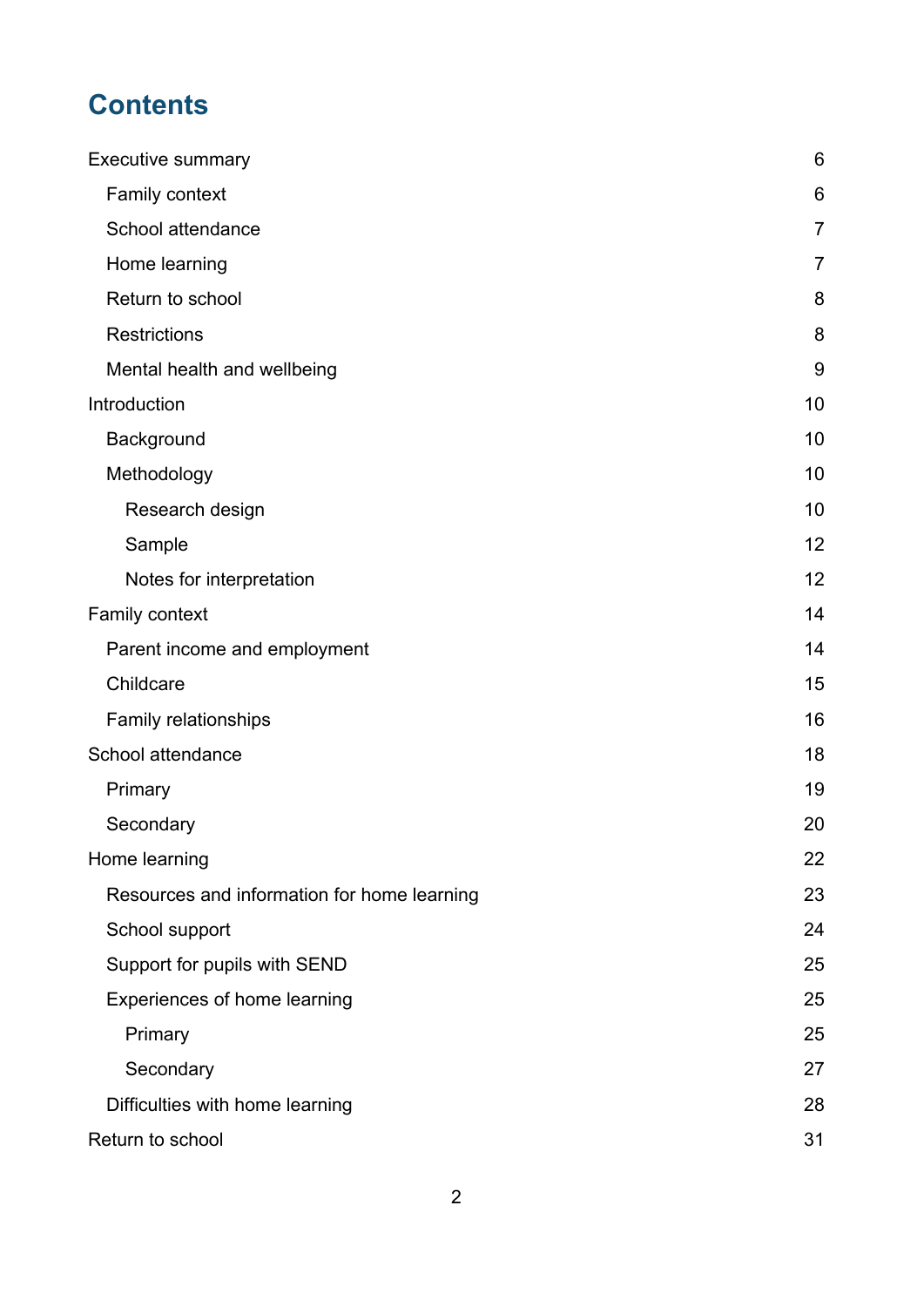| Concerns about returning to school                     | 31 |
|--------------------------------------------------------|----|
| Primary                                                | 31 |
| Secondary                                              | 32 |
| School measures                                        | 32 |
| Travelling to school                                   | 33 |
| Post-16 plans                                          | 34 |
| <b>Restrictions</b>                                    | 36 |
| Primary                                                | 36 |
| Secondary                                              | 38 |
| Mental health and wellbeing                            | 41 |
| Anxiousness                                            | 41 |
| Happiness                                              | 42 |
| Support for young people's mental health and wellbeing | 42 |
| Primary                                                | 42 |
| Secondary                                              | 42 |
| Further information and support                        | 43 |
| Online safety                                          | 44 |
| Appendix                                               | 46 |
| Comparing the sample profile across waves              | 46 |
|                                                        |    |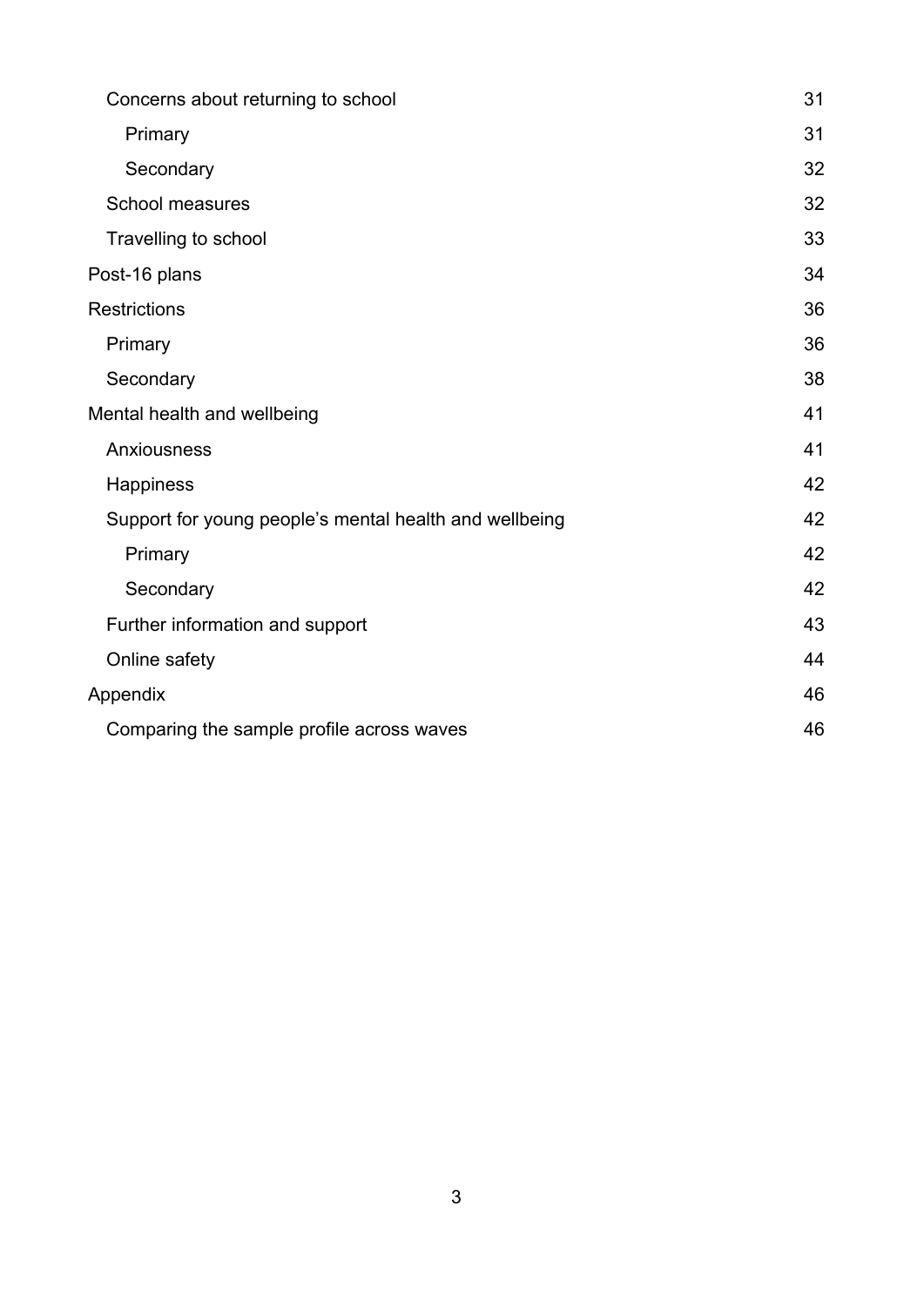# **Figures**

| Figure 1: Timeline of fieldwork and key dates relating to schools reopening 10             |
|--------------------------------------------------------------------------------------------|
|                                                                                            |
| Figure 3: Change in relationships between parents of primary pupils16                      |
| Figure 4: Change in relationships between parents of secondary pupils 16                   |
| Figure 5: Primary parents/guardians' reasons for why their child was not physically        |
| Figure 6: Primary parents/guardians' reasons for why their child was not physically        |
| Figure 7: Secondary pupils' reasons for not physically attending school at wave 120        |
| Figure 8: Secondary pupils' reasons for why they were not physically attending school at   |
| Figure 9: Sources used for home learning by primary parents/guardians23                    |
| Figure 10: Sources used for home learning by secondary parents/guardians 24                |
| Figure 11: Hours of home learning reported by primary parents/guardians25                  |
| Figure 12: Extracurricular activities primary parents/guardians have done with their child |
|                                                                                            |
| Figure 14: Difficulties with home learning experienced by primary parents/guardians28      |
| Figure 15: Difficulties with home learning experienced by secondary parents/guardians 30   |
| Figure 16: Top reasons why post-16 plans have been negatively impacted34                   |
| Figure 17: Reasons why primary parents/guardians say their child met up with two or        |
| Figure 18: Reasons why primary parents/guardians say their child met up with more than     |
| Figure 19: Reasons why secondary pupils say they met up with two or more people at a       |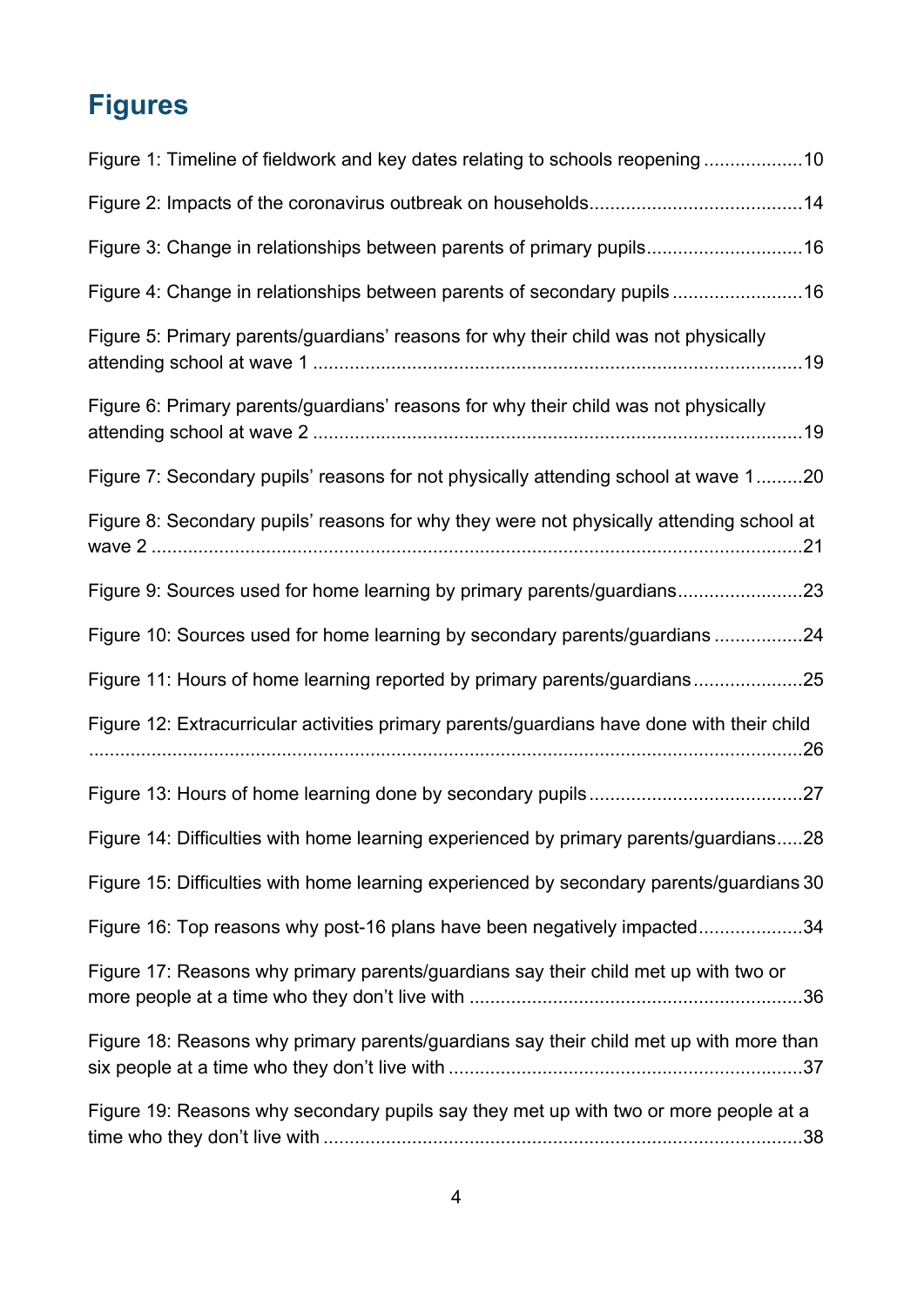| Figure 20: Reasons why secondary pupils say they met up with more than six people at a |  |
|----------------------------------------------------------------------------------------|--|
| Figure 21: Topics parents/guardians would like information on to help look after their |  |
| Figure 22: Services secondary pupils would feel comfortable accessing if they needed   |  |
| Figure 23: Who secondary pupils would report feeling unsafe online to 45               |  |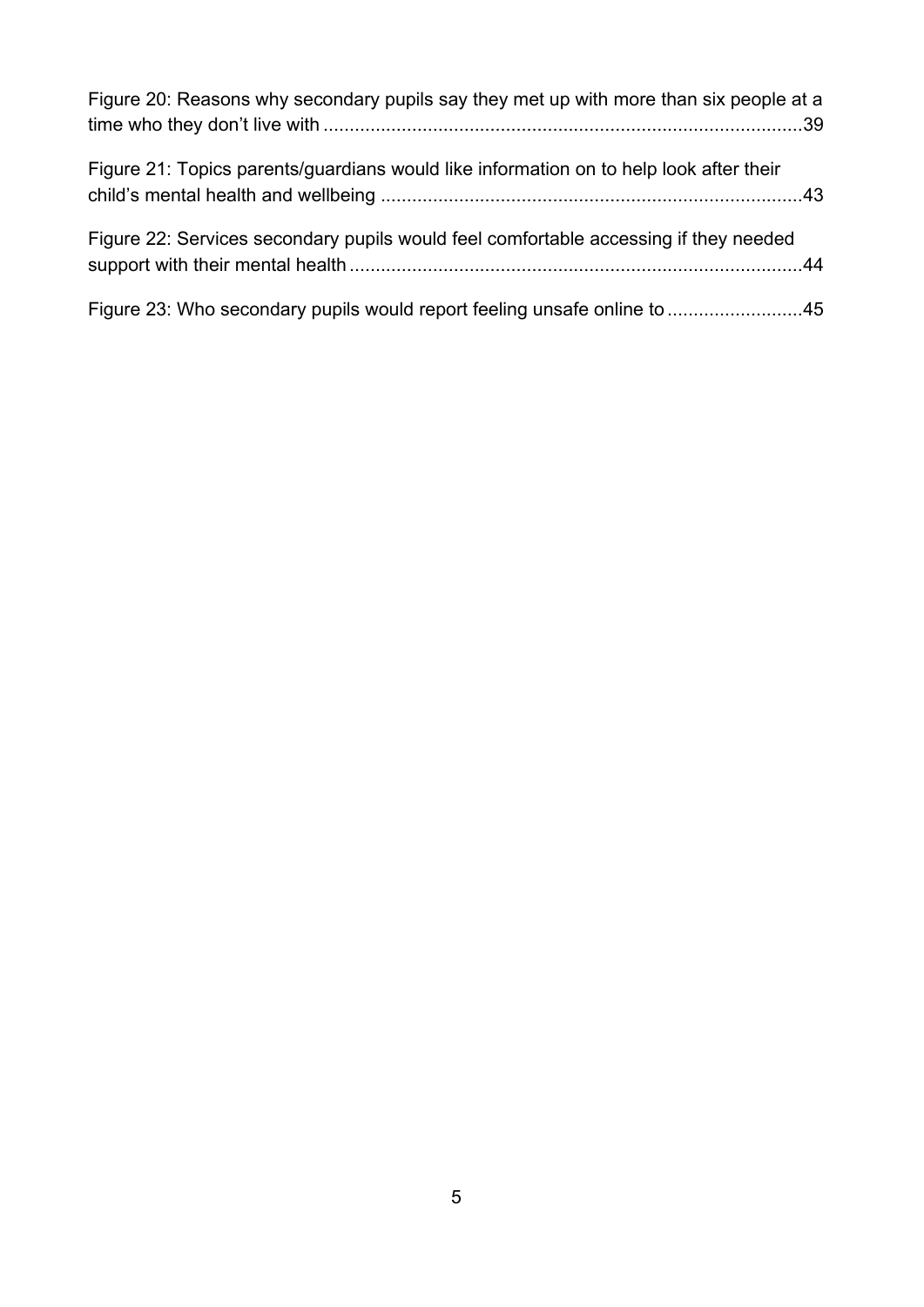# <span id="page-5-0"></span>**Executive summary**

Due to the impact of lockdown and school closures in response to the coronavirus pandemic on young people's education, activities and wellbeing over Spring/Summer 2020, the DfE required immediate information to help inform decision-making. To fill gaps in evidence, Ipsos MORI was commissioned to conduct research to understand young people and parents' experiences over this time.

This report summarises overall findings from two waves of surveys conducted with parents/guardians and young people over the Spring/Summer. To collect data within a short timeframe, the research was conducted using Ipsos MORI's iSay online panel. Questions were asked to the following three groups at each wave:

- Parents/guardians of pupils in Reception Year 6 (primary)
- Parents/guardians of pupils in Years 7-11 (secondary)
- Pupils in Years 7-11 (secondary)

This report refers to findings from all secondary pupils, all primary parents/guardians and all secondary parents/guardians unless otherwise stated. It is important to note that some pupils continued to attend school in person throughout lockdown or at particular times, and others did not attend physically school at all. Headline findings from the surveys are discussed below.

Caution is advised when drawing conclusions from this research due to the panel methodology which does not use a random probability sampling approach. Comparisons over time are indicative and trends should be treated with caution.

# <span id="page-5-1"></span>**Family context**

- At wave 1, around three in ten primary and secondary parents/guardians (27% and 30% respectively) reported that they had experienced a major cut in household income due to the coronavirus outbreak.
- Around a quarter (26%) of primary parents/guardians and 21% of secondary parents/guardians were not using before/after school childcare during at wave 1 but said that they **did** need to use it.
- Nearly a quarter (23%) of primary parents/guardians said that their relationship with the other parent of their child had got better compared to the period before lockdown, whilst 16% said it had got worse. For secondary parents/guardians, 28% said the relationship had got better, and 12% felt it had got worse.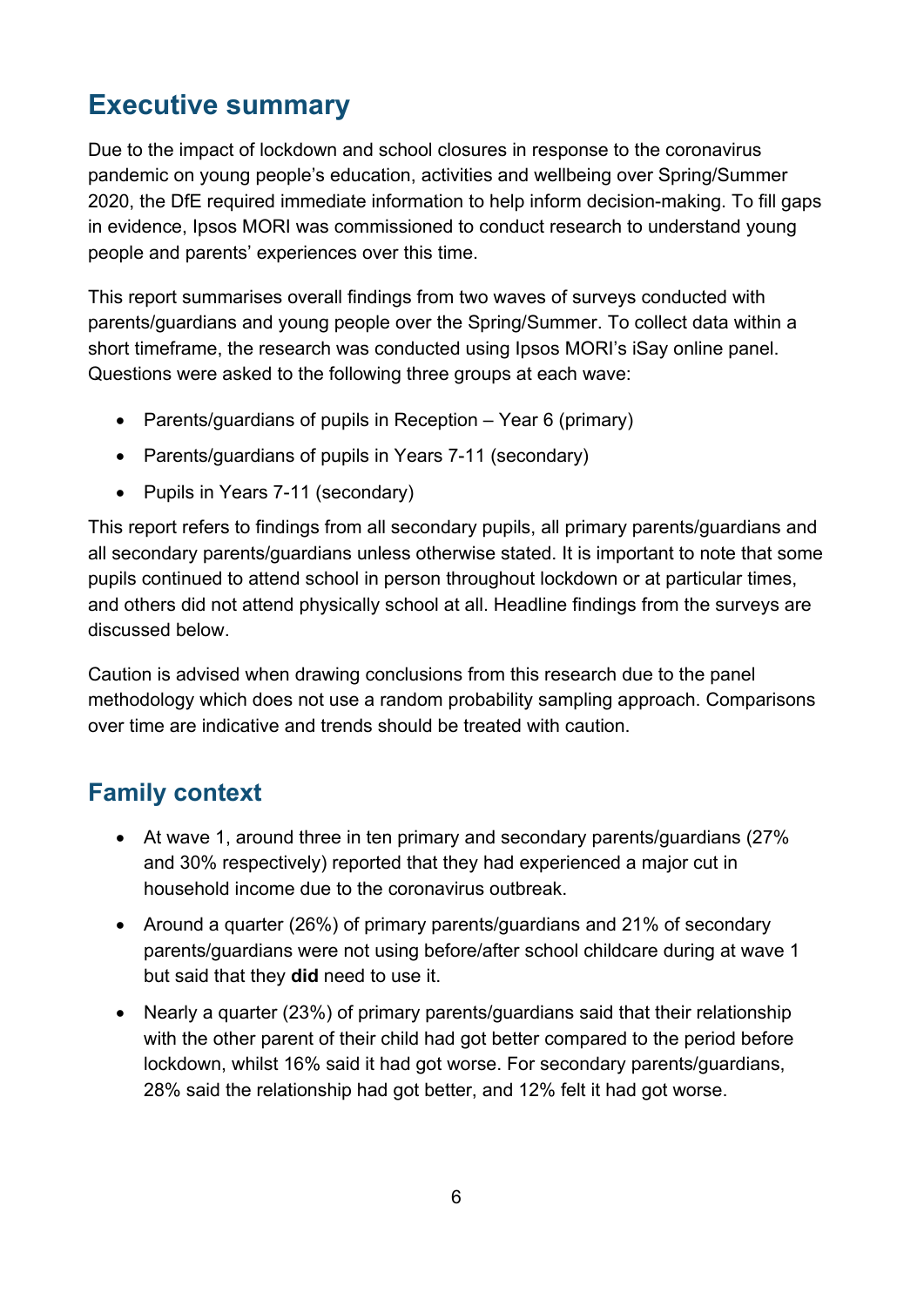# <span id="page-6-0"></span>**School attendance**

On 23rd March 2020, following national lockdown, education and childcare settings closed to most pupils; those eligible to attend included vulnerable children and the children of key/critical workers. A phased reopening of schools began from 1<sup>st</sup> June 2020, when certain year groups including Reception, Year 1 and Year 6 were invited to attend. From 15<sup>th</sup> June, secondary schools and colleges were able to provide some face-to-face support for Year 10, Year 12, and 16-19 college students due to take key exams and assessments in the next year.

- At wave 1 when primary schools had just started to reopen, around a third (35%) of primary parents/guardians said their child was attending school on every day or some days. At wave 2, around two weeks after some primary school pupils (in early years, Reception, Year 1 and Year 6) were expected to return to school, the proportion of primary parents/guardians reporting that their child was attending school was nearly half (48%).
- At wave 1, secondary schools were still closed except for vulnerable children and the children of critical/key workers. 27% of secondary pupils and 28% of secondary parents/guardians said that they were / their child was attending school on at last some days. At wave 2, when secondary schools had started to provide some face-to-face support for pupils in Year 10 and Year 12, around a third of secondary pupils (34%) and secondary parents/guardians (32%) reported that they were / their child was attending school on at least some days. For those who had not returned to school, the most common reason was that their school was still closed for them / their child.

# <span id="page-6-1"></span>**Home learning**

- The majority of primary and secondary parents/guardians (79% and 73% respectively) felt that they had the information and resources they needed (either from school or elsewhere) to support their child's learning at home.
- The majority of both primary and secondary parents/guardians reported their child had used digital resources provided by school accessed via online learning platforms. 65% of primary parents/guardians and 60% of secondary parents/guardians said their child had used devices that they had provided themselves.
- Primary parents/guardians reported that their child was spending an average of 3 hours on learning at home during lockdown on a typical 'school day' (Monday to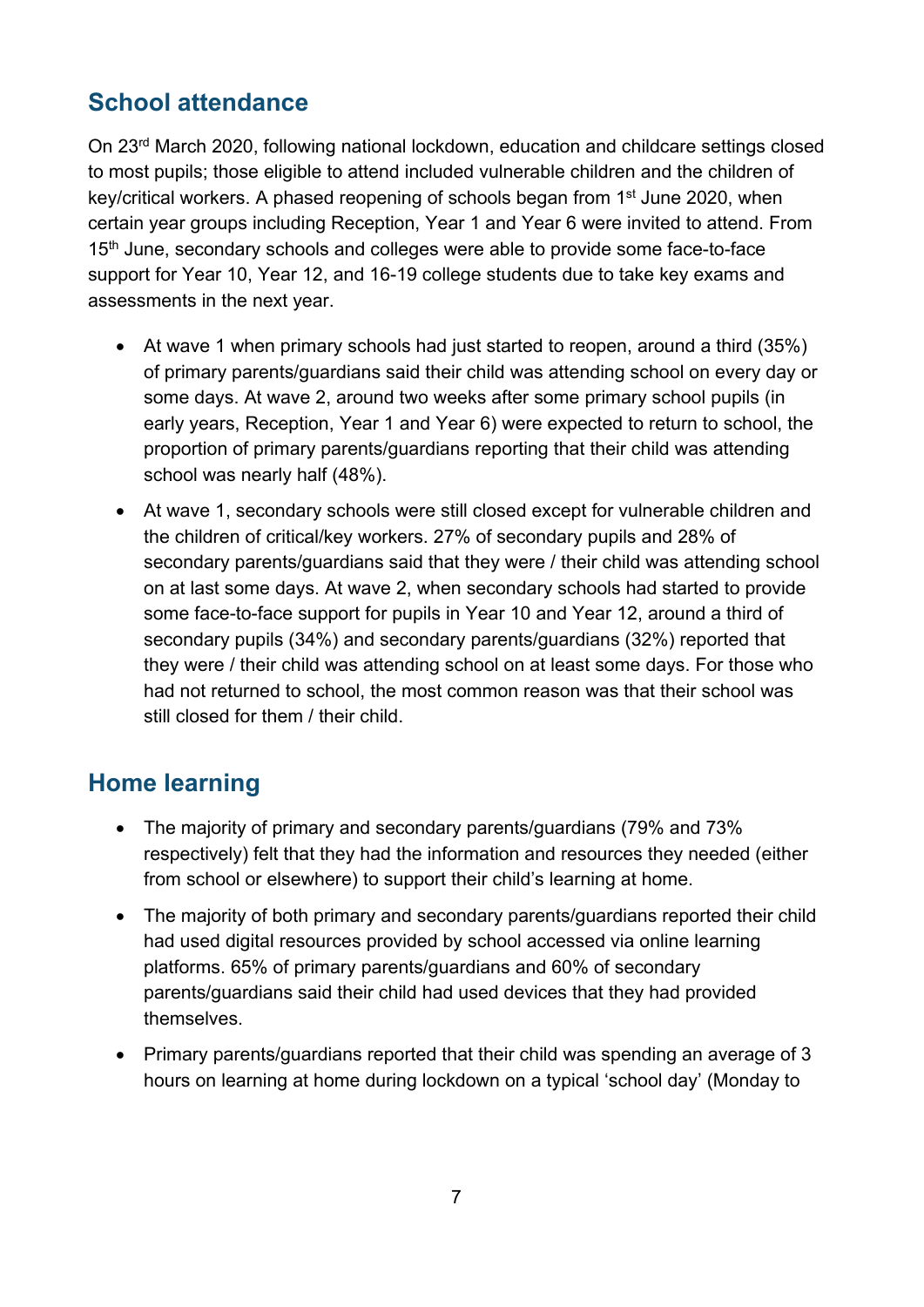Friday). Secondary pupils reported undertaking 3.5 hours of home learning<sup>[1](#page-7-2)</sup> on average.

- For primary parents/guardians, the most common difficulty was not having the time to fully support their child's learning (29%), whilst for secondary parents/guardians it was not having the subject knowledge to fully support their child's learning (30%).
- For parents/guardians who considered their child to have SEND, the majority of primary and secondary parents/guardians (70% and 61% respectively) said their child was receiving support specifically related to their SEND, either in their school or setting or at home.
- Slightly more than half (55%) of primary parents/guardians who considered their child to have SEND felt their school or setting was supporting their child well. A sizeable minority of 41% felt that their child's school or setting was not supporting them well. For secondary parents/guardians, 58% felt that their child's school or setting was supporting their SEND well during lockdown and a third (33%) felt that their school or setting was not supporting them well.

### <span id="page-7-0"></span>**Return to school**

- The majority of primary and secondary parents/guardians were not concerned about how their child had adjusted or would adjust to the change from learning at home to learning at school.
- For parents/guardians whose child had returned to school, nearly two thirds (64%) of primary parents/guardians and 55% of secondary parents/guardians said their child was finding it easy to adjust to new coronavirus measures at school (e.g. handwashing, keeping distance from others, smaller groups, timetable changes).
- Around half (52%) of pupils in Year 11 who had decided on their plans for the next academic year (2020/21) said their plans had been directly negatively affected at least to some extent by lockdown. The most common reason was because they hadn't been able to take their exams.

# <span id="page-7-1"></span>**Restrictions**

At the time of fieldwork, coronavirus restrictions on meeting others and social distancing were in place. Working from home was encouraged where possible, and until 1<sup>st</sup> June

<span id="page-7-2"></span><sup>&</sup>lt;sup>1</sup> The term 'home learning' was used in this study to refer to learning being done at home while the pupil was not attending classes face-to-face. This includes lessons that were being delivered remotely by their school.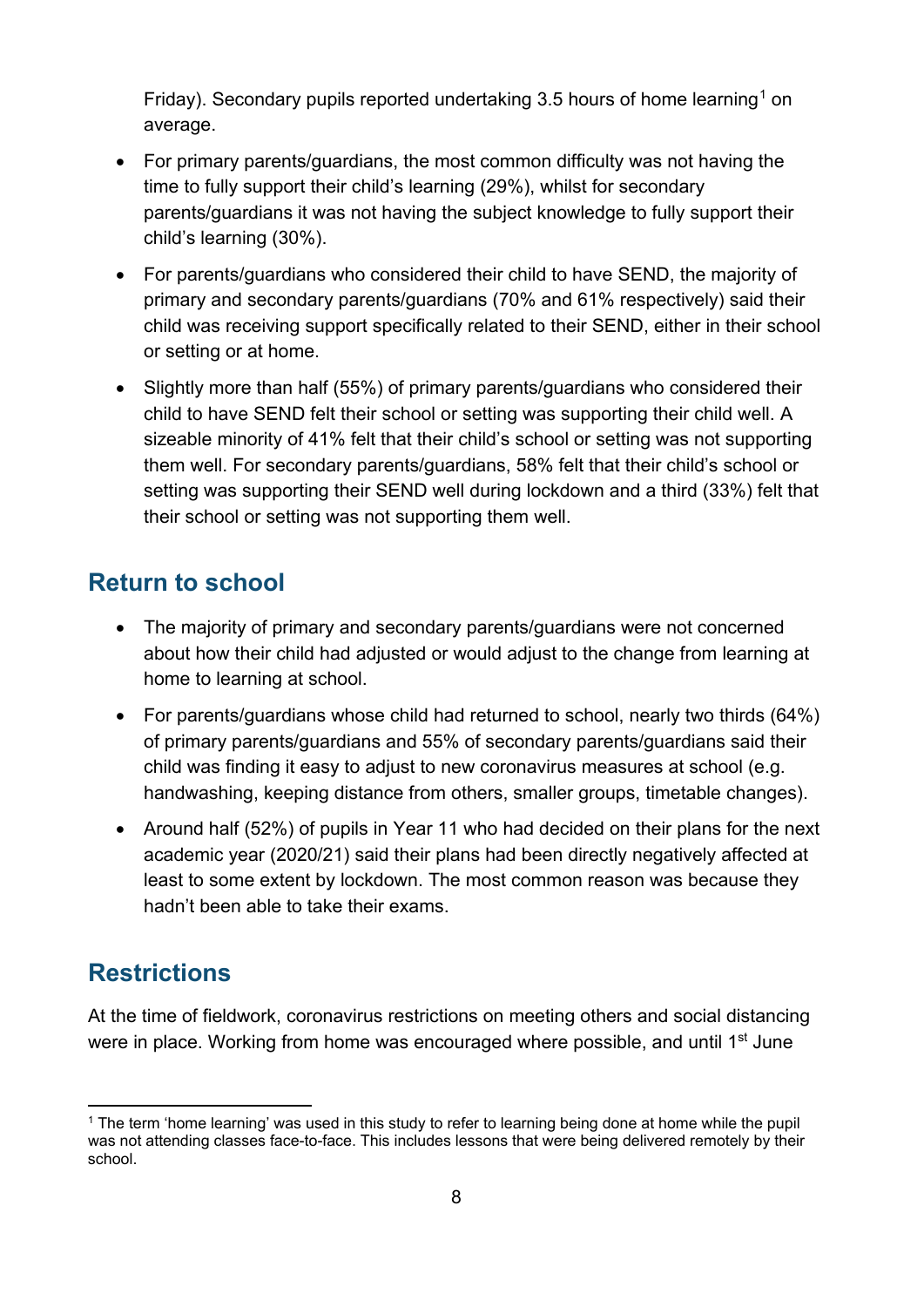meeting with people outside one's own household was not permitted. From 1<sup>st</sup> June, groups of up to six people were allowed to meet outdoors in England.

- At wave 1, parents/guardians and secondary pupils were asked how often they had met up with two or more people at a time who they don't live with. 34% of primary parents/guardians said their child had met up with two or more people at a time who they don't live with during lockdown, and 28% of secondary pupils said they had done this.
- At wave 2, parents/guardians and secondary pupils were asked how often they had met up with groups of more than six people who they don't live with. 34% of primary parent/guardians reported that their child met up with more than six people at a time who they don't live with, and 27% of secondary pupils reported that they had done so.

# <span id="page-8-0"></span>**Mental health and wellbeing**

- When asked to rate how anxious their child appeared on the day before the survey on a scale of 0 – 10, where 0 is 'not at all' and 10 is 'completely', primary parents/guardians on average gave a low score of 3 out of 10. Secondary pupils had a similar average anxiousness score of 2.9 out of 10.
- When asked to rate how happy they felt the day before the survey on a scale of 0- 10, where 0 is 'not at all' and 10 is 'completely', secondary pupils reported an average score of 6.9 out of 10.
- 36% of primary parents/guardians reported that they had looked for information on how to look after their child's mental health and wellbeing during lockdown. Just 12% of secondary pupils had looked for information on how to support their own mental health and wellbeing during lockdown.
- Primary parents/guardians mentioned that they would find it useful to have more information on managing their child's emotions and behaviour (37%), whilst secondary parents/guardians are most likely to want information on helping their child maintain friendships whilst socially distancing (29%).
- If they were to feel unsafe online, 82% of secondary pupils said they would report it to their parent/guardian.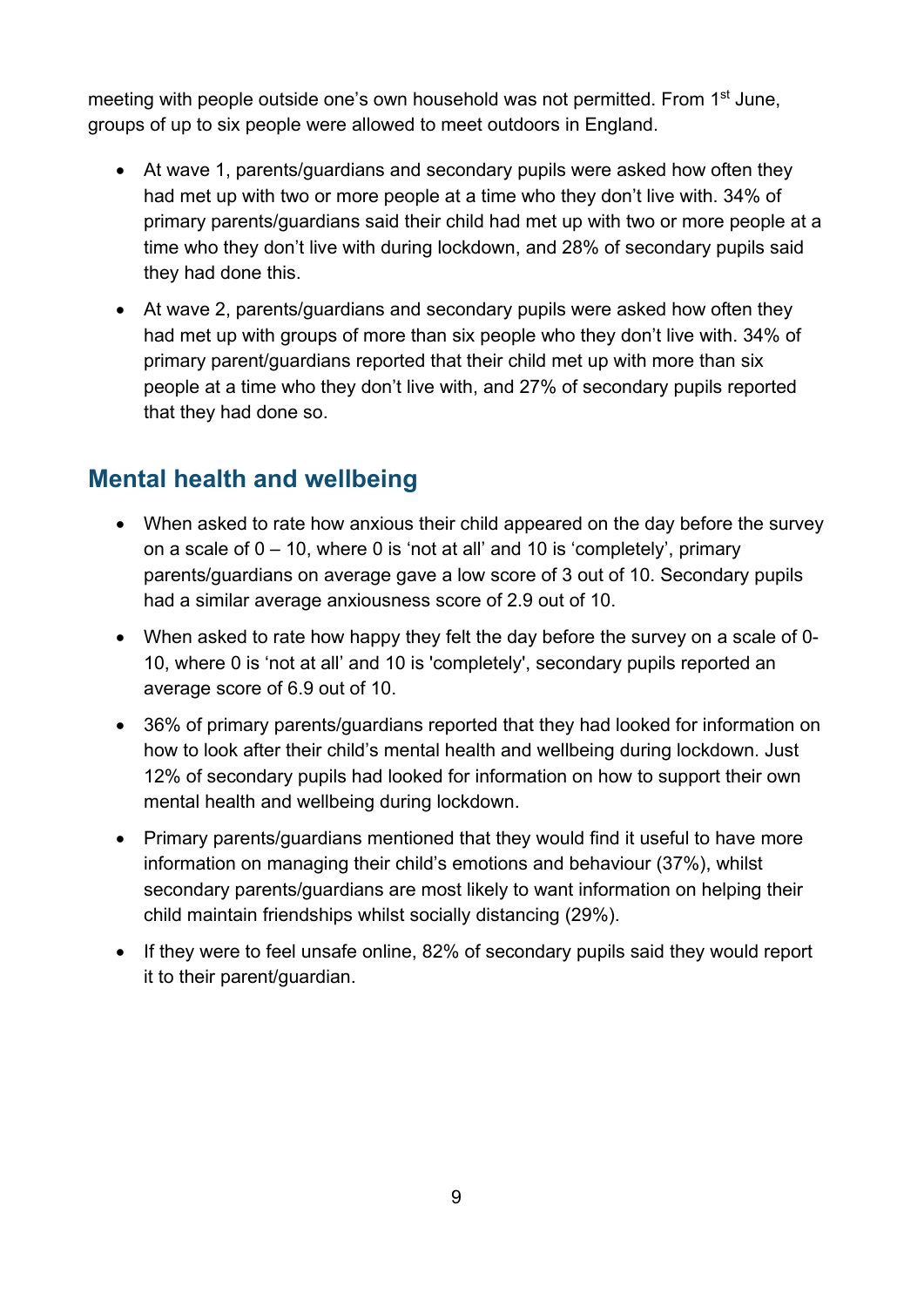# <span id="page-9-0"></span>**Introduction**

# <span id="page-9-1"></span>**Background**

Given the rapidly evolving nature of the COVID-19 pandemic and the impact of lockdown and other government measures on young people and parents/guardians, the Department for Education (DfE) commissioned two waves of fast turnaround surveys to help address gaps in evidence on how the pandemic has been affecting these groups. The surveys were not intended to be comprehensive of all issues facing young people during lockdown, but provided immediate information on a number of topics to inform government decision-making. Findings from these surveys were used alongside many other sources of information.

The research was conducted between May and July. To put the findings in context, [Figure 1](#page-9-4) below shows key dates during the fieldwork period relating to young people and parents/guardians.



#### <span id="page-9-4"></span>**Figure 1: Timeline of fieldwork and key dates relating to schools reopening**

# <span id="page-9-2"></span>**Methodology**

### <span id="page-9-3"></span>**Research design**

To collect data within a short timeframe, the research was conducted using Ipsos MORI's iSay online panel. The panel consists of a large pool of members who have signed up to take part in research<sup>[2](#page-9-5)</sup> and who are pre-selected to answer certain surveys. The surveys

<span id="page-9-5"></span> $2$  The quality of the panel sample is strictly controlled, at sign up and for each individual survey, and deeply profiled to ensure we target the surveys appropriately and make them as representative as possible of our target groups. The online panel is continuously refreshed using a multi-source recruitment approach for maintaining a representative base of respondents.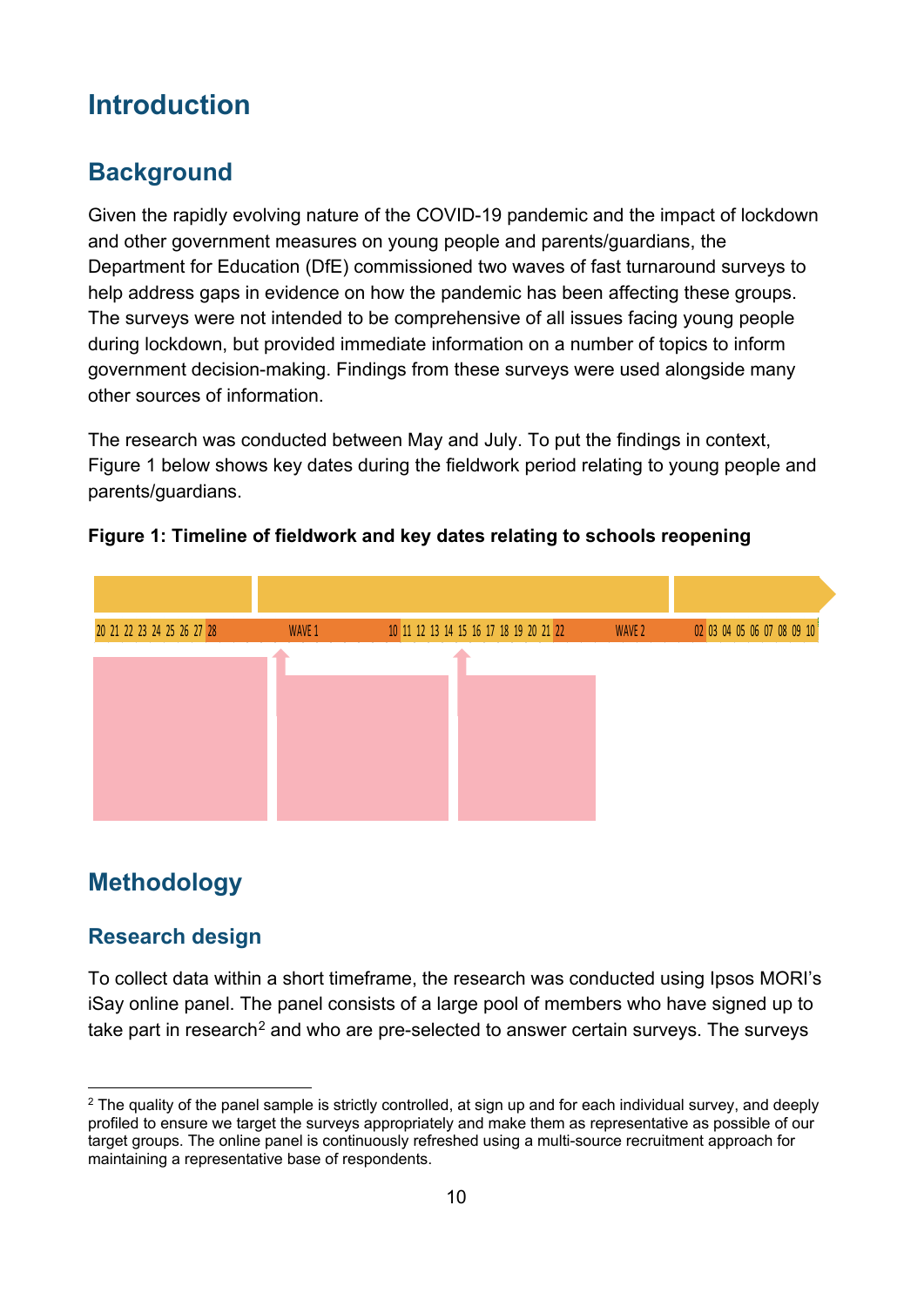are not "open access" and respondents do not know the survey content before they take part[3](#page-10-1).

Data was collected from the following three groups:

- Parents/guardians of pupils in Reception Year 6 (primary)
- Parents/guardians of pupils in Years 7-11 (secondary)
- Pupils in Years 7-11 (secondary)

For each group, respondents completed a 10-minute device-agnostic online survey.

Two waves of fieldwork were carried out, with the target of achieving 1,000 interviews in each group per wave. Fieldwork dates and achieved interviews are shown in [Table 1.](#page-10-0)

<span id="page-10-0"></span>**Table 1: Fieldwork dates and achieved completions**

|                                             | Wave 1                    | Wave 2                    |
|---------------------------------------------|---------------------------|---------------------------|
| <b>Fieldwork dates</b>                      | 28th May - 10th June 2020 | 22nd June - 2nd July 2020 |
| Achieved no. primary<br>parents/guardians   | 1,000                     | 1,000                     |
| Achieved no. secondary<br>parents/guardians | 1,001                     | 1,000                     |
| Achieved no. secondary<br>pupils            | 1,001                     | 1,000                     |

Respondents were automatically routed to relevant questions in the survey according to their answers. For each question, respondents were required to give an answer so were given 'don't know' and/or 'don't want to answer' options where appropriate to ensure that they were not 'forced' to answer.

Parents/guardians were asked to think about a specific child for some of the questions in the survey. Where a young person in the same household took part as well, this may not be the same child that the parent was asked to think about. This means that responses

<span id="page-10-1"></span><sup>&</sup>lt;sup>3</sup> Panellists receive an invitation email with survey information (including end date, survey number, survey duration, number of incentive points), a unique URL that provides access to the questionnaire, physical address for Ipsos and support email address, link to privacy notice, opt-out information.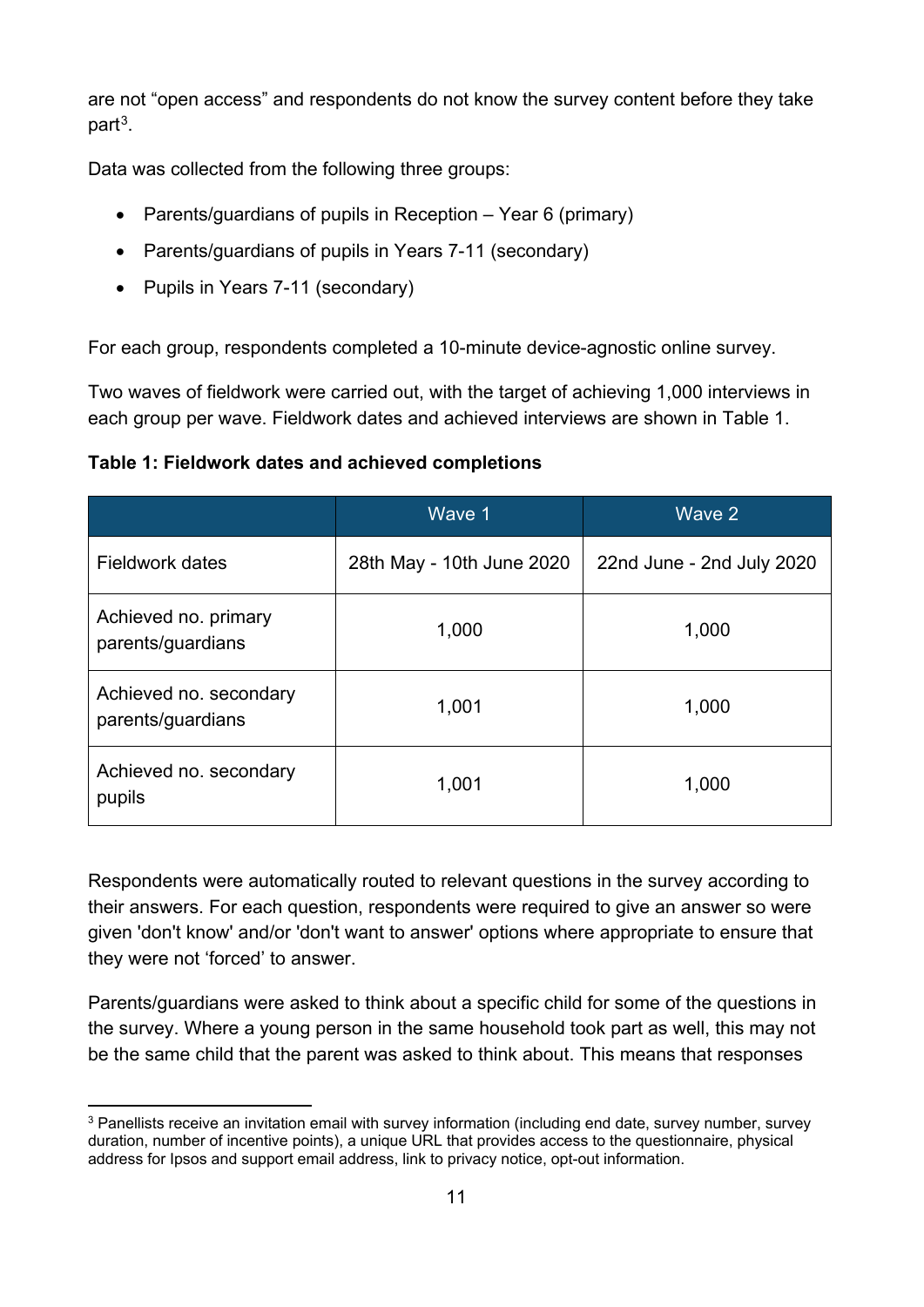about the child cannot be linked between parent and young person completions within the same household.

### <span id="page-11-0"></span>**Sample**

A screener was used to identify adults aged 18-65 who were a parent or guardian of a child in Reception to Year 11. Where parents/guardians had more than one child in the target year groups, they were allocated to the least filled year group.

To survey young people in Years 7 to 11, members of the panel who were parents/guardians of a child in a relevant year group were asked to provide consent for their child to take part[4](#page-11-2).

Respondents on the panel who took part at wave 1 were not invited to take part again at wave 2.

Quotas were set to ensure a geographical spread, a roughly even split by child year group and a spread by social grade group. For secondary pupils, quotas were also set to achieve an even gender split.

The final data was weighted based on child year group, child gender and region<sup>5</sup>. Applying weights to the data, while making the quoted figures more representative of the population of interest, also reduces the statistical reliability of the data. Any bias in the sample inherent within non-probability surveys of existing online panel members (e.g. internet usage) could not be corrected for.

Further information on the achieved sample profile is included in the Appendix.

### <span id="page-11-1"></span>**Notes for interpretation**

In interpreting the findings, it is important to bear in mind that respondents are members of a panel who signed up to take part in research, and that this is not a random probability sample so some groups may be overrepresented or underrepresented in the findings. In particular, we know from experience that panel samples are likely to underrepresent lower income households and overrepresent those who have a degreelevel qualification. As such, the figures obtained from the survey may be different to those we would have observed if the total population had completed the questions.

<span id="page-11-2"></span><sup>4</sup> Young people in Year 11 who were aged 16 were contacted through their parent/guardian but the parent/guardian was not asked for consent.

<span id="page-11-3"></span> $5$  Data was weighted based on child characteristics according to [https://assets.publishing.service.gov.uk/government/uploads/system/uploads/attachment\\_data/file/826252/](https://assets.publishing.service.gov.uk/government/uploads/system/uploads/attachment_data/file/826252/Schools_Pupils_and_their_Characteristics_2019_Accompanying_Tables.xlsx) Schools Pupils and their Characteristics 2019 Accompanying Tables.xlsx.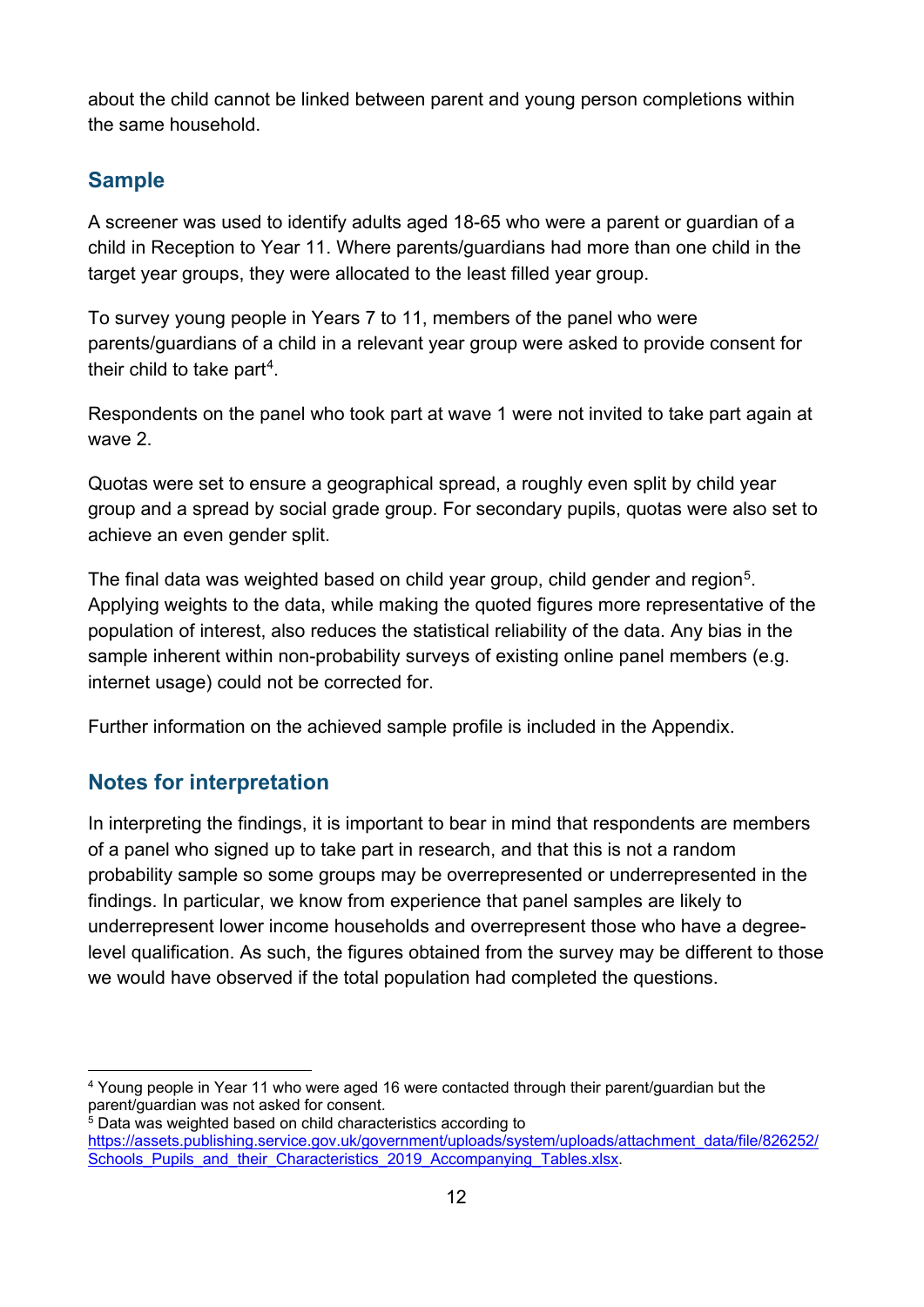This report refers to findings from all secondary pupils, all primary parents/guardians and all secondary parents/guardians unless otherwise stated. It is important to note that some pupils continued to attend school in person throughout lockdown or at particular times, and others did not attend physically school at all.

This report mainly focuses on overall results, but breakdowns by subgroup are available in the tables published alongside the report. When results are compared between separate groups within a sample, different results may be obtained. The difference may be "real", or it may occur by chance (because not everyone in the population has been interviewed).

Some questions from wave 1 were repeated at wave 2. As the methodology has remained consistent and the achieved sample profiles are similar between both waves, comparisons between waves have been reported for questions where the wording has remained the same and the findings are meaningful. However as the sample was not the same for both waves and some question wording was changed, comparisons over time are only indicative and trends should be treated with caution. Differences between waves may be "real", or may occur by chance.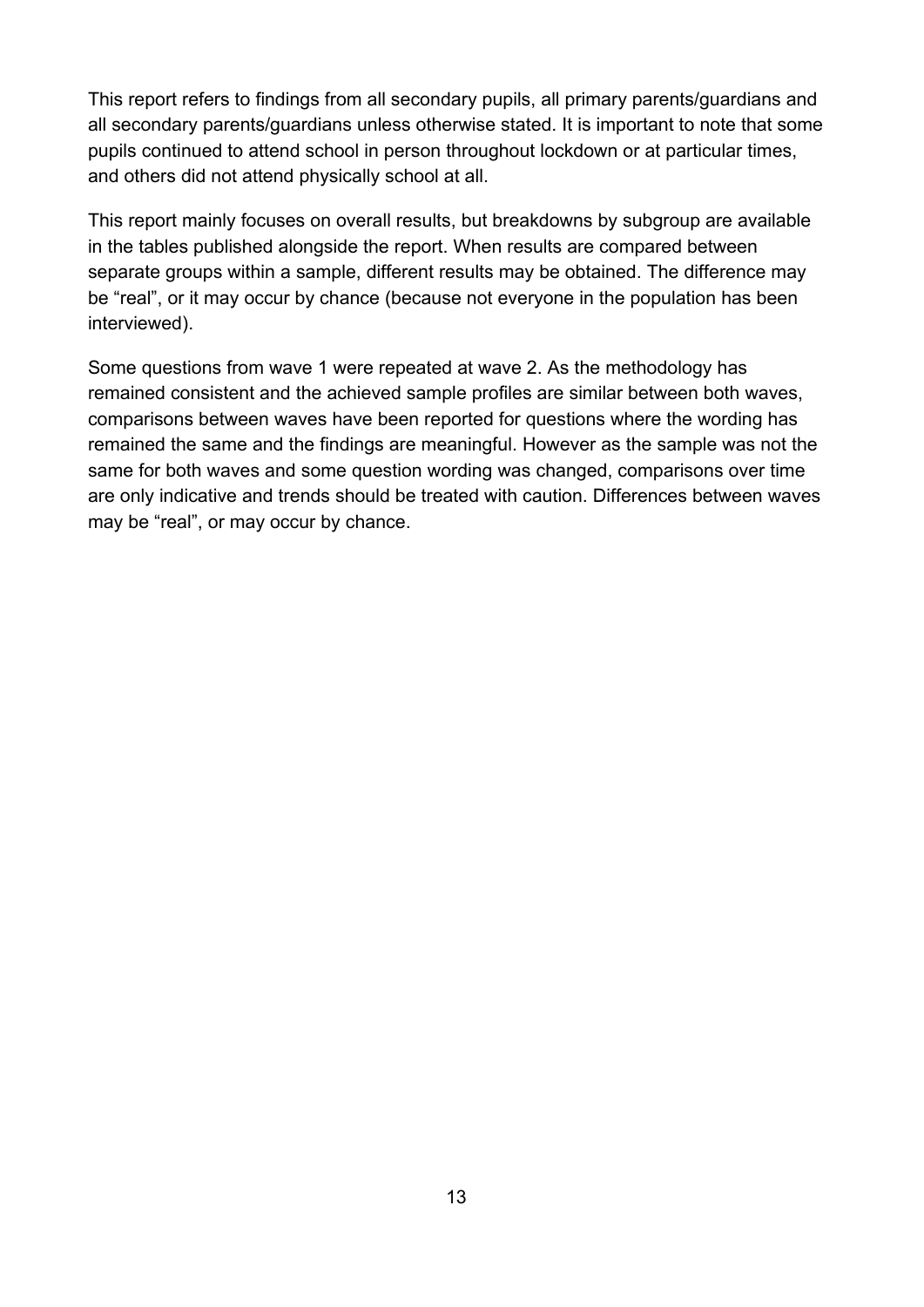# <span id="page-13-0"></span>**Family context**

#### **Summary**

This section covers contextual information about the primary and secondary parents/guardians who took part in the survey, including the impact of the coronavirus pandemic on their income and employment situation. This section also looks at childcare needs during lockdown, and the impact of lockdown on family relationships.

Key findings include:

- At wave 1, around three in ten primary and secondary parents/guardians (27% and 30% respectively) reported that they had experienced a major cut in household income due to the coronavirus outbreak.
- Around a quarter (26%) of primary parents/guardians and 21% of secondary parents/guardians were not using before/after school childcare during at wave 1 but said that they **did** need to use it.
- Nearly a quarter (23%) of primary parents/guardians said that their relationship with the other parent of their child had got better compared to the period before lockdown, whilst 16% said it had got worse. For secondary parents/guardians, 28% said the relationship had got better, and 12% felt it had got worse.

# <span id="page-13-1"></span>**Parent income and employment**

Parents/guardians were asked about changes to their household income and situation due to the coronavirus outbreak.

At wave 1, 27% of primary parents/guardians and 30% of secondary parents/guardians said that they had experienced a major cut in household income (e.g. due to them or their partner being furloughed or not receiving enough work). [Figure 2](#page-13-2) shows other impacts experienced by primary and secondary parents/guardians. Findings for both groups were similar at wave 2.

#### <span id="page-13-2"></span>**Figure 2: Impacts of the coronavirus outbreak on households**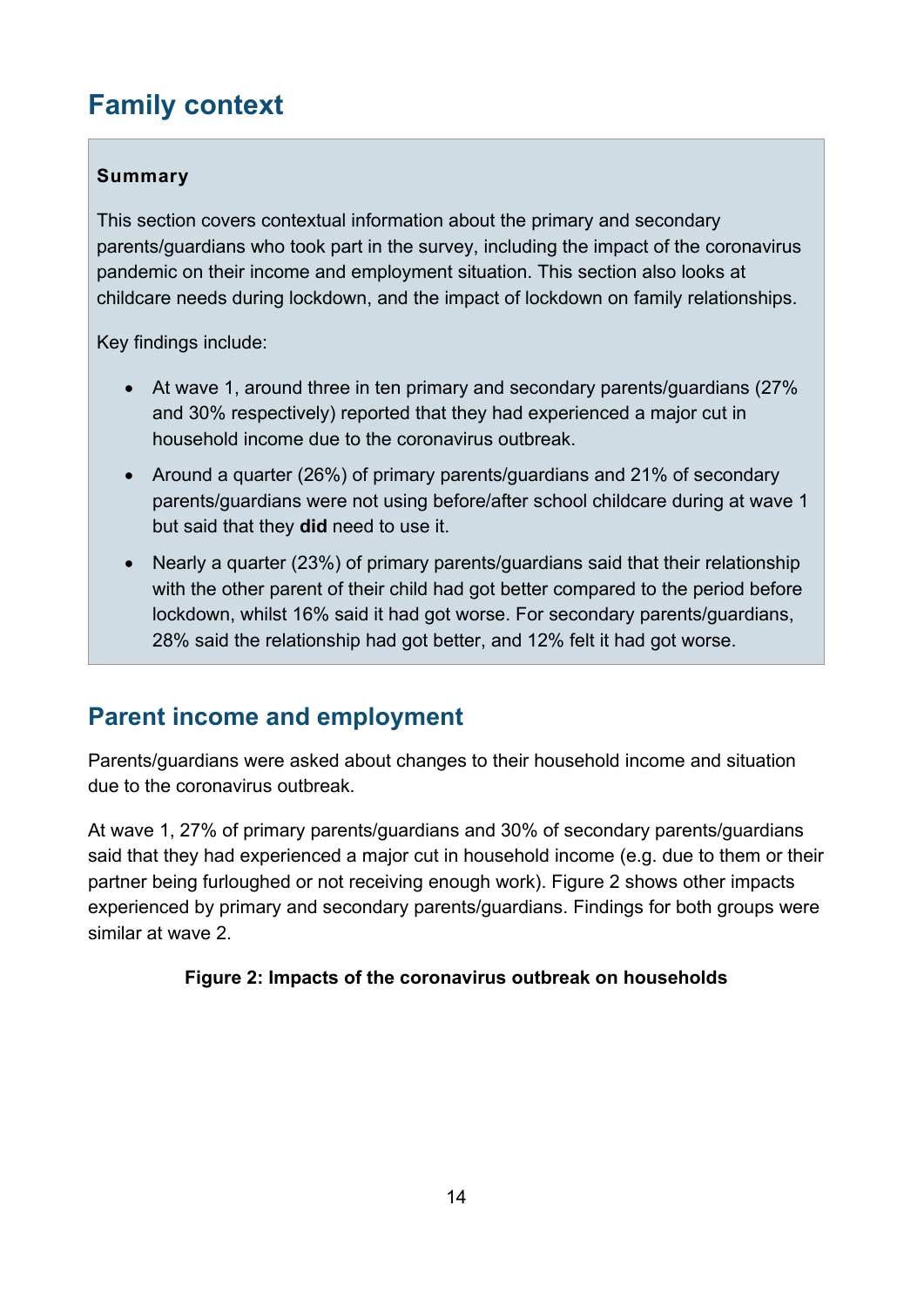#### **Have you experienced any of the following due to the coronavirus outbreak?**



Base: All parents/guardians of children in Reception to Year 6 (1,000); All parents/guardians of children in Year 7 to Year 11 (1,001). WAVE 1.

Two fifths (40%) of both primary and secondary parents/guardians said they were working all their hours from home.

Slightly more than half of primary and secondary parents/guardians reported that there was a keyworker in their household (53% and 54% respectively). 36% of both primary and secondary parents/guardians said that they were a keyworker themselves, and around a quarter (23% primary, 25% secondary) said that another member of their household was a keyworker. Findings for both groups were similar at wave 2.

# <span id="page-14-0"></span>**Childcare**

At wave 1, the majority of primary parents/guardians (64%) said they were not using before and/or after school childcare for their children and that they did not need to use it. Around a quarter (26%) were also not using childcare during lockdown but said they that did need it.

For secondary parents/guardians, nearly three quarters (72%) were not using childcare during lockdown and didn't need it. 21% said they weren't using it but needed to.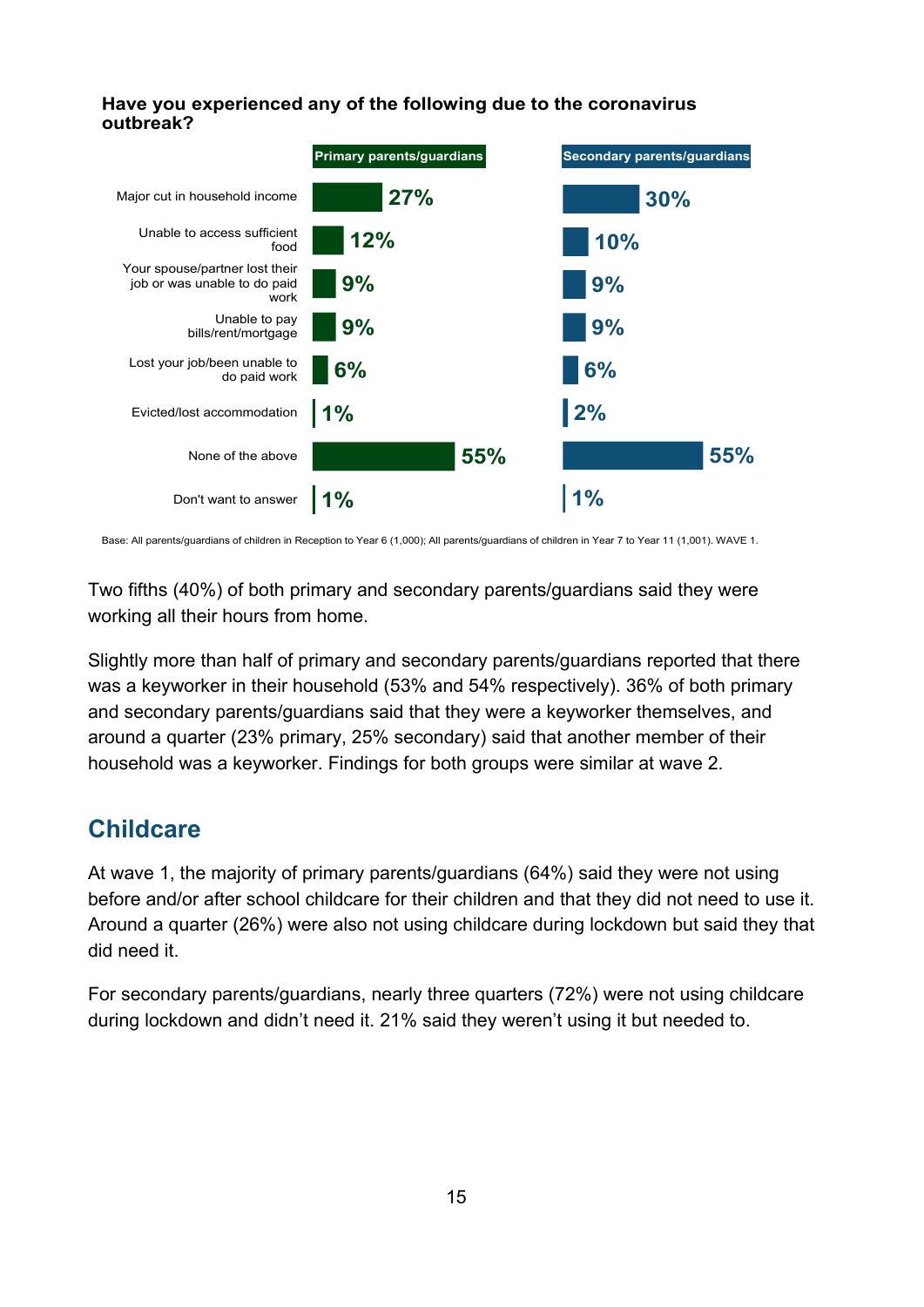# <span id="page-15-0"></span>**Family relationships**

Parents/guardians were asked about how their relationship with the other parent of their child (including if they were separated or divorced) had changed compared to the period before lockdown started.

Compared with the period before lockdown started, the majority of primary parents/guardians (55%) felt that their relationship with the other parent had stayed the same. Nearly a quarter (23%) said that the relationship had got better, whilst 16% said it had got worse. The breakdown of responses is shown in [Figure 3.](#page-15-1)

#### <span id="page-15-1"></span>**Figure 3: Change in relationships between parents of primary pupils**



#### **Compared with the period before lockdown started, has the relationship between you and the other parent of your child ...**

Base: All parents/guardians of children in Reception to Year 6 (1,000). WAVE 1.

As shown in [Figure 4,](#page-15-2) findings for secondary parents/guardians followed a very similar pattern, with 54% who said the relationship hadn't changed, 28% who said it had got better, and 12% who felt it had got worse.

#### <span id="page-15-2"></span>**Figure 4: Change in relationships between parents of secondary pupils**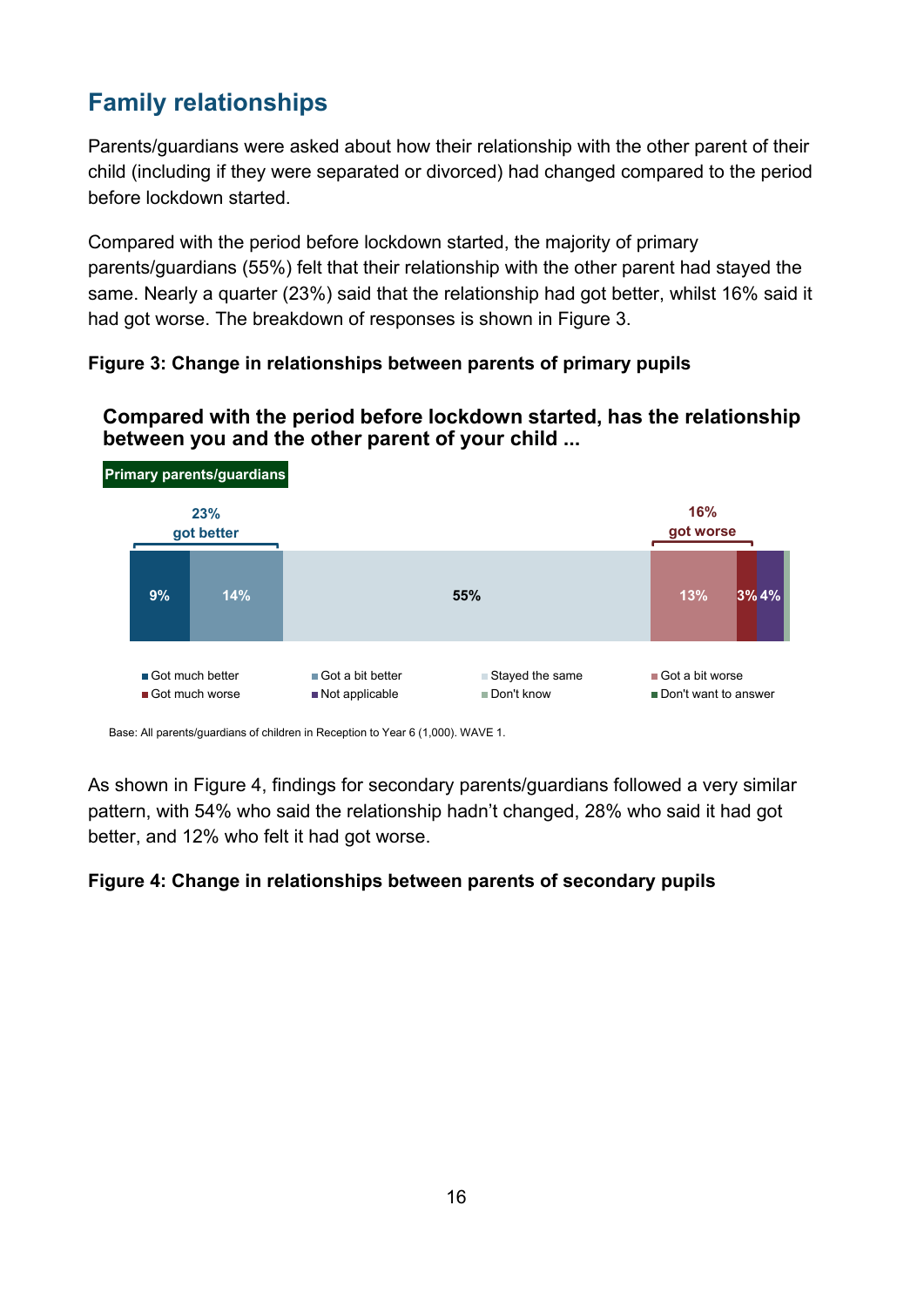#### **Compared with the period before lockdown started, has the relationship between you and the other parent of your child ...**



Base: All parents/guardians of children in Year 7 to Year 11 (1,001). WAVE 1.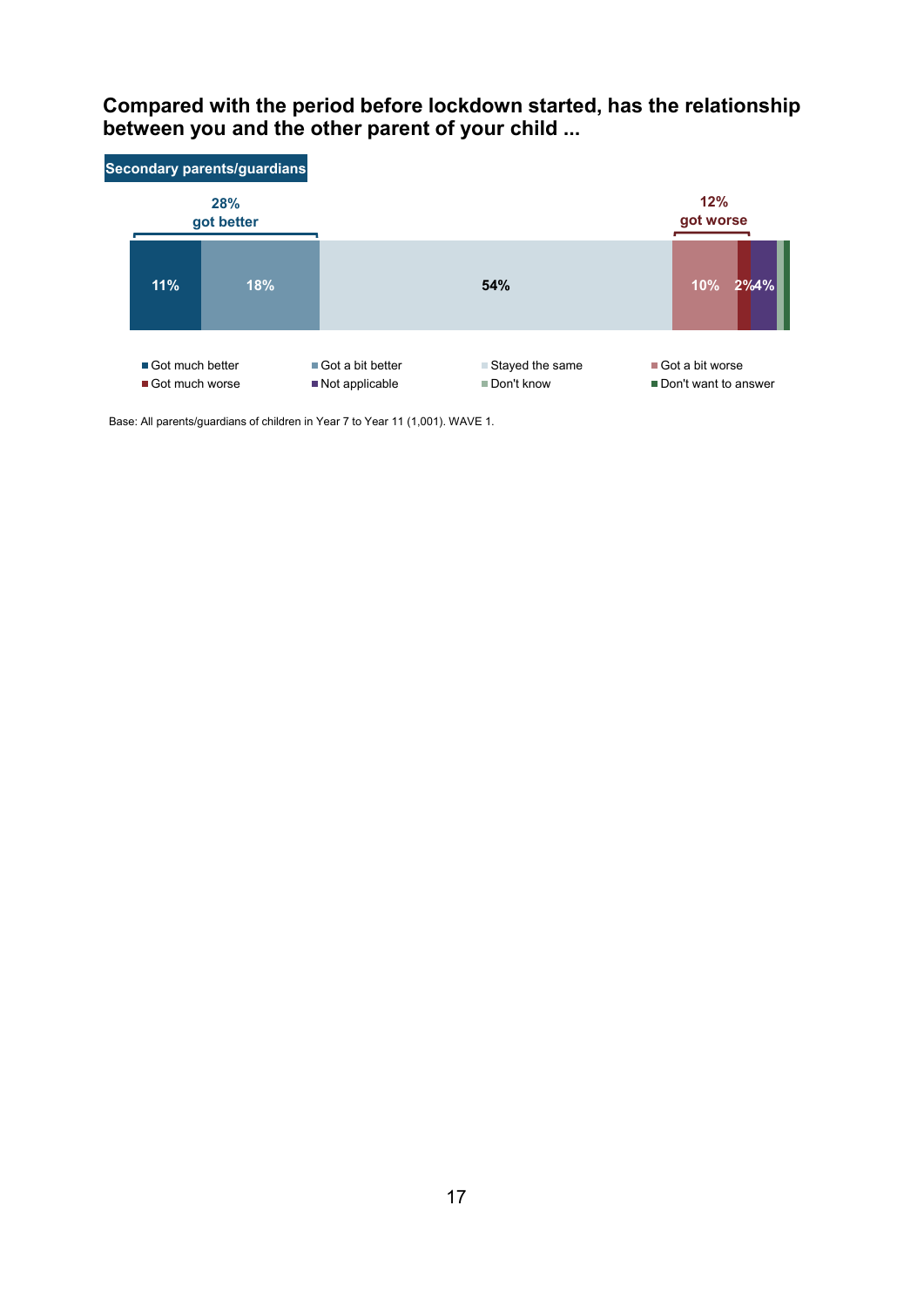# <span id="page-17-0"></span>**School attendance**

#### **Summary**

This section looks at school attendance of primary and secondary pupils at wave 1 ( $28<sup>th</sup>$  May - 10<sup>th</sup> June 2020) and wave 2 ( $22<sup>nd</sup>$  June –  $2<sup>nd</sup>$  July) whilst lockdown restrictions were in place.

As detailed in [Figure 1](#page-9-4) (Introduction), on 23<sup>rd</sup> March 2020, following national lockdown, education and childcare settings closed except for those classed as priority groups (vulnerable children and children of keyworkers). From 1<sup>st</sup> of June, wider opening of schools began for primary school pupils, with children in early years, Reception, Year 1 and Year 6 encouraged to attend. From 15<sup>th</sup> June, secondary schools and colleges were able to provide some face-to-face support for pupils in Year 10 and Year 12, and college students (aged 16-19) due to take key exams and assessments in the next year. Attendance was not mandatory in the summer term, with shielding guidance still in place.

Wider opening of schools for all year groups and a return to the usual attendance expectations for all pupil groups began in September 2020, after the end of fieldwork.

It is also important to note that some pupils continued to attend school in person throughout or at times during lockdown. This this section refers to findings from all pupils and parents/guardians.

Key findings from the survey include:

- At wave 1 when primary schools had just started to reopen, around a third (35%) of primary parents/guardians said their child was attending school on every day or some days. At wave 2, around two weeks after primary schools had started to reopen for the year groups detailed above, the proportion of parents/guardians reporting that their child was attending school was nearly half (48%).
- At wave 1, secondary schools were still closed except for priority groups. 27% of secondary pupils and 28% of secondary parents/guardians said that they were / their child was attending school on at last some days. At wave 2 when secondary schools had started to provide some face-to-face support for pupils in Year 10 and Year 12, around a third of secondary pupils (34%) and secondary parents/guardians (32%) reported that they were attending school on at least some days. For those who had not returned to school, the most common reason was that school was still closed for them / their child.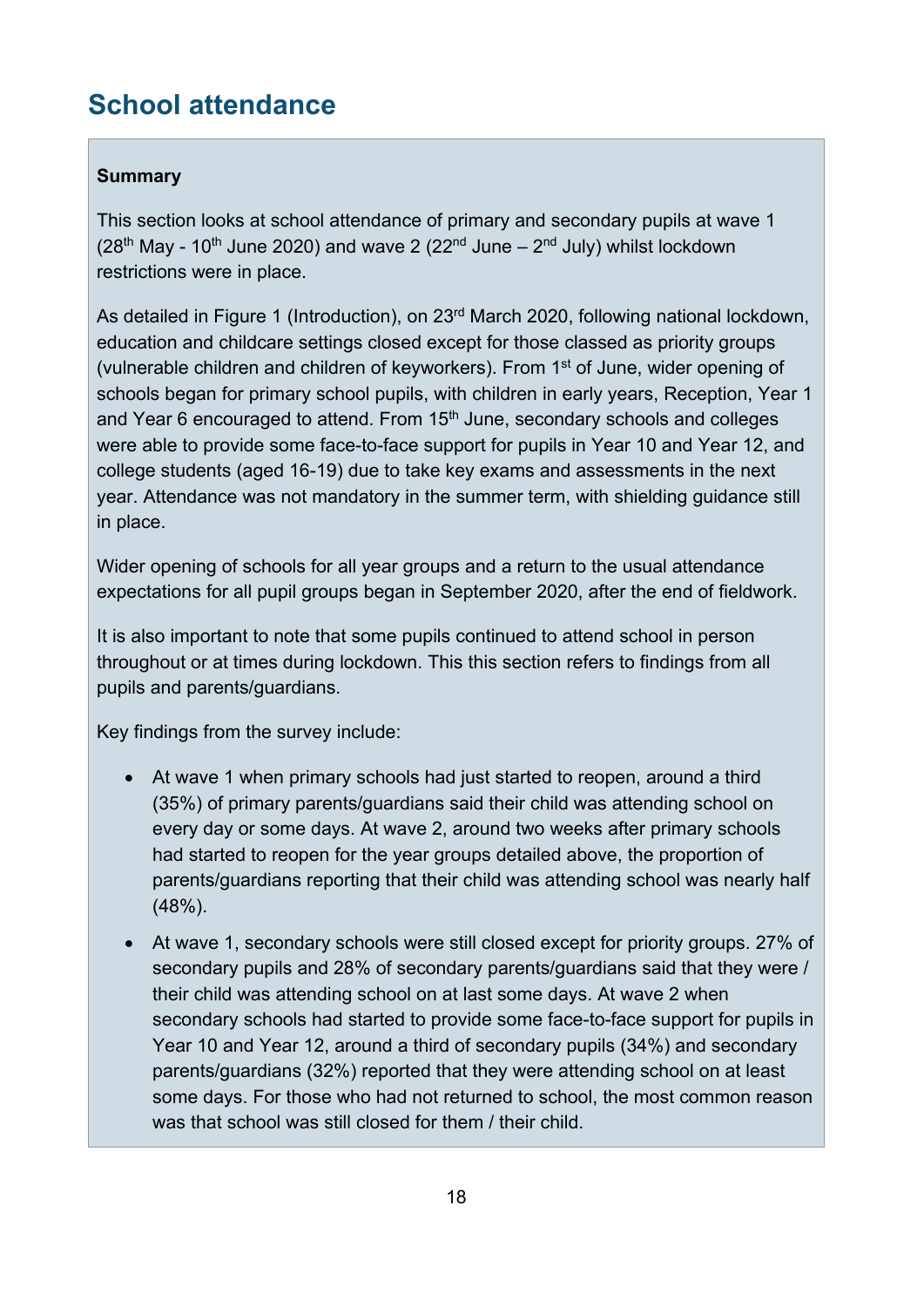# <span id="page-18-0"></span>**Primary**

At wave 1, nearly two thirds (65%) of primary parents/guardians reported that their child was **not** attending school. Among these parents/guardians, the most common reason was that school was closed for their child (64%). More than a quarter (27%) of these parents/guardians included not wanting their child to go to school in the reasons(s) for them not attending. Other reasons are shown in [Figure 5.](#page-18-1)

#### <span id="page-18-1"></span>**Figure 5: Primary parents/guardians' reasons for why their child was not physically attending school at wave 1**



Just over a third (35%) of primary school parents/guardians said their child was attending school on every day or some days. 61% of those who said their child was attending school had a keyworker in their household.

At wave 2, the proportion of parents/guardians reporting that their child **was** physically attending school was nearly half (48%, compared with 35% at wave 1), with a third of parents/guardians (33%) reporting that their child was attending every day.

For those who said their child was not physically attending school (52%) at wave 2, the most common reason was again that school was closed for their child (63%). Other top reasons are shown in [Figure 6.](#page-18-2)

#### <span id="page-18-2"></span>**Figure 6: Primary parents/guardians' reasons for why their child was not physically attending school at wave 2**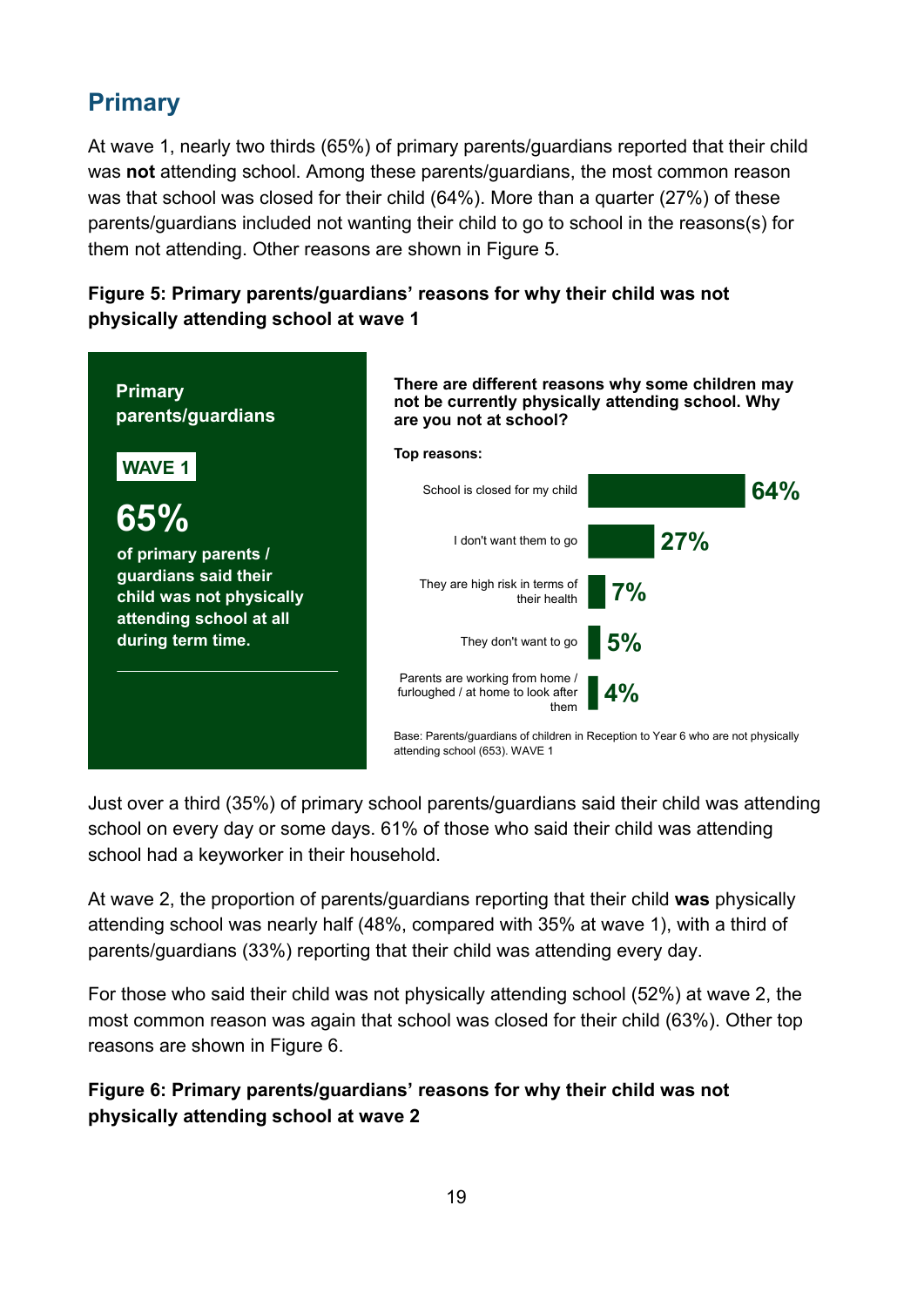#### **Primary parents/guardians**



**are you not at school?**

### <span id="page-19-0"></span>**Secondary**

Nearly three quarters (73%) of secondary pupils reported that they were **not** physically attending school at wave 1. As shown in [Figure 7,](#page-19-1) the most common reason for this was that school was closed for them (83%).

#### <span id="page-19-1"></span>**Figure 7: Secondary pupils' reasons for not physically attending school at wave 1**



**There are different reasons why some children may not be currently physically attending school. Why are you not at school?**

**There are different reasons why some children may not be currently physically attending school. Why** 

**Top reasons:**



Base: Secondary pupils in Year 7 to Year 11 who are not physically attending school (725). WAVE 1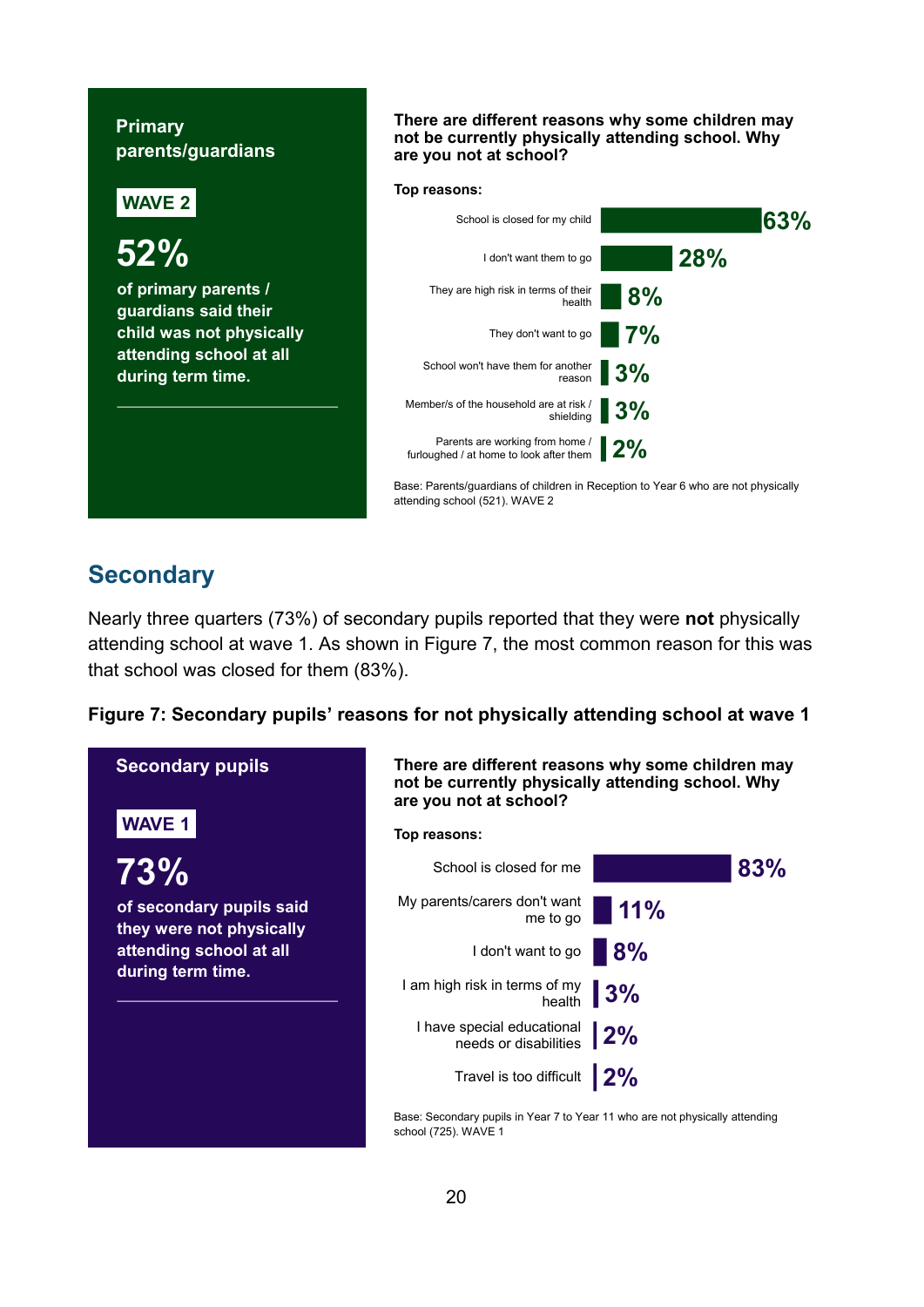Nearly three quarters (72%) of secondary parents/guardians also reported that their child was not physical attending school. The main reasons for **not** attending school reported by secondary parents/guardians included that school was closed for their child (78%), that they didn't want their child to go (16%), that their child didn't want to go (5%), that their child is high risk in terms of their health (4%), and that their child has SEND (3%).

At wave 1, 27% of secondary pupils reported that they were attending school on at least some days. Similarly, 28% of secondary parents/guardians at wave 1 said their child was attending school on at least some days. Among these parents/guardians who said their child was attending school, 60% had a keyworker in their household.

At wave 2, the proportion of secondary pupils who were not attending school was [6](#page-20-1)6%<sup>6</sup>. The main reasons for not physical attending school at wave 2 are shown in [Figure 8.](#page-20-0)

The response was again similar amongst secondary parents/guardians, with 68% reporting that their child was not physically attending school at all at wave 2. Reasons reported by parents/guardians for not attending school were consistent with wave 1.

#### <span id="page-20-0"></span>**Figure 8: Secondary pupils' reasons for why they were not physically attending school at wave 2**



<span id="page-20-1"></span><sup>6</sup> From June 15th 2020, covering the time of this fieldwork, secondary schools started provide some faceto-face support for pupils in Year 10 and Year 12 in addition to being open to those who met the eligibility criteria.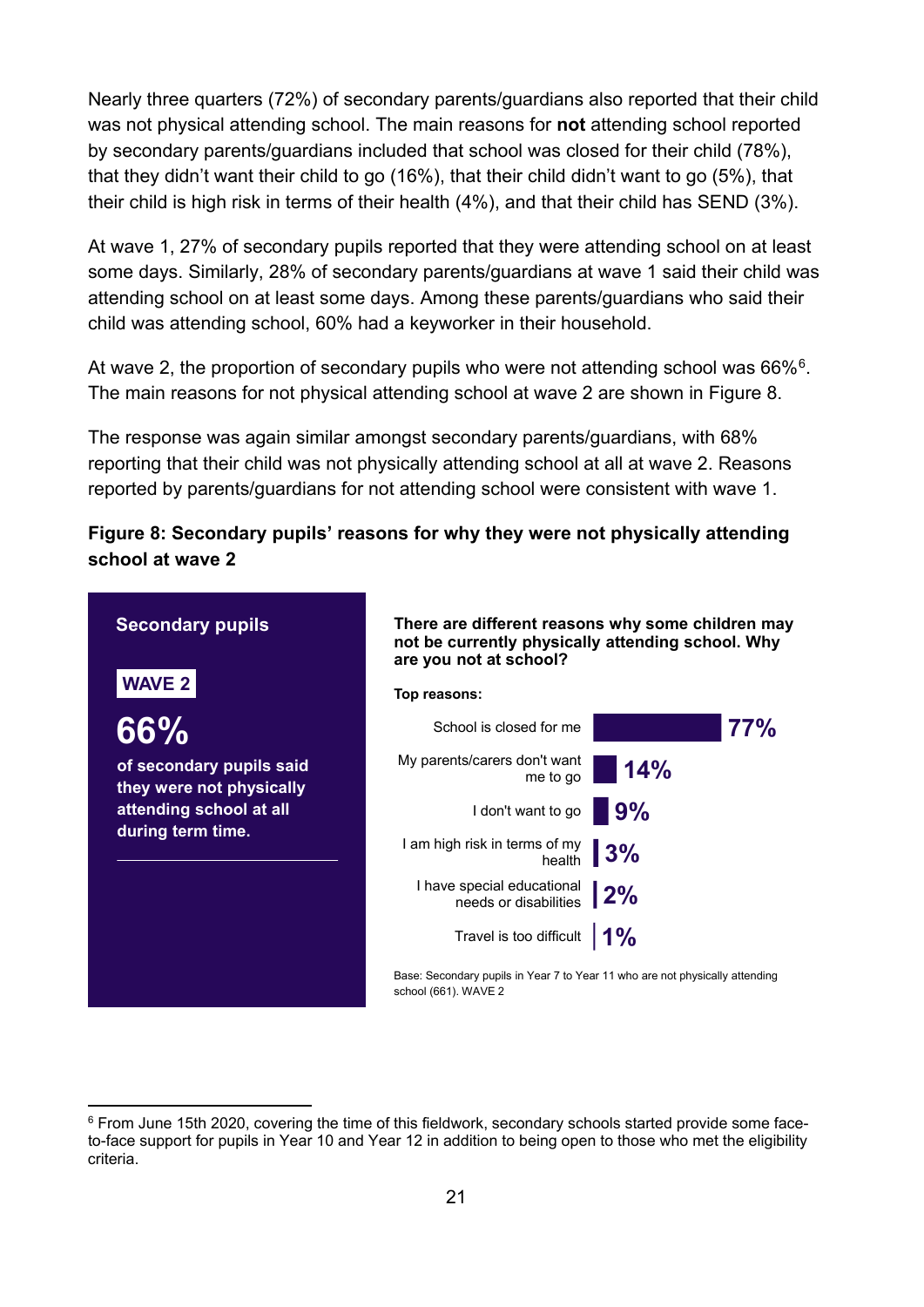# <span id="page-21-0"></span>**Home learning**

This section covers secondary pupils' and parents/guardians' experiences of home learning, including the resources they used and their views on support from school. It also looks at difficulties parents/guardians and pupils may have experienced with learning from home. As previously mentioned, it is important to note that some pupils continued to attend school in person throughout or at times during lockdown. This section refers to findings from all pupils and parents/guardians.

Key findings include:

- The majority of primary and secondary parents/guardians (79% and 73% respectively) felt that they had the information and resources they needed (either from school or elsewhere) to support their child's learning at home.
- The majority of both primary and secondary parents/guardians reported their child had used digital resources provided by school accessed via online learning platforms. 65% of primary parents/guardians and 60% of secondary parents/guardians said their child had used devices that they had provided themselves.
- Primary parents/guardians reported that their child was spending an average of 3 hours on learning at home during lockdown on a typical 'school day' (Monday to Friday). Secondary pupils reported undertaking 3.5 hours of home learning on average.
- For primary parents/guardians, the most common difficulty experienced was not having the time to fully support their child's learning (29%), whilst for secondary parents/guardians it was not having the subject knowledge to fully support their child's learning (30%).
- For parents/guardians who considered their child to have SEND, the majority of primary and secondary parents/guardians (70% and 61% respectively) said their child was receiving support specifically related to their SEND, either in their school or setting or at home.
- Slightly more than half (55%) of primary parents/guardians who considered their child to have SEND felt their school or setting was supporting their child well. A sizeable minority of 41% felt that their child's school or setting was not supporting them well. For secondary parents/guardians, 58% felt that their child's school or setting was supporting their SEND well during lockdown and a third (33%) felt that their school or setting was not supporting them well.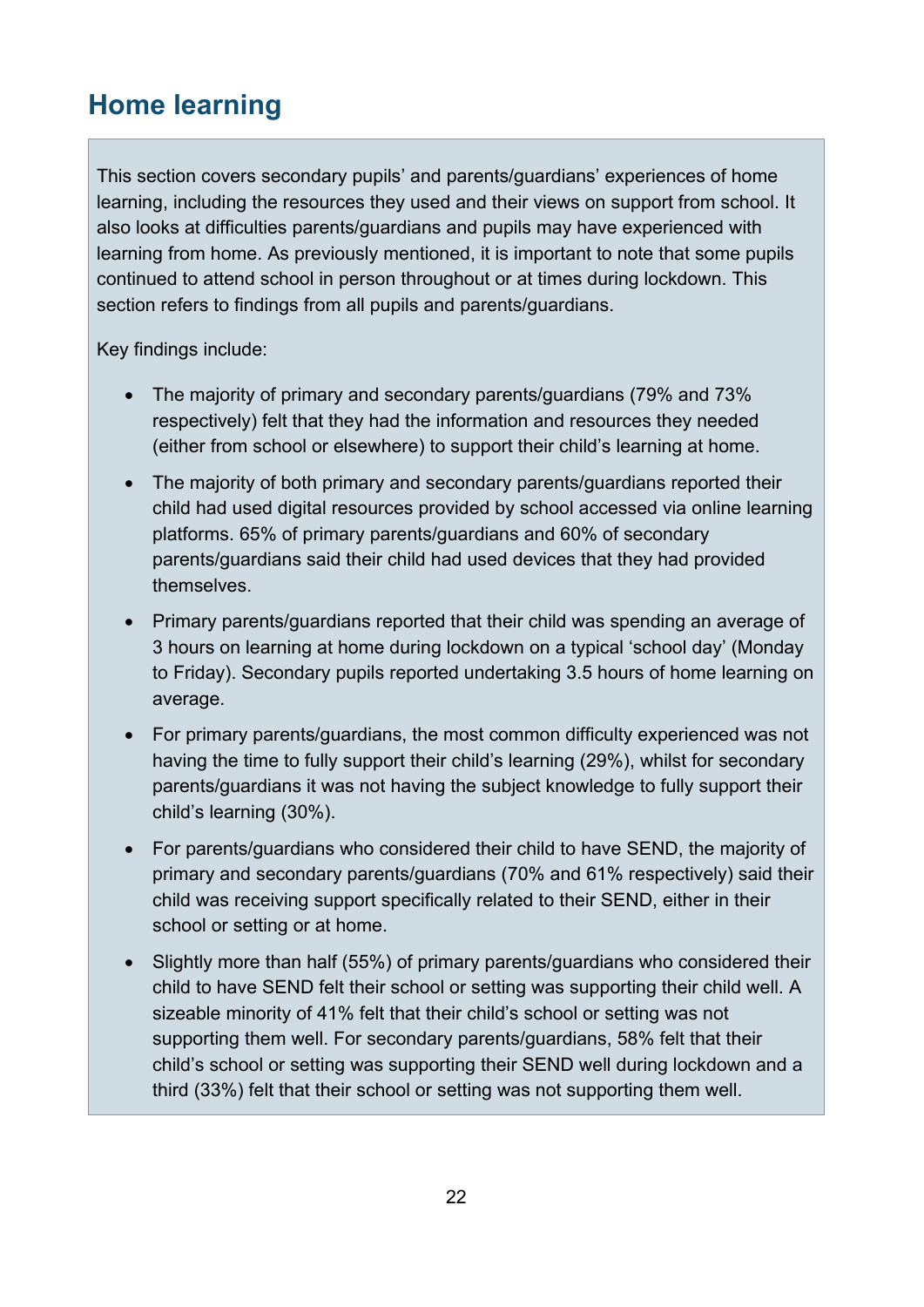# <span id="page-22-0"></span>**Resources and information for home learning**

The majority of primary parents/guardians (79%) felt that they had the information and resources they needed (either from school or elsewhere) to support their child's learning at home. However, around one in five (19%) felt that they didn't have what they needed.

Secondary parents/guardians showed a very similar pattern of response, with 73% who felt that they had the information and resources they needed and 22% who felt that they did not.

Parent/guardians were also asked which resources from school and other sources their child had used for home learning during lockdown. As shown in [Figure 9,](#page-22-1) primary parents/guardians were most likely to say that their child had used digital resources provided by school via online learning platforms (71%), and devices that they had provided themselves for their child (65%).

#### <span id="page-22-1"></span>**Figure 9: Sources used for home learning by primary parents/guardians**



**Which, if any, of the following school resources has your child used for their home learning during lockdown?**

#### **Which, if any, of the following other resources has your child used for their home learning during lockdown?**



Base: All parents/guardians of children in Reception to Year 6 (1,000). WAVE 1.

Secondary parents/guardians gave similar responses, as shown in [Figure 10.](#page-23-1)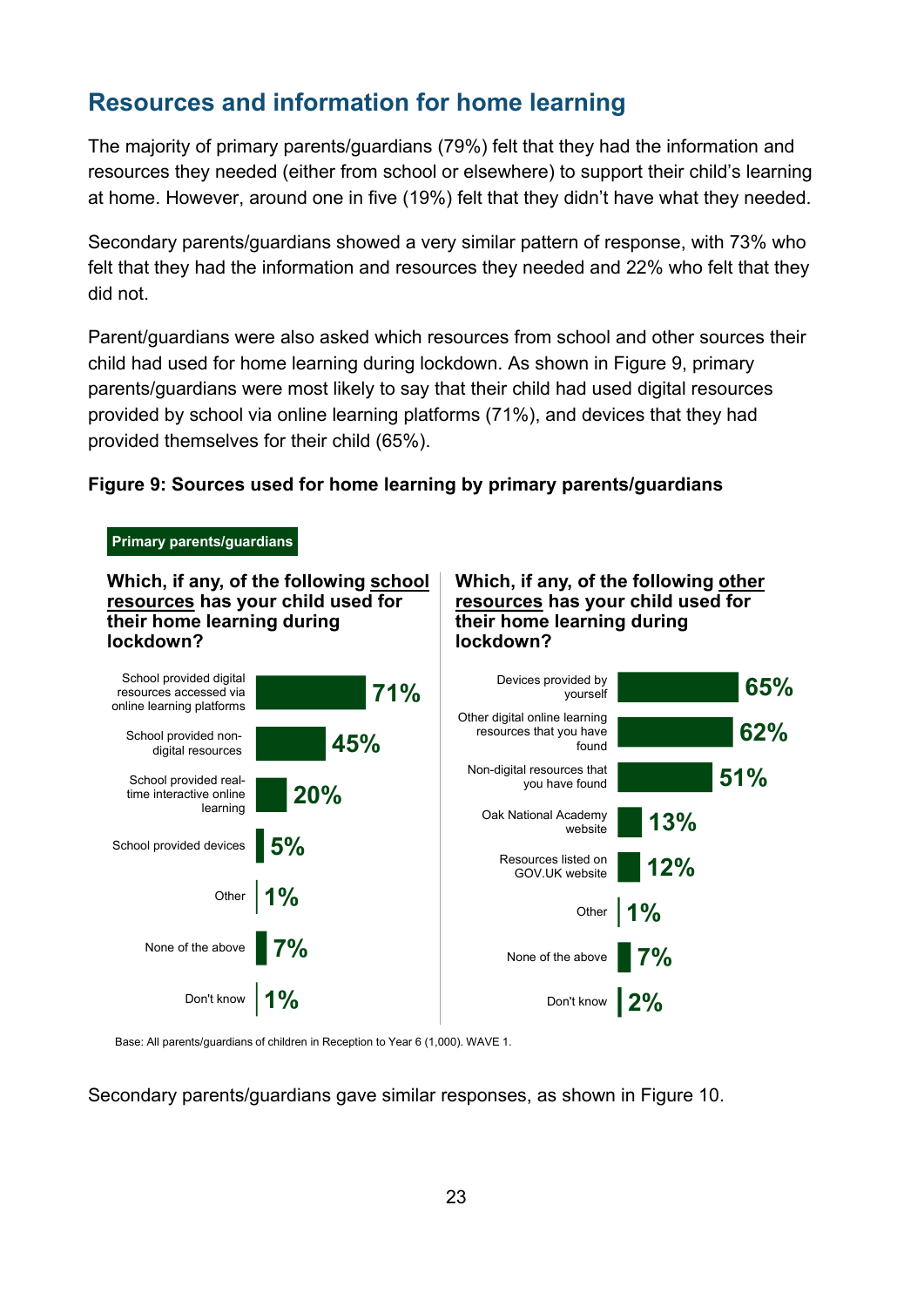#### <span id="page-23-1"></span>**Figure 10: Sources used for home learning by secondary parents/guardians**

#### **Secondary parents/guardians**

#### **Which, if any, of the following school resources has your child used for their home learning during lockdown?**

#### **Which, if any, of the following other resources has your child used for their home learning during lockdown?**



Base: All parents/guardians of children in Year 7 to Year 11 (1,001). WAVE 1.

# <span id="page-23-0"></span>**School support**

At wave 1, three in five (61%) primary parents/guardians were satisfied with the learning support their child received from their school whilst schools were closed. Among secondary parents/guardians, a similar proportion (56%) felt satisfied with the learning support from their child's school during lockdown. For secondary pupils, around half (52%) felt satisfied. Satisfaction with schools' learning support remained similar for all three groups at wave 2.

At wave 2, parents/guardians were asked if there had been a change in the amount of support for home learning that their child's school was providing, compared with four weeks earlier. Around half (55%) of primary parents/guardians reported that their child's school was providing the same amount of support, and equal proportions responded that school was providing more support (19%) and less support (18%).

Findings were similar among secondary parents/guardians, with around half saying there had been no change compared with four weeks earlier (54%), 21% saying their child's school was providing more support, and for 16% school was providing less support.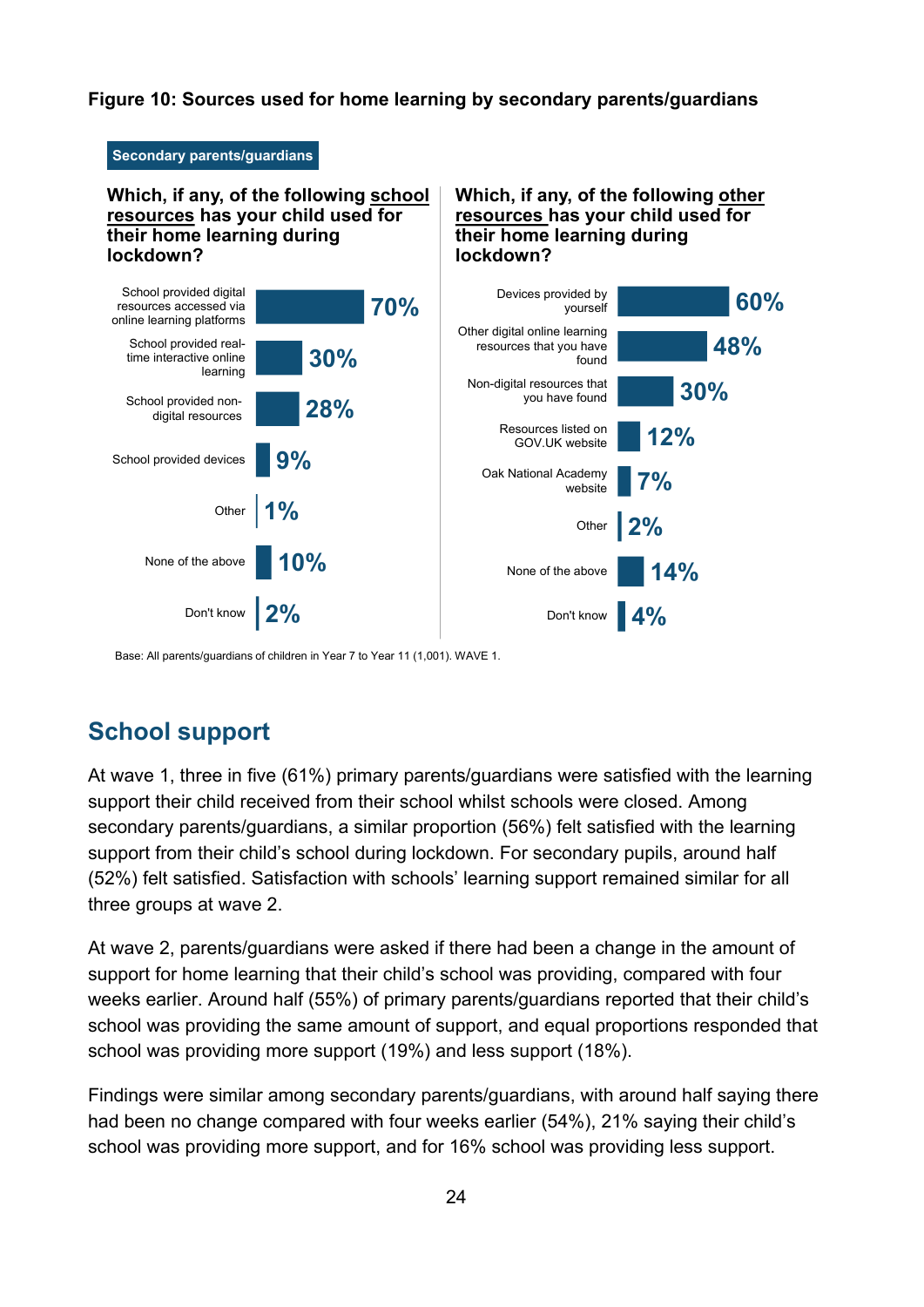# <span id="page-24-0"></span>**Support for pupils with SEND**

At wave 1, parents/guardians who consider their child to have special educational needs or disabilities (SEND) were asked if their child was receiving any support specifically related to their SEND from their school or setting. 70% of primary parents/guardians and 61% of secondary parents/guardians said their child was receiving support, either in their school or setting or at home.

Parents/guardians were also asked how well they felt their child's school or setting was supporting their SEND during lockdown. Among primary parents/guardians, there was a fairly even split between the proportion who felt their school or setting was supporting their child well (55%) and not well (41%).

For secondary parents/guardians, 58% felt that their child's school or setting was supporting their SEND well during lockdown and a third (33%) felt that their school or setting was not supporting them well.

Findings for primary and secondary parents/guardians were similar at wave 2.

# <span id="page-24-1"></span>**Experiences of home learning**

### <span id="page-24-2"></span>**Primary**

As shown in [Figure 11,](#page-24-3) primary parents/guardians were asked how many hours of learning their child was undertaking on a typical 'school day'. At wave 1, parents/guardians were asked to think about a typical day during lockdown, whilst at wave 2 they were asked to think about the previous week. Whilst the two questions are not directly comparable, the findings indicate a similar pattern. On average at both waves, primary parents/guardians reported that their child was undertaking 3 hours of learning on a typical 'school day'.

#### <span id="page-24-3"></span>**Figure 11: Hours of home learning reported by primary parents/guardians**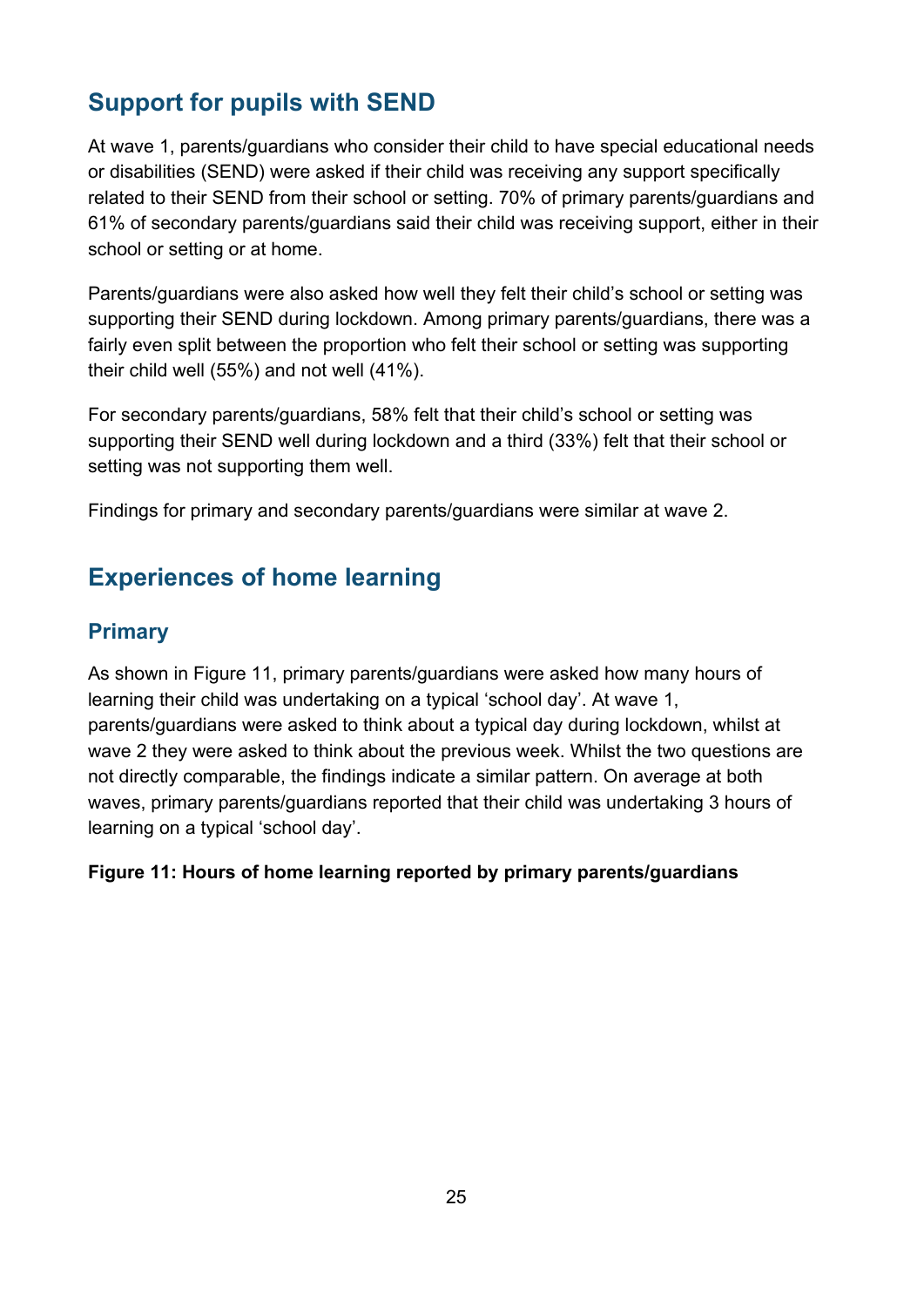#### WAVE 1: **During lockdown, how many hours of home learning is your child undertaking on a typical 'school day' (Monday to Friday)?**

| <b>Hours</b> | 0  | $1 - 2$ | $3 - 4$ | $5-6$ | $7+$  | Don't<br>know |
|--------------|----|---------|---------|-------|-------|---------------|
|              | 3% | 36%     | 37%     | 16%   | $1\%$ | 7%            |

WAVE 2: **Last week, how many hours of home learning is your child undertaking on a typical 'school day' (Monday to Friday)?**

| <b>Hours</b> |    | $1-2$ | $3 - 4$ | $5-6$ | $7+$ | Don't<br>know |
|--------------|----|-------|---------|-------|------|---------------|
|              | 7% | 34%   | 33%     | 17%   | 2%   | $7\%$         |

Base: All parents/guardians of children in Year 7 to Year 11 (WAVE 1: 1,000; WAVE 2: 1,000).

In addition to work set by school, parents/guardians at wave 2 were asked if they (or another parent/guardian) had done the learning activities shown in [Figure 12](#page-25-0) with their child during lockdown. Nearly three quarters (72%) had done extra-curricular reading with their child, and nearly two thirds (64%) had done physical education/exercise.

#### <span id="page-25-0"></span>**Figure 12: Extracurricular activities primary parents/guardians have done with their child**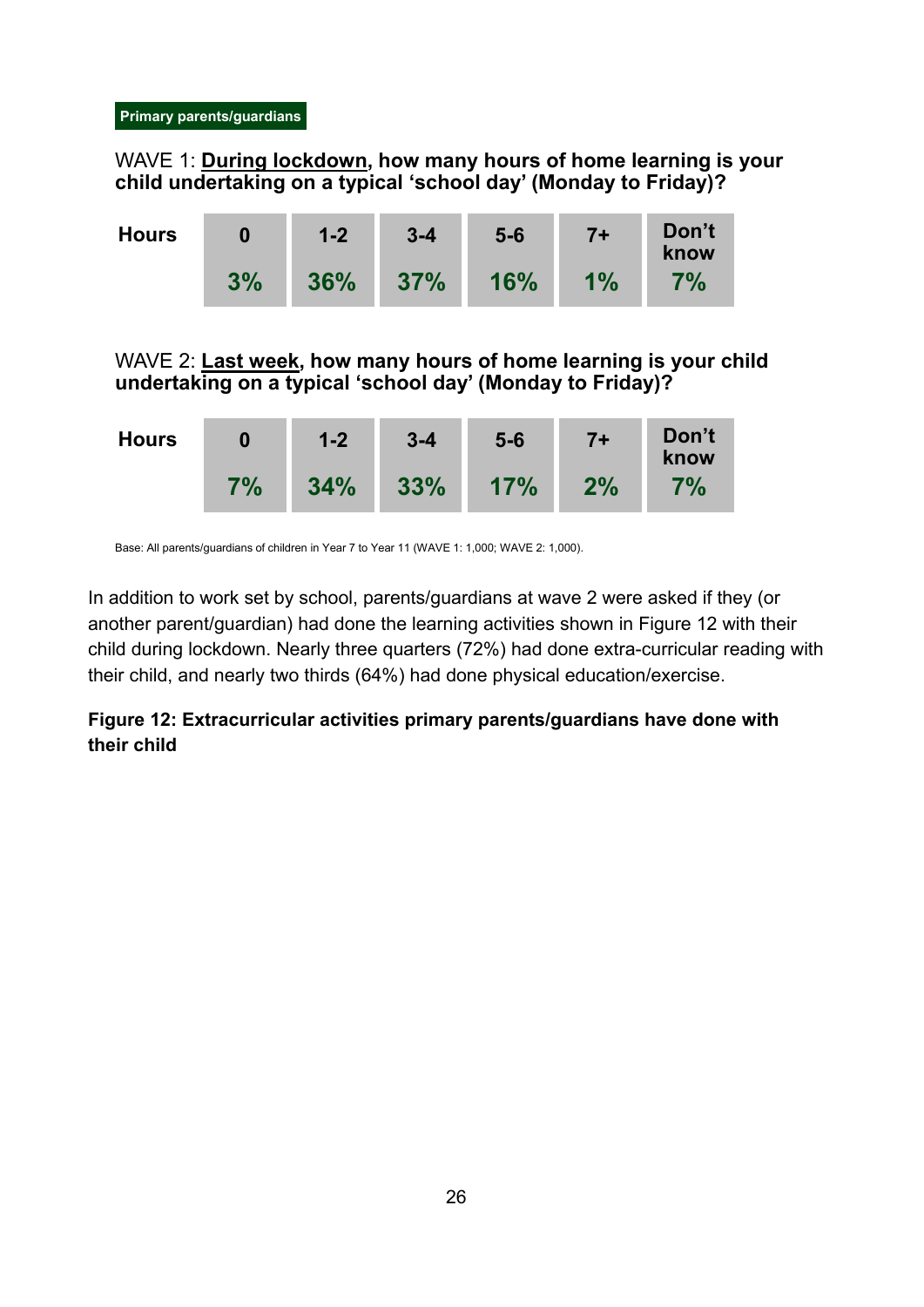**During lockdown, have you (or another parent/guardian of your child) done any of the following learning activities with your child in addition to any work set by their school?**

#### **Primary parents/guardians**



Base: All parents/guardians of children in Reception to Year 6 (1,000). WAVE 2.

### <span id="page-26-0"></span>**Secondary**

Two thirds (67%) of secondary pupils reported that their school set them compulsory work to complete at home, and 42% said their school set optional work. Some also had work set by their parents/guardians (20%) and/or set work for themselves (11%).

Thinking about the week before they took part in the survey, those with set work to complete had generally completed all or most of it (40% and 36% respectively).

The number of hours secondary pupils reported having spent on learning on a typical 'school day' at wave 1 and wave 2 are shown in [Figure 13.](#page-26-1) As explained for primary parents/guardians above, the questions are not comparable due to the different wording. On average at both waves, secondary pupils reported spending 3.5 hours on home learning on a typical 'school day'.

#### <span id="page-26-1"></span>**Figure 13: Hours of home learning done by secondary pupils**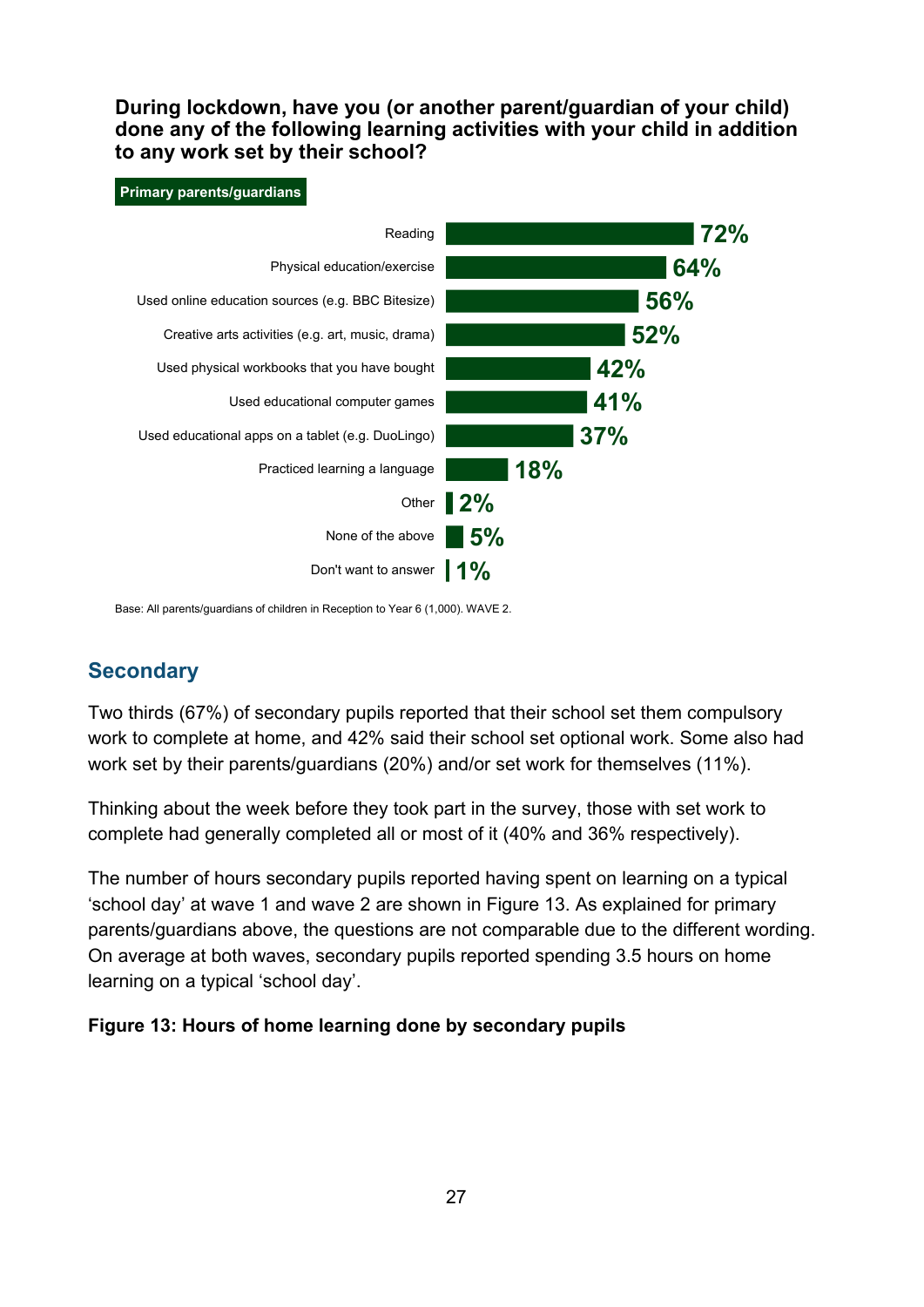#### WAVE 1: **During lockdown, how many hours of home learning are you undertaking on a typical 'school day' (Monday to Friday)?**

| <b>Hours</b> | 0  | $1 - 2$ | $3 - 4$ | $5-6$ | $7+$ | Don't<br>know |
|--------------|----|---------|---------|-------|------|---------------|
|              | 6% | 21%     | 34%     | 25%   | 2%   | 12%           |

WAVE 2: **Last week, how many hours of home learning is your child undertaking on a typical 'school day' (Monday to Friday)?**

| <b>Hours</b> | 0  | $1 - 2$ | $3 - 4$ | $5-6$ | $7+$ | Don't<br>know |
|--------------|----|---------|---------|-------|------|---------------|
|              | 8% | 21%     | 34%     | 25%   | 2%   | 10%           |

Base: All secondary pupils in Year 7 to Year 11 (WAVE 1: 1,001; WAVE 2: 1,000).

When doing schoolwork at home during lockdown, nearly half (44%) of secondary pupils said they put in about the same amount of effort as they would do at school. However, nearly two in five (38%) said they put in less effort than at school.

# <span id="page-27-0"></span>**Difficulties with home learning**

Parents/guardians were asked about difficulties with home learning that they could be experiencing. At wave 1, around a third of primary and secondary parents/guardians (33% and 34% respectively) said that they weren't experiencing difficulties with their child's home learning.

For primary parents/guardians, the most common difficulty was not having the time to fully support their child's learning (29%), whilst for secondary parents/guardians it was not having the subject knowledge to fully support their child's learning (30%).

#### <span id="page-27-1"></span>**Figure 14: Difficulties with home learning experienced by primary parents/guardians**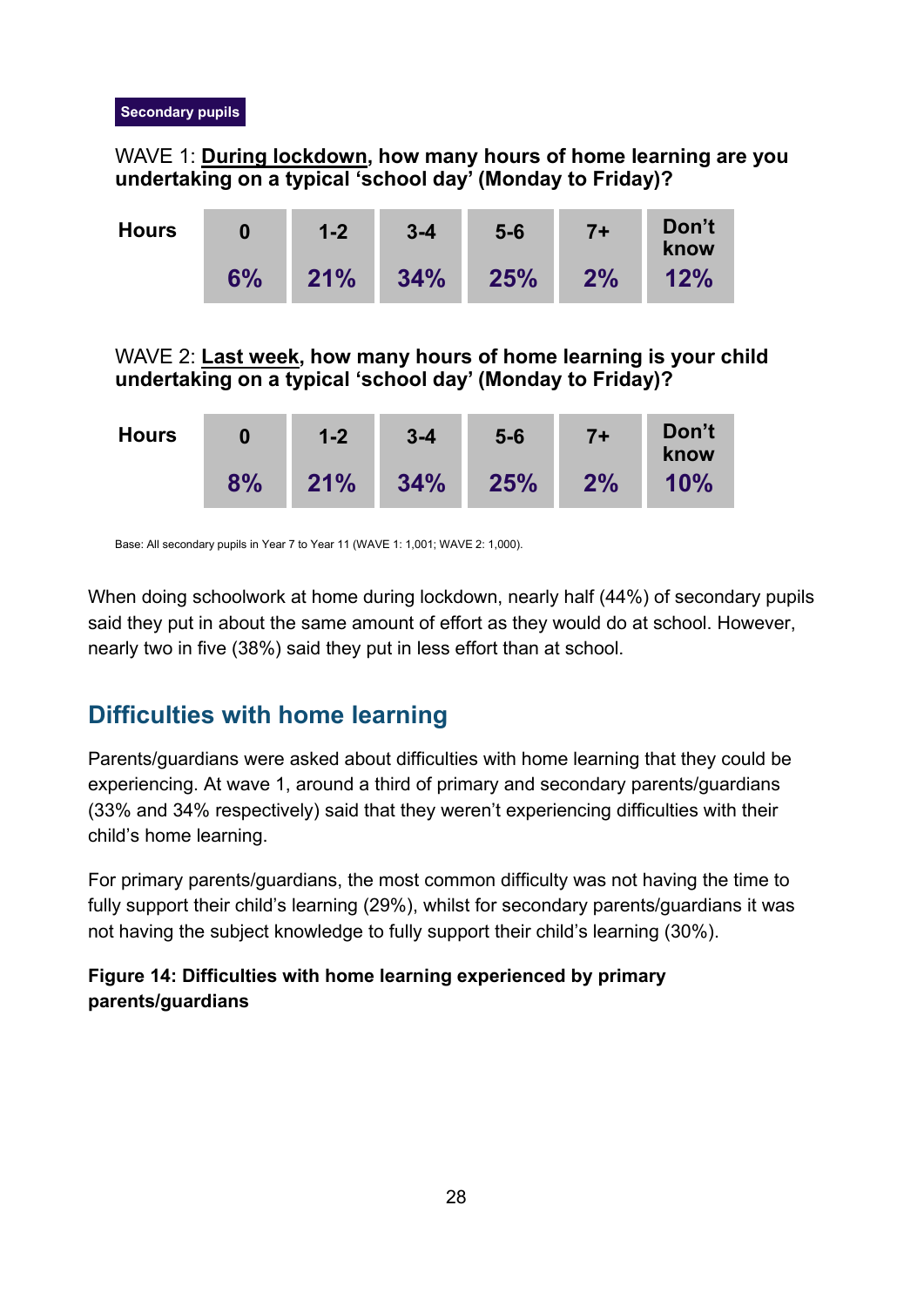#### **Thinking about your child, which, if any, of the following have you been experiencing?**

#### **Primary parents/guardians**



Base: All parents/guardians of children in Reception to Year 6 (1,000). WAVE 1.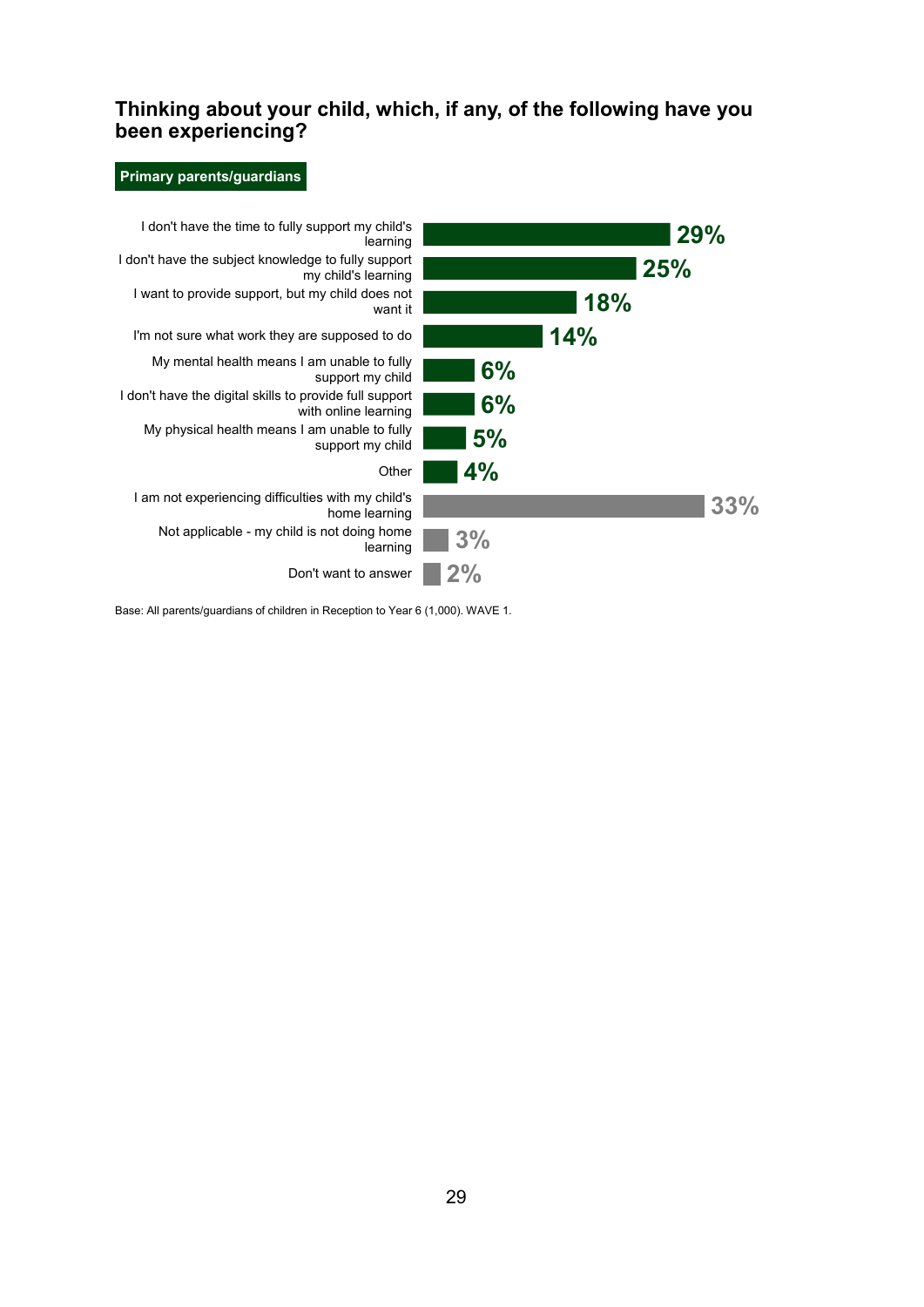#### <span id="page-29-0"></span>**Figure 15: Difficulties with home learning experienced by secondary parents/guardians**

#### **Thinking about your child, which, if any, of the following have you been experiencing?**

#### **Secondary parents/guardians**



Base: All parents/guardians of children in Year 7 to Year 11 (1,001). WAVE 1.

Parents/guardians were also asked about difficulties with home learning that their child could be experiencing. The most common difficulty reported by both primary and secondary parents/guardians was that their child struggled with motivation (46% and 35% respectively). Around a third of both parent/guardian groups said that their child was not experiencing difficulties with home learning (30% primary; 36% secondary).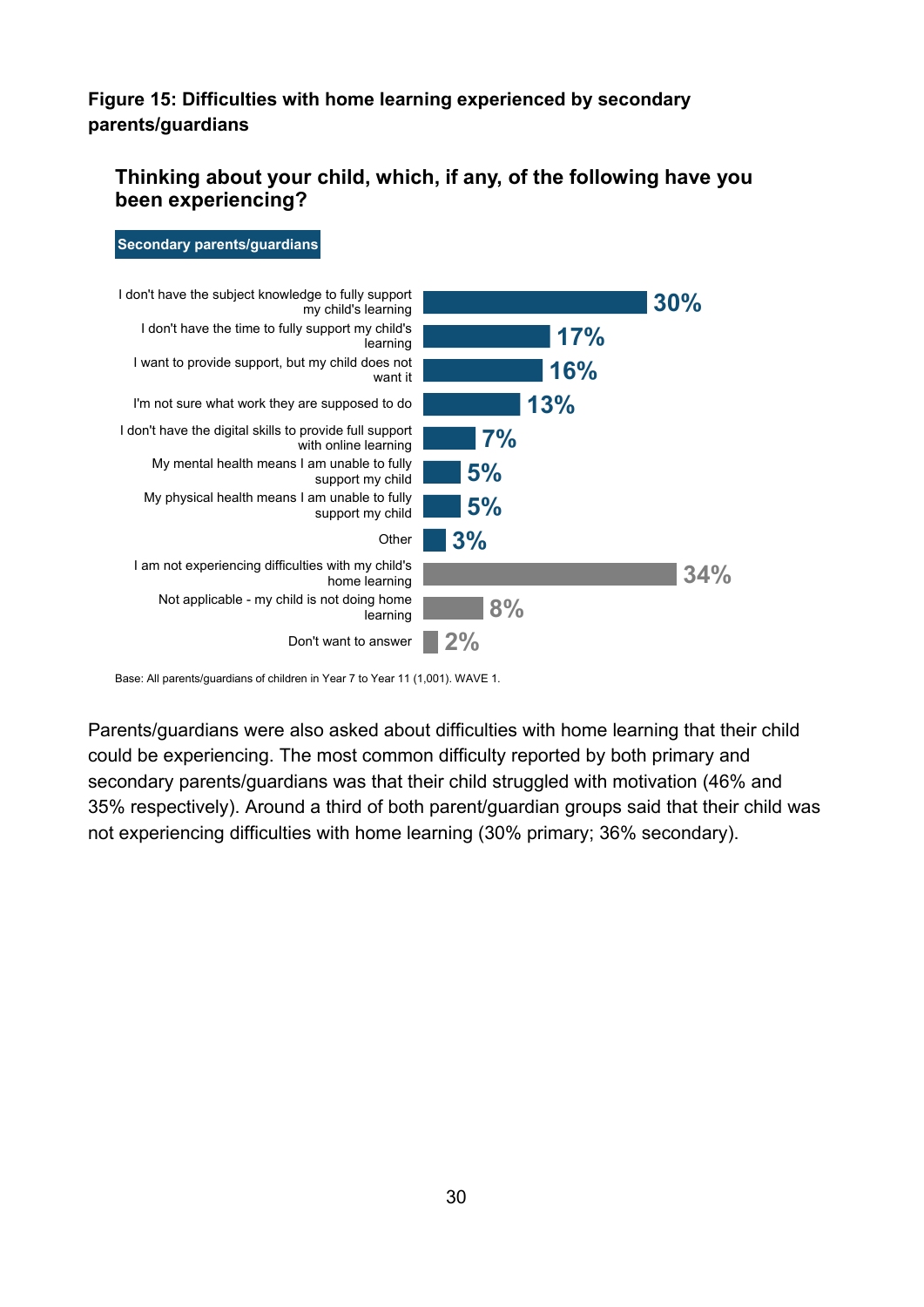# <span id="page-30-0"></span>**Return to school**

This section explores pupils' and parents/guardians' attitudes towards returning to school. As mentioned in previous sections, it is important to note that some pupils continued to attend school in person throughout or at times during lockdown, and this section refers to findings from all pupils and parents/guardians. Findings cover how pupils have adjusted or expect to adjust to the change from learning at home and the introduction of new measures at school to help prevent the spread of coronavirus. Lastly, this section looks at how primary and secondary pupils are able to travel to school.

Key findings include:

- The majority of primary and secondary parents/guardians (57%-61%) were not concerned about how their child had adjusted or would adjust to the change from learning at home to learning at school.
- Nearly two thirds (64%) of primary parents/guardians and 55% of secondary parents/guardians said their child was finding it easy to adjust to new coronavirus measures at school (e.g. handwashing, keeping distance from others, smaller groups, timetable changes).

# <span id="page-30-1"></span>**Concerns about returning to school**

#### <span id="page-30-2"></span>**Primary**

Among primary parents/guardians who were concerned about their child or children being asked to attend school before the summer holidays, the most common concern at wave 1 was that their child could potentially contract coronavirus (63%), followed by not being able to practice social distancing (43%). Their child's mental health and wellbeing was also a key concern at wave 1 (38%) and was an even more common concern at wave 2 (43%).

At wave 2, parents/guardians were also asked to think about how their child would respond to the change from learning at home to attending classes face-to-face or how their child had responded if they had already returned to school. The majority of primary parents/guardians were **not** concerned: for those whose child had returned to school, 61% were not concerned, whilst for those whose child hadn't returned to school 57% weren't concerned.

Those who **were** concerned mentioned worries about the change of environment or routine (20%), the impact on their learning (16%), the impact on their child's mental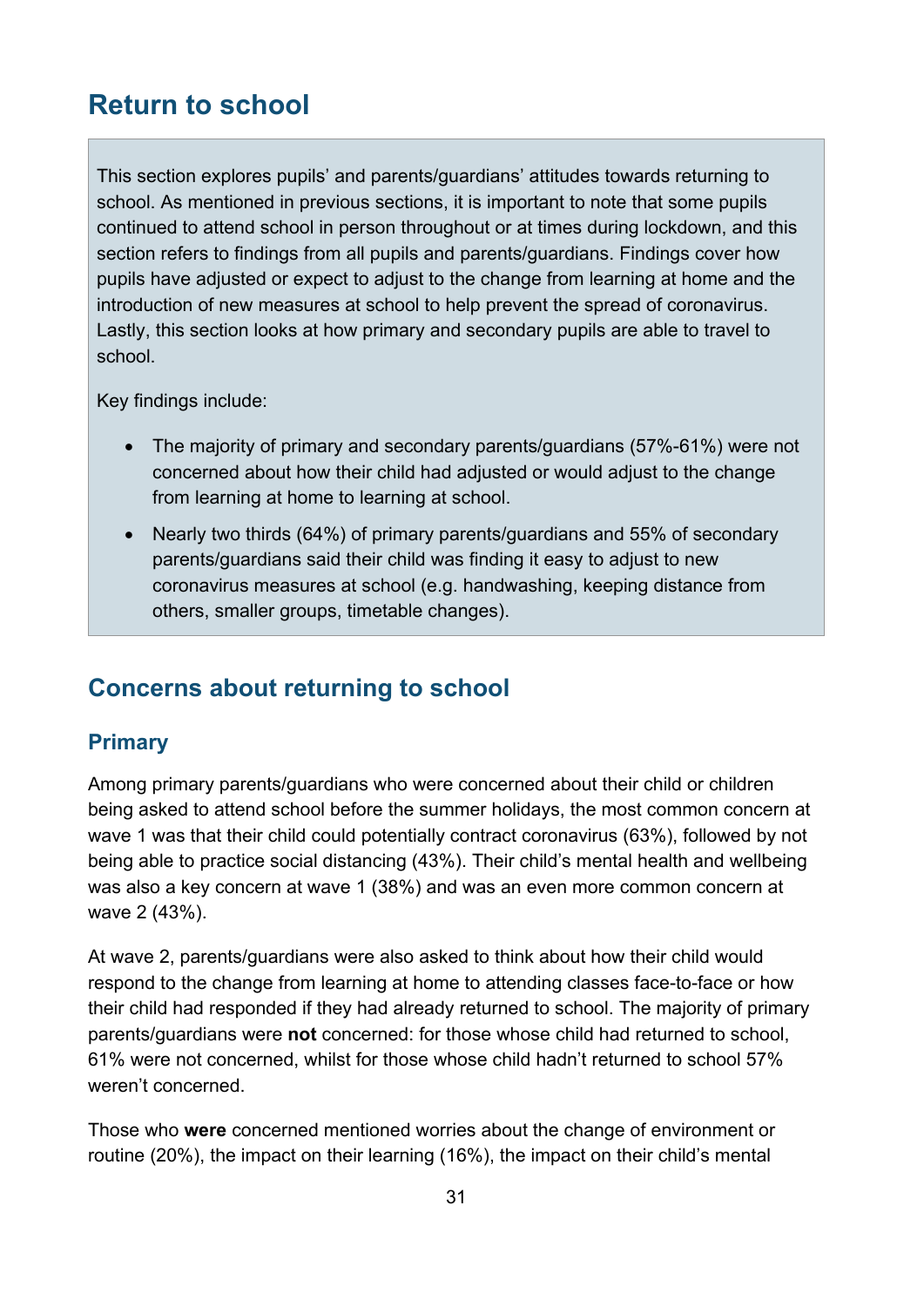health (10%), and some mentioned the benefits of learning at home rather than returning to school (10%).

### <span id="page-31-0"></span>**Secondary**

The pattern of response among secondary parents/guardians who were concerned about their child or children being asked to attend school before the summer holidays was similar to that of primary parents/guardians. At wave 1, around two thirds (66%) were concerned about their child potentially contracting coronavirus, 36% about their child being unable to practice social distancing, and 32% about their child's mental health and wellbeing. Findings at wave 2 were consistent.

At wave 2, secondary parents/guardians were also asked to think about how their child would respond to the change from learning at home to attending classes face-to-face, or how their child had responded if they had already returned to school. For those both those who had returned to school, 47% were not concerned about the change. For those who hadn't returned, the majority were not concerned (67%).

Those who were concerned mentioned similar worries to primary parents/guardians, including worries about the change of environment or routine (15%), the impact on their learning (16%), the impact on their child's mental health (10%), and concerns about their child's concentration or behaviour (10%).

At wave 1, secondary pupils were also asked about their greatest concerns when thinking about school being closed over the previous weeks. The most common response was concern about their lack of social time spent with friends or others (60%). Secondary pupils were also worried about being behind on their learning (38%) and the impact on their exam or test results (38%).

# <span id="page-31-1"></span>**School measures**

Parents/guardians were asked to what extent they would support their child's school taking disciplinary action where children deliberately disobey strict behaviour management policies that may be introduced to promote safety and personal hygiene when schools re-open (e.g. policies on hand washing, distancing, coughing).

Amongst primary parents/guardians at wave 1, 70% supported to some extent or to a great extent their child's school taking disciplinary action if rules are not followed. At wave 2, 77% of primary parents/guardians supported this approach to at least some extent.

The majority (81%) of secondary parents/guardians at wave 1 also supported this disciplinary action to at least some extent. A similar proportion (83%) of secondary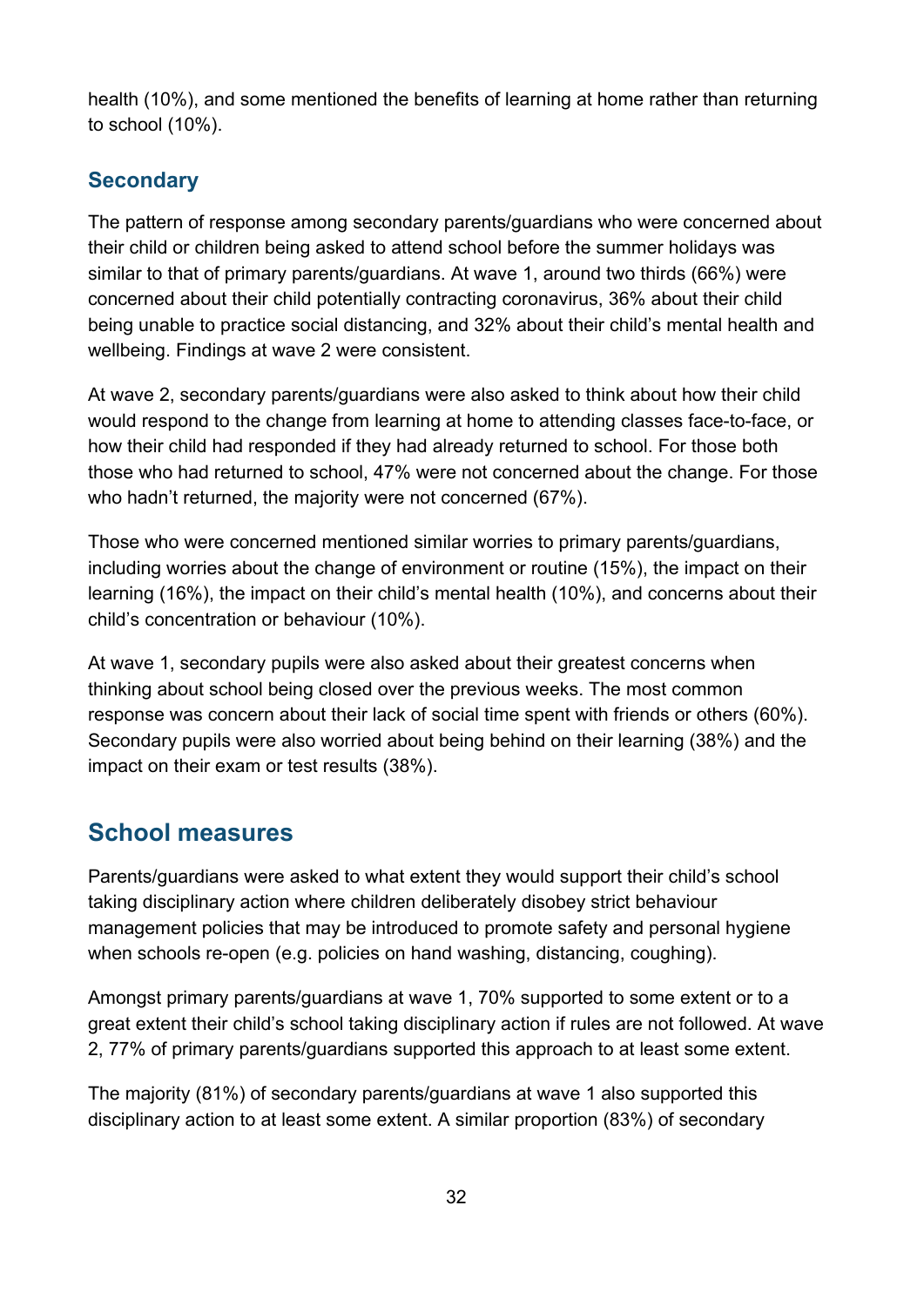parents/guardians at wave 2 supported schools taking disciplinary action if rules are not followed.

At wave 2, parents/guardians of a child who was attending school at the time were asked how easy or difficult their child was finding it to adjust to new coronavirus measures at school (e.g. handwashing, keeping distance from others, smaller groups, timetable changes). Nearly two thirds (64%) of primary parents/guardians and 55% of secondary parents/guardians said their child was finding it easy.

Around one in ten (12%) of primary parents/guardians and nearly two in five (18%) secondary parents/guardians said their child was finding it difficult to follow the new measures. Reasons included because their child would forget and need to be reminded, because it wasn't always possible to follow the rules (e.g. not enough space, actions of others), or because their child didn't understand what was expected[7.](#page-32-1)

# <span id="page-32-0"></span>**Travelling to school**

Parents/guardians were asked what modes of travel their child could use to get to school in September.

The majority of primary parents/guardians (69%) said their child could walk to school, with the next most common option being by driving by car/van (48%).

For secondary parents/guardians, around half (52%) reported that their child could walk to school. 40% said that they could go by car/van, and nearly a quarter (24%) could use local public buses.

For secondary parents/guardians who responded that their child could only use public transport to get to school, the main reason was that it was too far to walk or cycle (70%). 41% also mentioned that there was no available adult in their household to drive, and 23% had no available car/van in their household.

<span id="page-32-1"></span> $7$  Percentages not reported for this question as the base size is too small.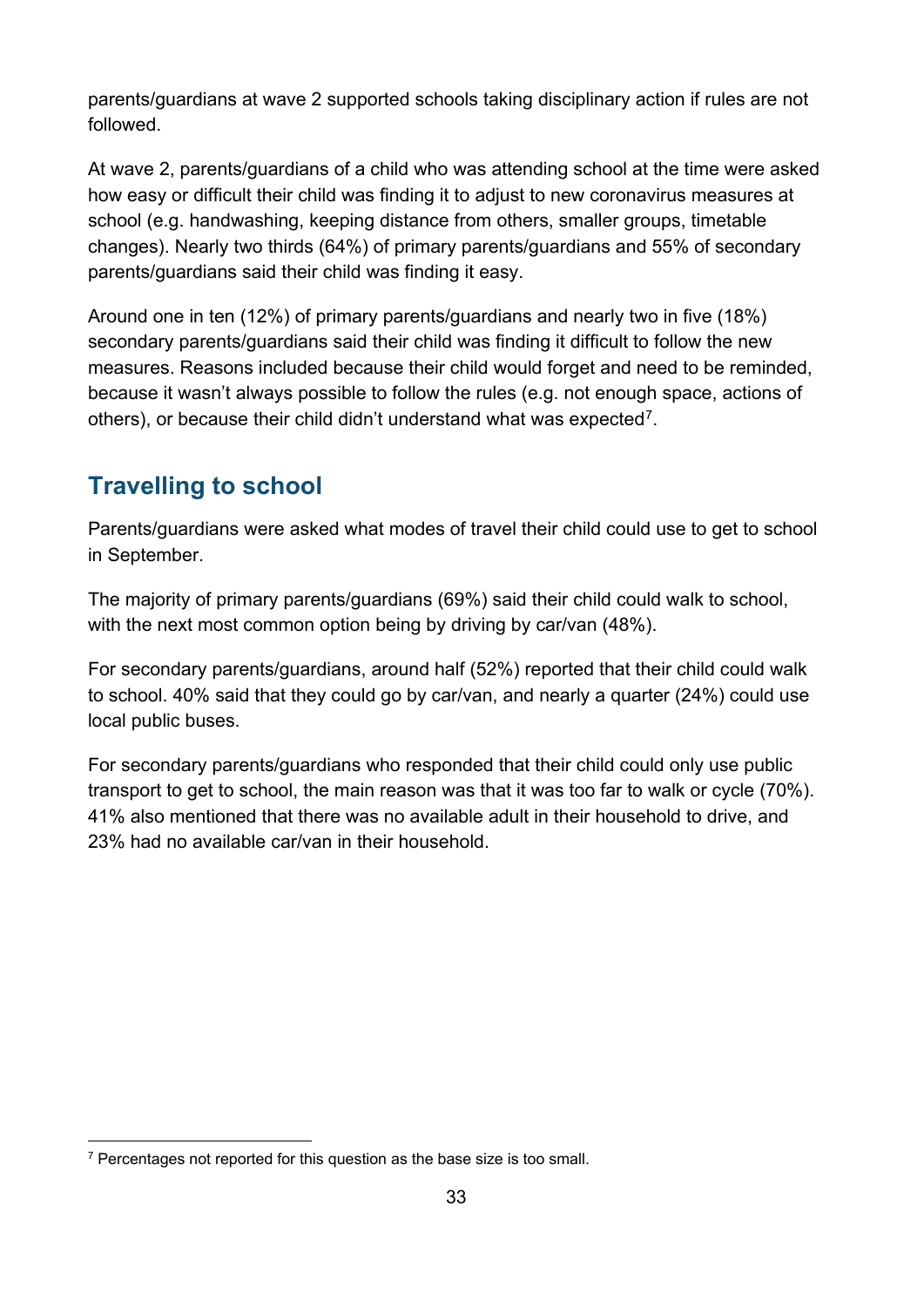# <span id="page-33-0"></span>**Post-16 plans**

This section covers the impact of lockdown on Year 11 pupils' plans for the next academic year (2020/21). Around half (52%) of pupils in Year 11 who had decided on their plans said they have been directly negatively affected to at least some extent.

Pupils in Year 11 who had decided on their plans for the next academic year before the coronavirus pandemic were asked to what extent these plans have been negatively impacted by lockdown. Around half (52%) of these pupils said their plans have been directly negatively affected to at least some extent, with 15% who said the extent of this impact was large.

Those who said their plans have been impacted at all were asked how their plans have been negatively impacted. As shown in [Figure 16,](#page-33-1) the most common reason for this impact was because secondary pupils hadn't been able to take their exams (18%) and the uncertainty around their grades (17%). A small number of pupils also had concerns about the practicalities of starting their qualification or training, including concerns about how lessons would be taught and the lack of induction, as well as how online teaching and social distancing would work.

#### <span id="page-33-1"></span>**Figure 16: Top reasons why post-16 plans have been negatively impacted**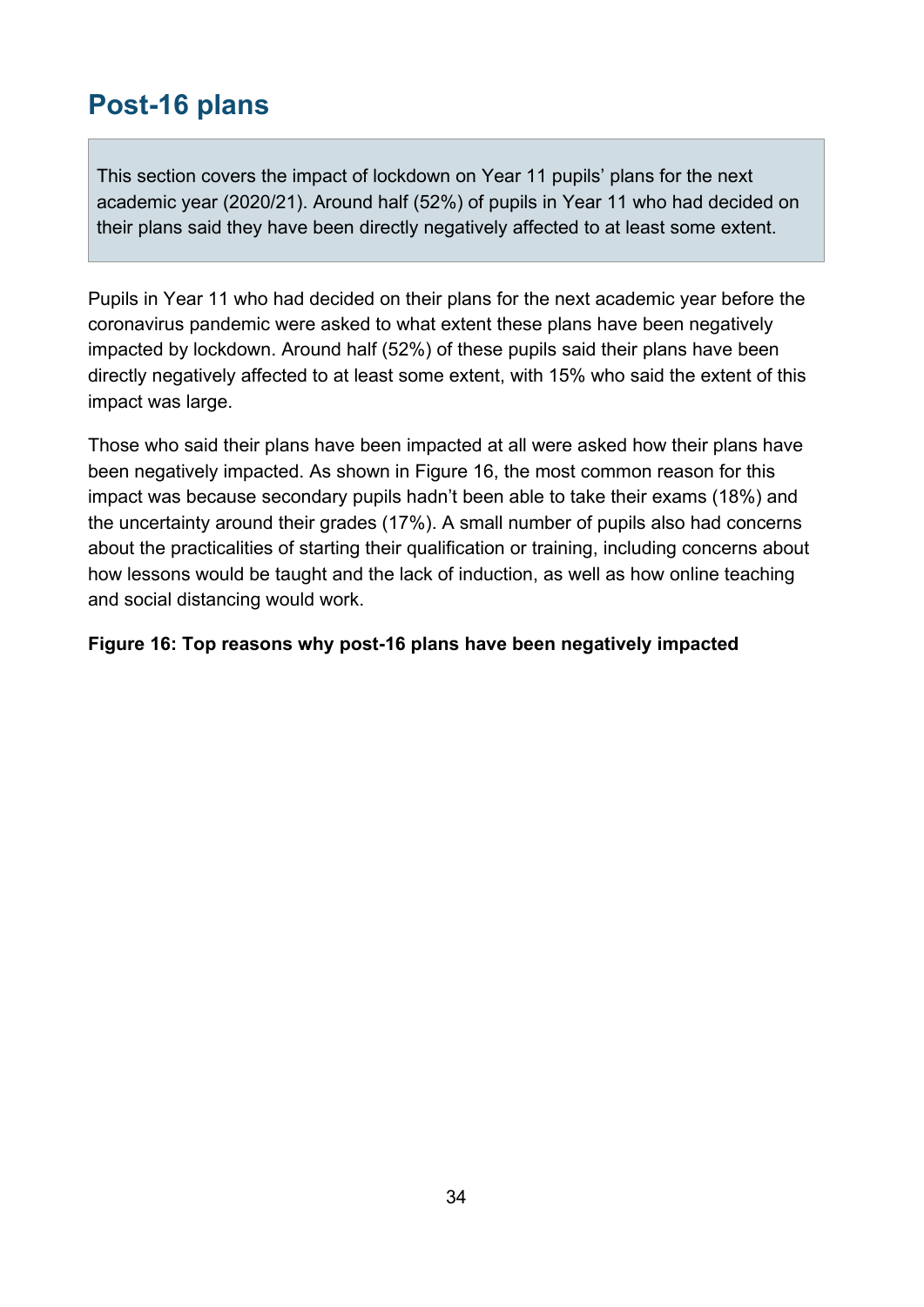# **77% of pupils in Year 11 said their plans to start their chosen qualification / training have been directly negatively impacted at all by lockdown.**

**Please describe how lockdown has negatively impacted your plans to start your chosen qualification in the next academic year (starting in September 2020).**

#### **Top reasons:**



Base: Secondary pupils in Year 11 who say lockdown has negatively impacted their plans to start their chosen qualification / training in the next academic year (112). WAVE 2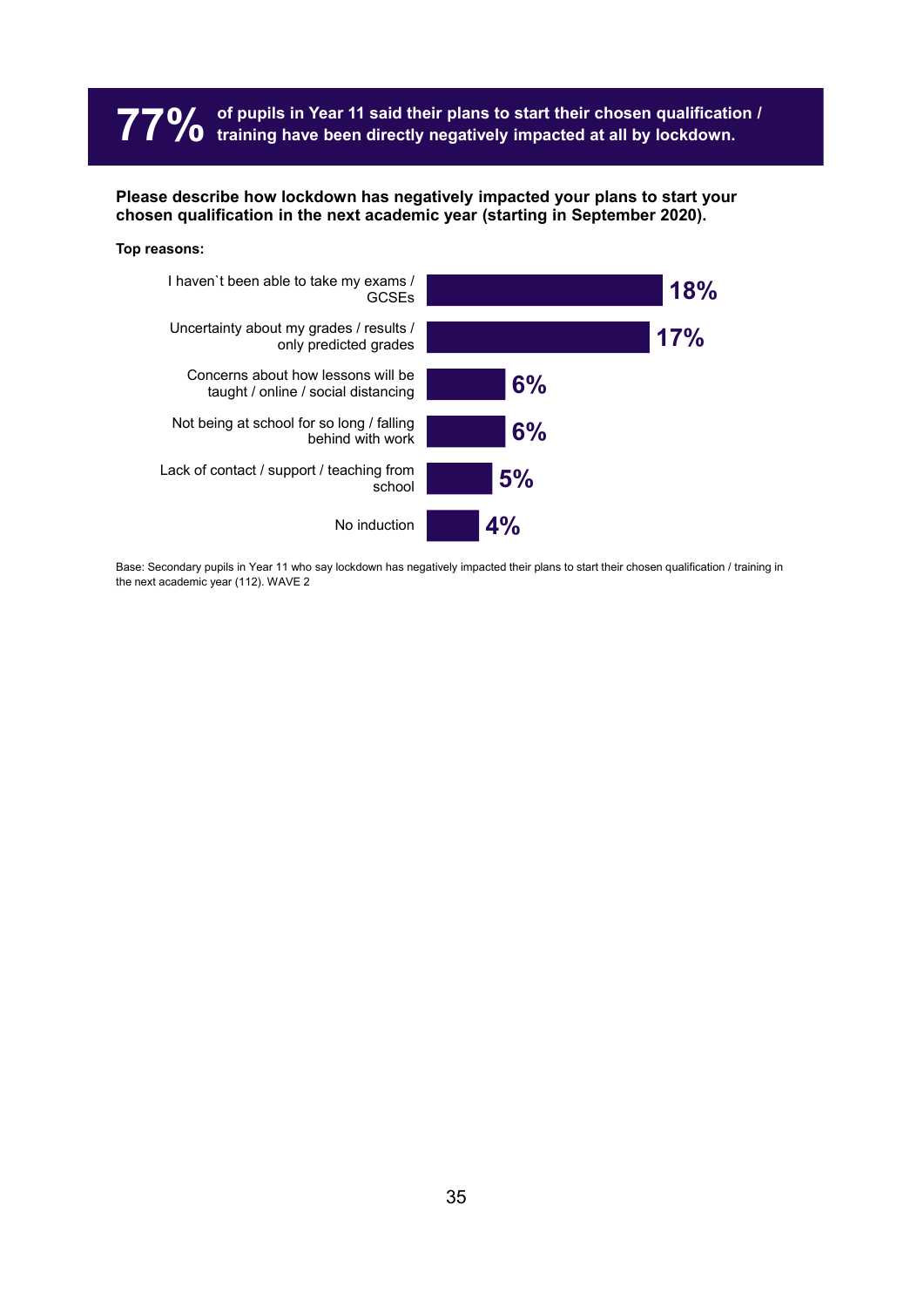# <span id="page-35-0"></span>**Restrictions**

This section looks at how often primary and secondary pupils met up with others outside their household during lockdown and the reasons why.

At the time of fieldwork, coronavirus restrictions on meeting others and social distancing were in place. Working from home was encouraged where possible, and until 1<sup>st</sup> June meeting with people outside one's own household was not permitted. From 1<sup>st</sup> June, groups of up to six people were allowed to meet outdoors in England.

Key findings include:

- At wave 1, 34% of primary parents/guardians said their child had met up with two or more people at a time who they don't live with during lockdown, and 28% of secondary pupils said they had done this.
- At wave 2, 34% of primary parent/guardians reported that their child met up with more than six people at a time who they don't live with, and 27% of secondary pupils reported that they had done so.

# <span id="page-35-1"></span>**Primary**

At wave 1, around a third (34%) of primary parents/guardians said their child had met up with two or more people at a time or a group of people who they don't live with during lockdown. This was largely reported as a few meetings in total (20%), but for 13% it was once a week or more often.

The most common reason for their child meeting people outside the household was that they were seeing family (33%). A similar proportion (31%) said that the meeting wasn't planned and had just happened. A full breakdown of the reasons given is shown in [Figure 17.](#page-35-2)

<span id="page-35-2"></span>**Figure 17: Reasons why primary parents/guardians say their child met up with two or more people at a time who they don't live with**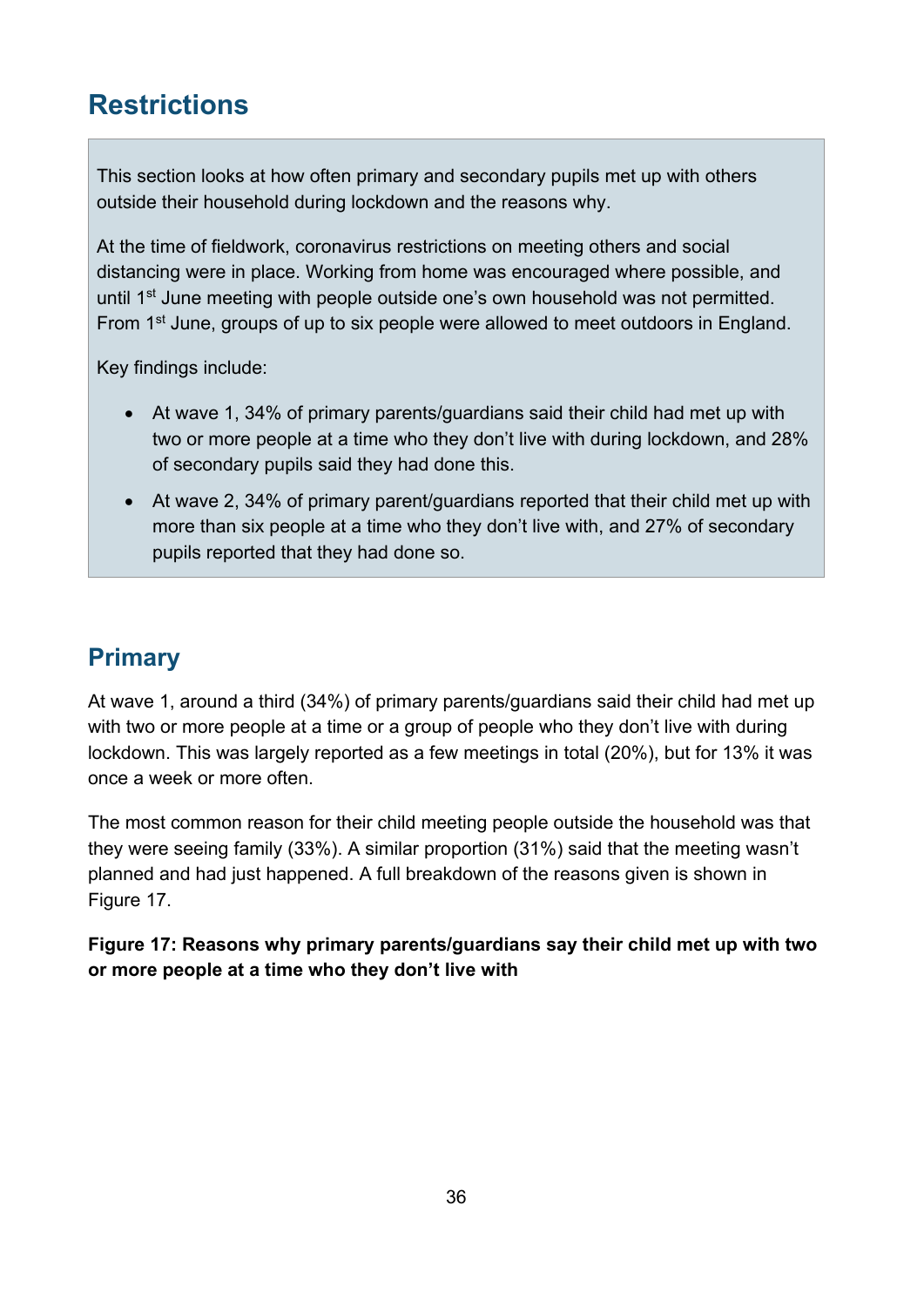#### **Primary parents/guardians**



**Can you say why your child has met up with two or more people at a time that they don't** 

The question was updated at wave 2 to ask about whether respondents had met up with more than six people at a time who they don't live with (since 1<sup>st</sup> June). 34% of primary parent/guardians reported that their child met up with a group of people, with 16% saying they had done so at least once a week. [Figure 18](#page-36-0) shows a breakdown of the reasons given.

<span id="page-36-0"></span>**Figure 18: Reasons why primary parents/guardians say their child met up with more than six people at a time who they don't live with**

#### 37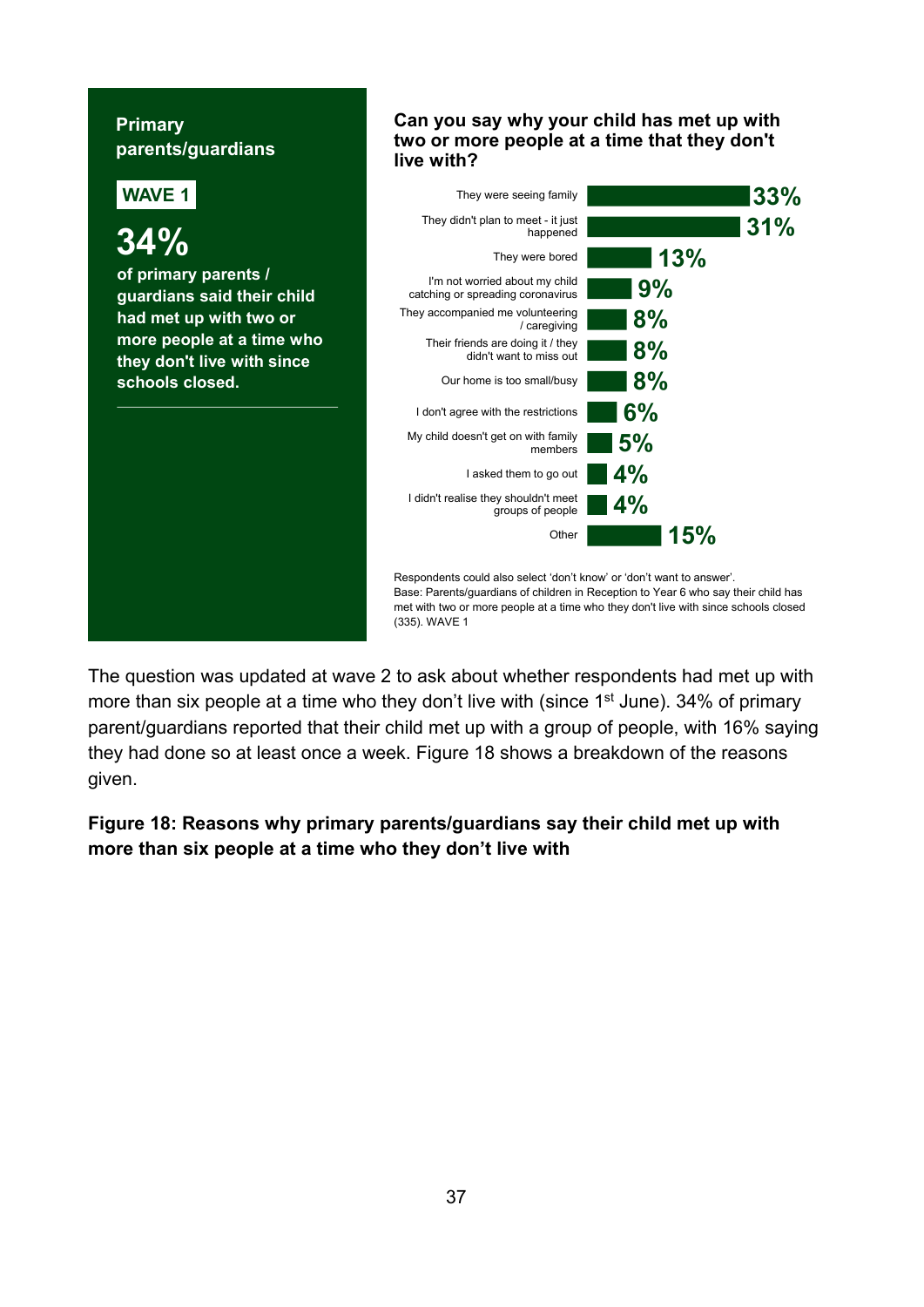#### **Primary parents/guardians**



**Can you say why your child has met up with more than six people at a time that they don't** 

# <span id="page-37-0"></span>**Secondary**

At wave 1, slightly more than a quarter (28%) of secondary pupils said they had met up with two or more people at a time or a group of people who they don't live with during lockdown. 17% had met up a few times in total, and 11% said they met multiple people once a week or more often.

As shown in [Figure 19,](#page-37-1) the most common reason among secondary pupils for meeting people outside the household was that the meeting wasn't planned (26%). Similar proportions mentioned that they met people because they were bored (23%) or they were seeing family (22%).

<span id="page-37-1"></span>**Figure 19: Reasons why secondary pupils say they met up with two or more people at a time who they don't live with**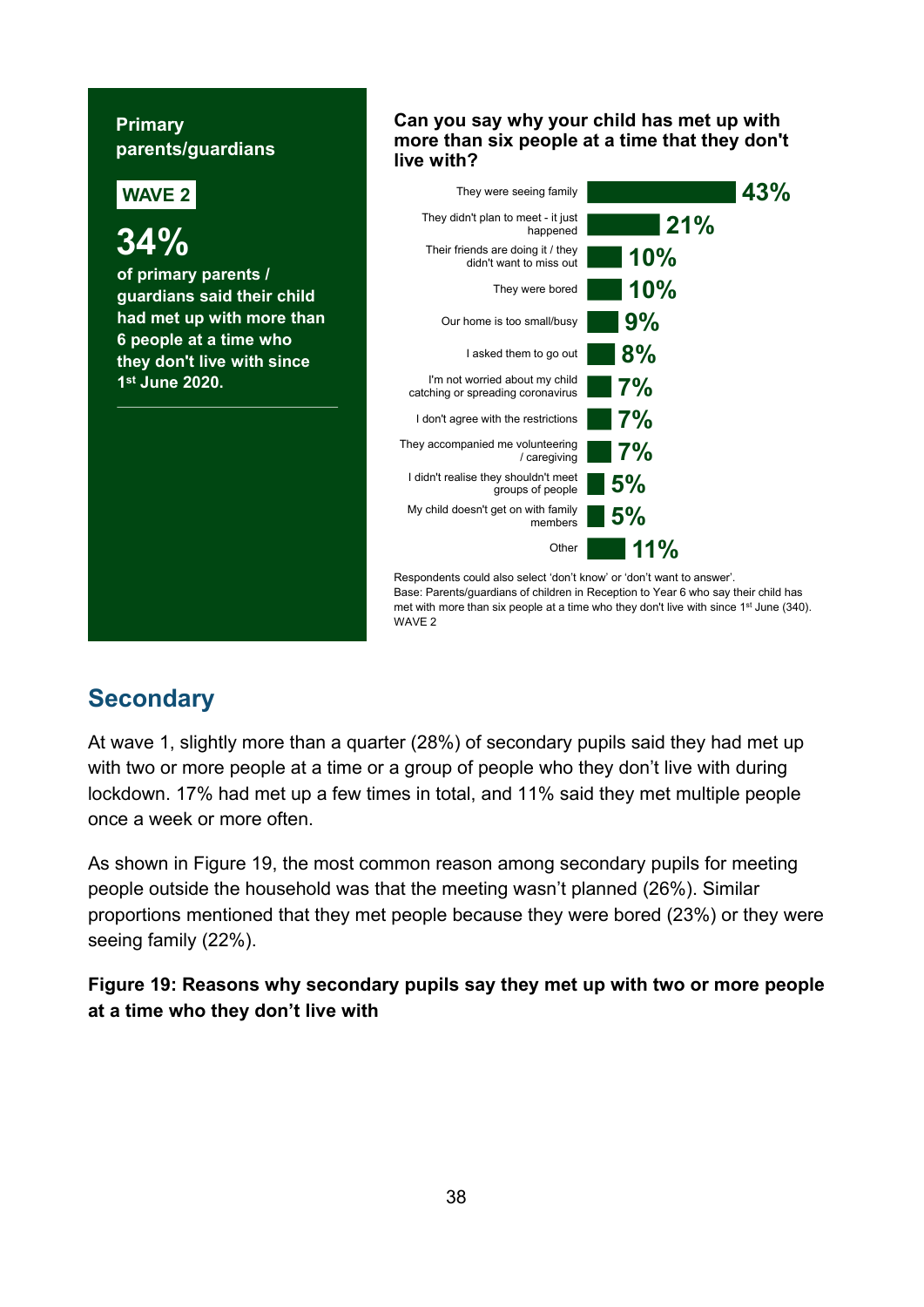#### **Can you say why you have met up with two or more people at a time that you don't live with? 26% 23% 22% 13% 10% 9% 9% 7% 6% 6% 5% 3% 14%** We didn't plan to meet - it just happened I was bored I was seeing family My friends are doing it / I didn't want to miss out My parent/carer asked me to go out I'm not worried about catching or spreading coronavirus I accompanied my parent/carer volunteering / caregiving I don't like being at home My home is too small/busy I don't agree with the restrictions I didn't realise I shouldn't meet groups of people I don't get on with family members **Other** Respondents could also select 'don't know' or 'don't want to answer'. Base: Secondary pupils in Year 7 to Year 11 who have met with two or more people who they don't live with since schools closed (274). WAVE 1 **Secondary pupils WAVE 1 28% of secondary pupils said they had met up with two or more people at a time who they don't live with since schools closed.**

At wave 2, 27% of secondary pupils reported that they had met up with more than six people at a time who they don't live with (since 1<sup>st</sup> June), with 12% saying they had done so on a weekly or more basis. A breakdown of the reasons given is shown in [Figure 20.](#page-38-0)

<span id="page-38-0"></span>**Figure 20: Reasons why secondary pupils say they met up with more than six people at a time who they don't live with**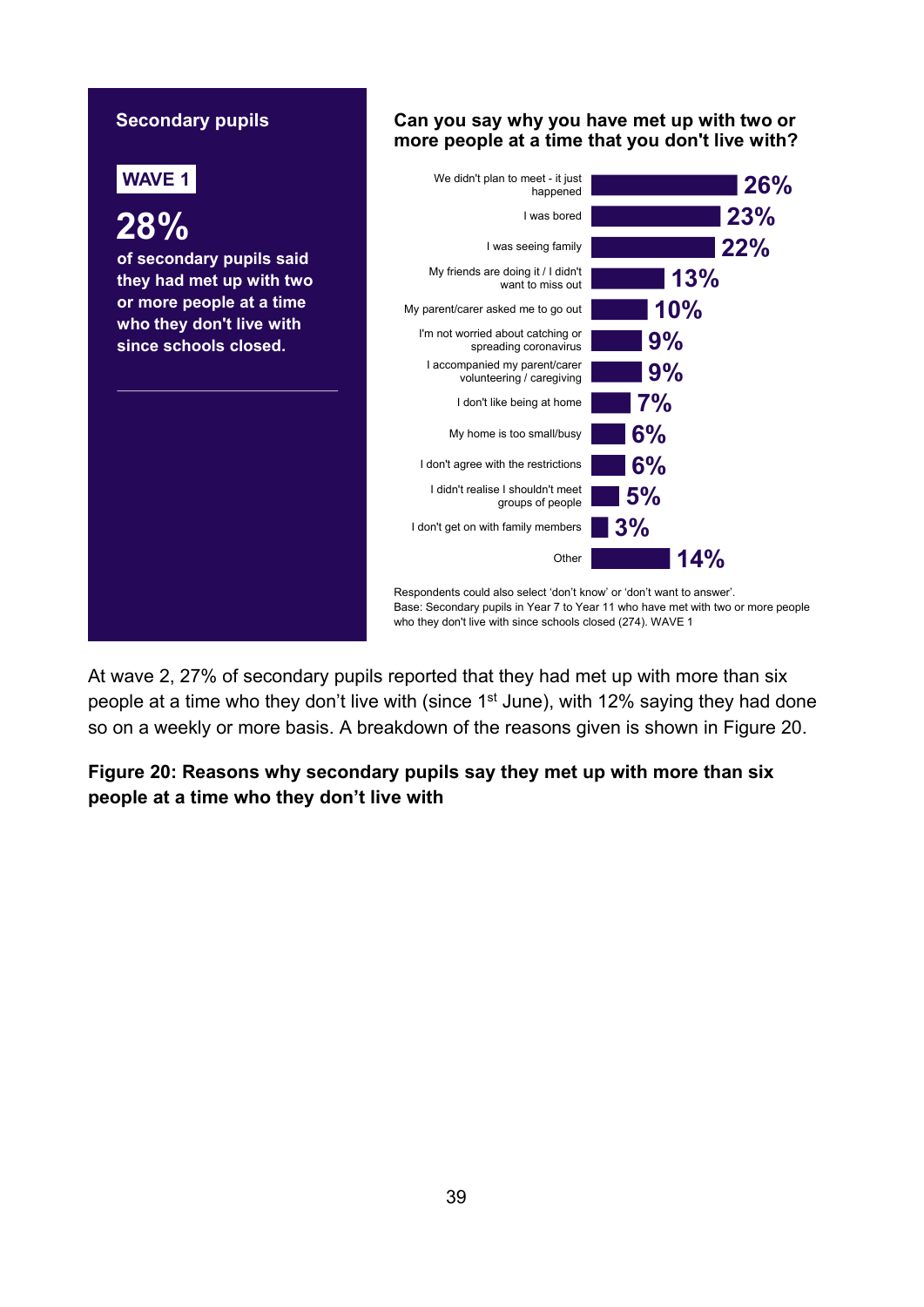#### **Secondary pupils**

# **WAVE 2**

**27%**

**of secondary pupils said they had met up with more than 6 people at a time who they don't live with since 1st June 2020.** 

#### **Can you say why you have met up with more than six people at a time that you don't live with?**

| I was seeing family                                        | 32%   |
|------------------------------------------------------------|-------|
| My friends are doing it / I didn't<br>want to miss out     | 23%   |
| I was bored                                                | 19%   |
| We didn't plan to meet - it just<br>happened               | 19%   |
| I'm not worried about catching or<br>spreading coronavirus | 12%   |
| I didn't realise I shouldn't meet<br>groups of people      | 9%    |
| My parent/carer asked me to go out                         | 8%    |
| I don't like being at home                                 | 8%    |
| I accompanied my parent/carer<br>volunteering / caregiving | 7%    |
| My home is too small/busy                                  | 7%    |
| I don't agree with the restrictions                        | 5%    |
| I don't get on with family members                         | 3%    |
| Other                                                      | $8\%$ |

Respondents could also select 'don't know' or 'don't want to answer'. Base: Secondary pupils in Year 7 to Year 11 who have met with more than six people at a time who they don't live with since 1st June (268). WAVE 2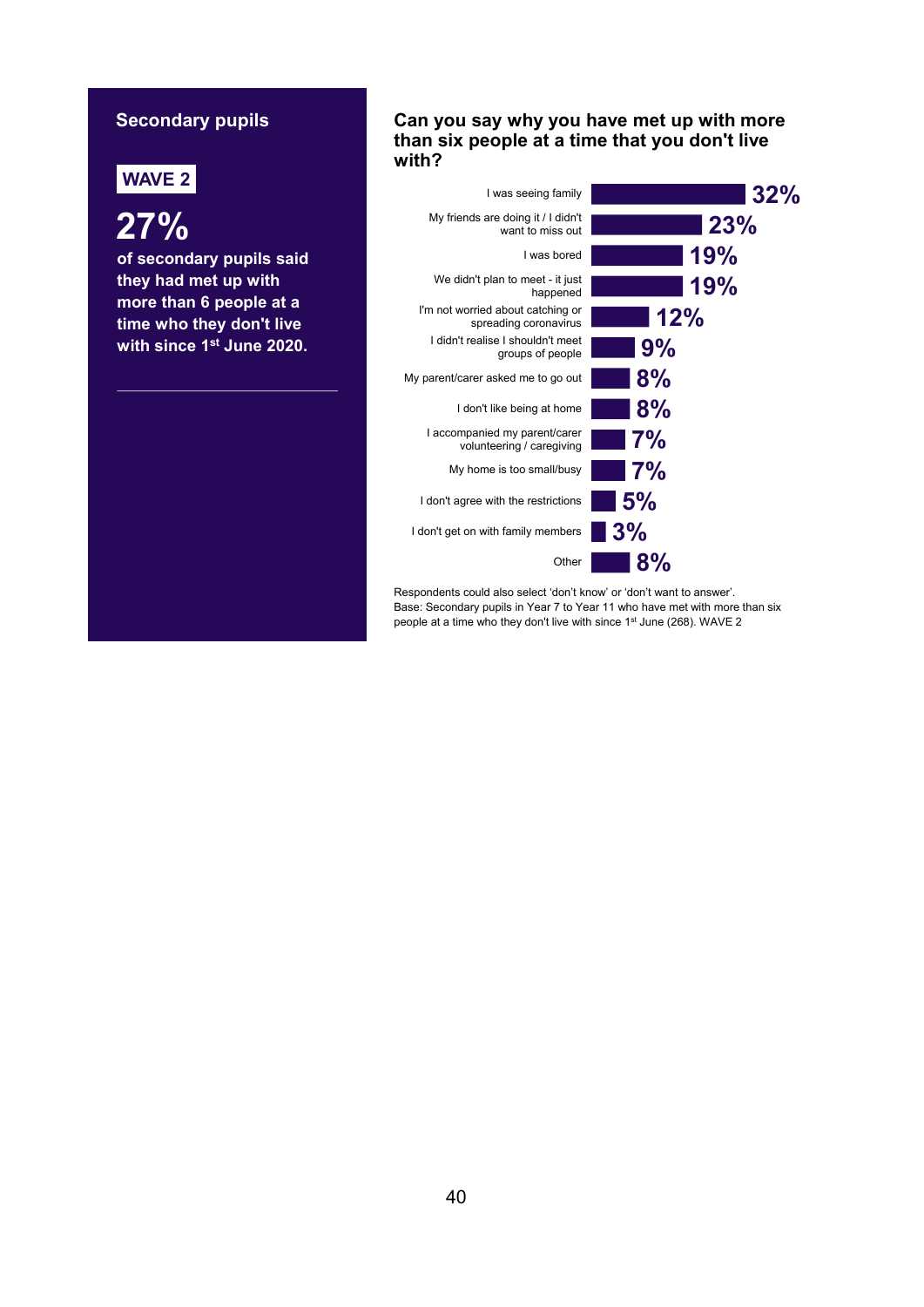# <span id="page-40-0"></span>**Mental health and wellbeing**

This section covers young people's metal health and wellbeing during lockdown, including the information both secondary pupils and parents/guardians need to look after their mental health as well as online safety.

Key findings include:

- When asked to rate how anxious their child appeared on the day before the survey on a scale of  $0 - 10$ , where 0 is 'not at all' and 10 is 'completely', primary parents/guardians on average gave a low score of 3 out of 10. Secondary pupils had a similar average anxiousness score of 2.9 out of 10.
- When asked to rate how happy they felt the day before the survey on a scale of 0-10, where 0 is 'not at all' and 10 is 'completely', secondary pupils reported an average score of 6.9 out of 10.
- 36% of primary parents/guardians reported that they had looked for information on how to look after their child's mental health and wellbeing during lockdown. Just 12% of secondary pupils had looked for information on how to support their own mental health and wellbeing during lockdown.
- Primary parents/guardians would find it useful to have more information on managing their child's emotions and behaviour, whilst secondary parents/guardians are most likely to want information on helping their child maintain friendships whilst socially distancing.
- 82% of secondary pupils say they would report feeling unsafe online to their parent/guardian.

# <span id="page-40-1"></span>**Anxiousness**

At wave 1, parents/guardians were asked to rate on a scale of  $0 - 10$ , where 0 is 'not at all' and 10 is 'completely', how anxious their child appeared the day before. On average, primary parents/guardians gave a low score of 3 out of 10. However, there was a wide variety of responses and around a quarter (24%) of primary parents/guardians rated their child as having seemed highly anxious on the previous day $8$ .

Secondary pupils were also asked to report their own level of feeling anxious on the previous day. On average secondary pupils had a low anxiousness score of 2.9 out of

<span id="page-40-2"></span><sup>&</sup>lt;sup>8</sup> A score of 6 or more out of 10 on a scale of 0 (not at all) to 10 (completely).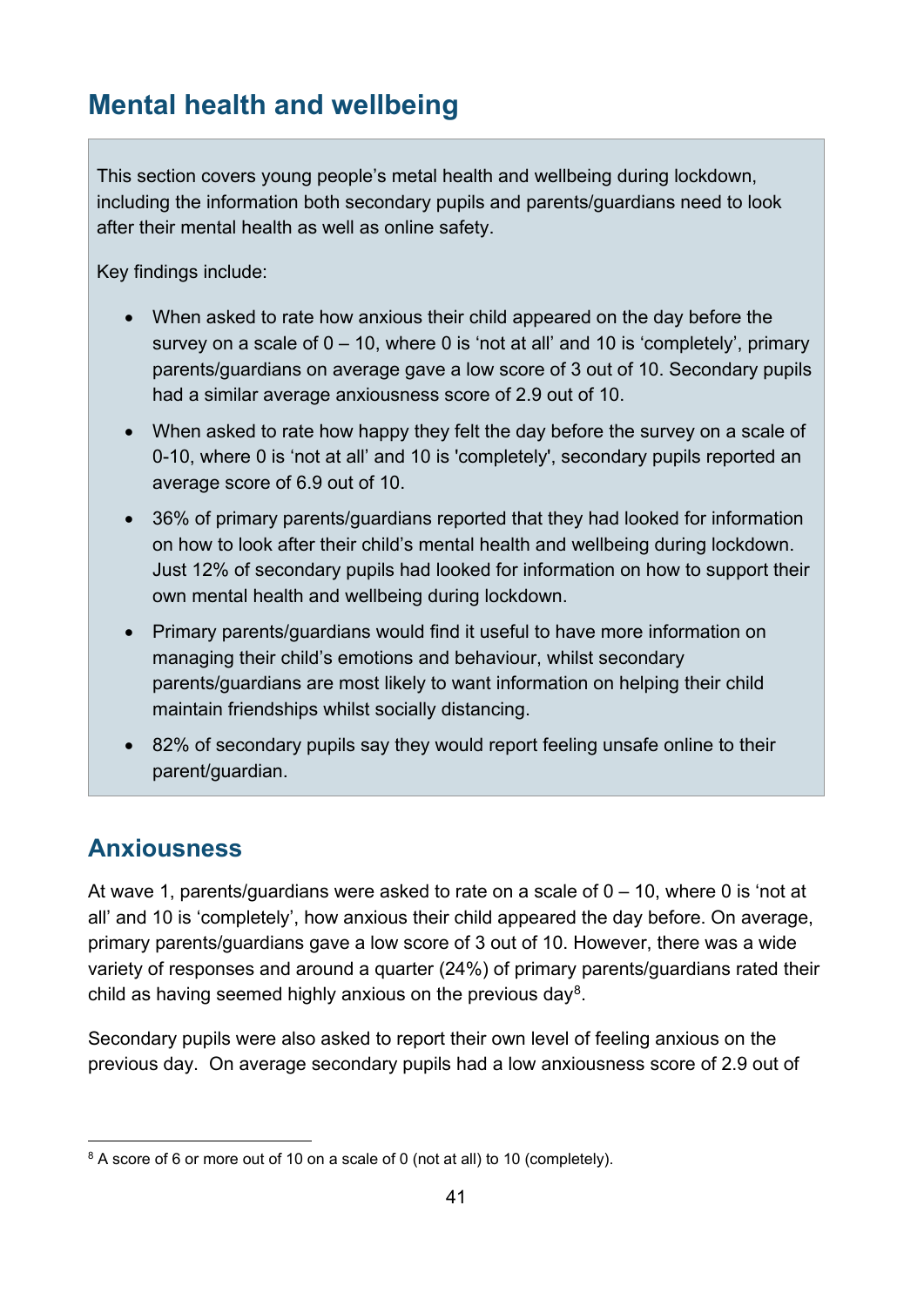10. Almost a quarter (23%) of the secondary pupils reported feeling highly anxious on the day before their survey.

# <span id="page-41-0"></span>**Happiness**

Secondary pupils were asked to rate their overall happiness for the previous day on a scale of 0 to 10, where 0 is 'not at all' and 10 is 'completely'. The average score was 6.9 out of 10, and 12% reported low happiness<sup>9</sup>.

# <span id="page-41-1"></span>**Support for young people's mental health and wellbeing**

### <span id="page-41-2"></span>**Primary**

At wave 2, slightly more than a third (36%) of primary parents/guardians reported that they had looked for information on how to look after their child's mental health and wellbeing during lockdown.

Parents/guardians who had looked for this information were most likely to look on social media (37%), an NHS or other health service website (32%), or a mental health or youth support charity website (31%). Some parents/guardians had also contacted their child's school (28%) or had used wellbeing apps (27%).

For those who had looked for information, nearly half (45%) said they had found all the information they were looking for. However, around two in five (42%) didn't find all or any of the information they were seeking. The most common reason for this was that the information was not focussed on what they wanted to know (53%).

### <span id="page-41-3"></span>**Secondary**

Secondary pupils were also asked if they had looked for information to support their mental health and wellbeing during lockdown. The majority (85%) said that they **hadn't** looked for information on the topic, with only around one in ten (12%) who said that they had.

Those who had looked for information on how to support their mental health and wellbeing were most like to have looked on social media (43%). Wellbeing apps and mental health or youth support charity websites were also sources some had used (28% and 27% respectively). Nearly a quarter (23%) had contacted their school for information.

<span id="page-41-4"></span> $9$  A score of 0-4 out of 10 on a scale of 0 (not at all) to 10 (completely).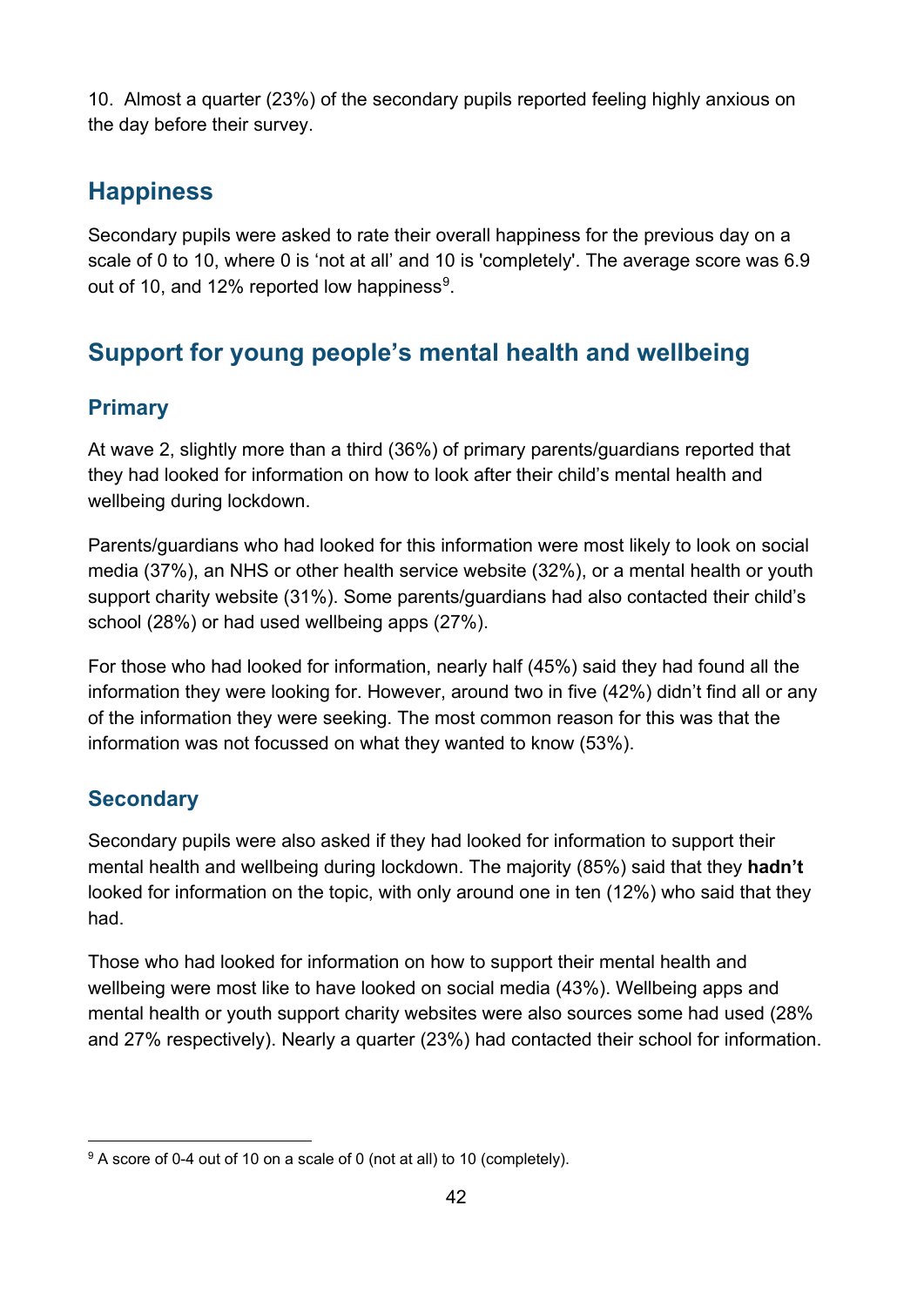Of those who looked for information on mental health and wellbeing, most (82%) found some or all the information they were looking for. However, 35% found only some of the information they needed and 5% didn't find any of the information they were looking for.

### <span id="page-42-0"></span>**Further information and support**

As shown in [Figure 21,](#page-42-1) parents/guardians were asked what they would find most useful to have more information on to help them look after their child's mental health and wellbeing. The most common response among primary parents/guardians was more information on managing their child's emotions and behaviour (37%), whilst secondary parents/guardians were most likely to say they would like information on helping their child maintain friendships whilst socially distancing (29%).

#### <span id="page-42-1"></span>**Figure 21: Topics parents/guardians would like information on to help look after their child's mental health and wellbeing**

**Which of the following, if any, would you find most useful to have more information on to help you look after your child's mental health and wellbeing?**



Base: All parents/guardians of children in Reception to Year 6 (1,000); All parents/guardians of children in Year 7 to Year 11 (1,001). WAVE 1.

Secondary pupils were most interested in having more information on maintaining friendships while social distancing (30%) and preparing to return to school (25%). Smaller proportions also said they would find it useful to have more information on identifying if they are struggling and where to go for help (17%), activities to support good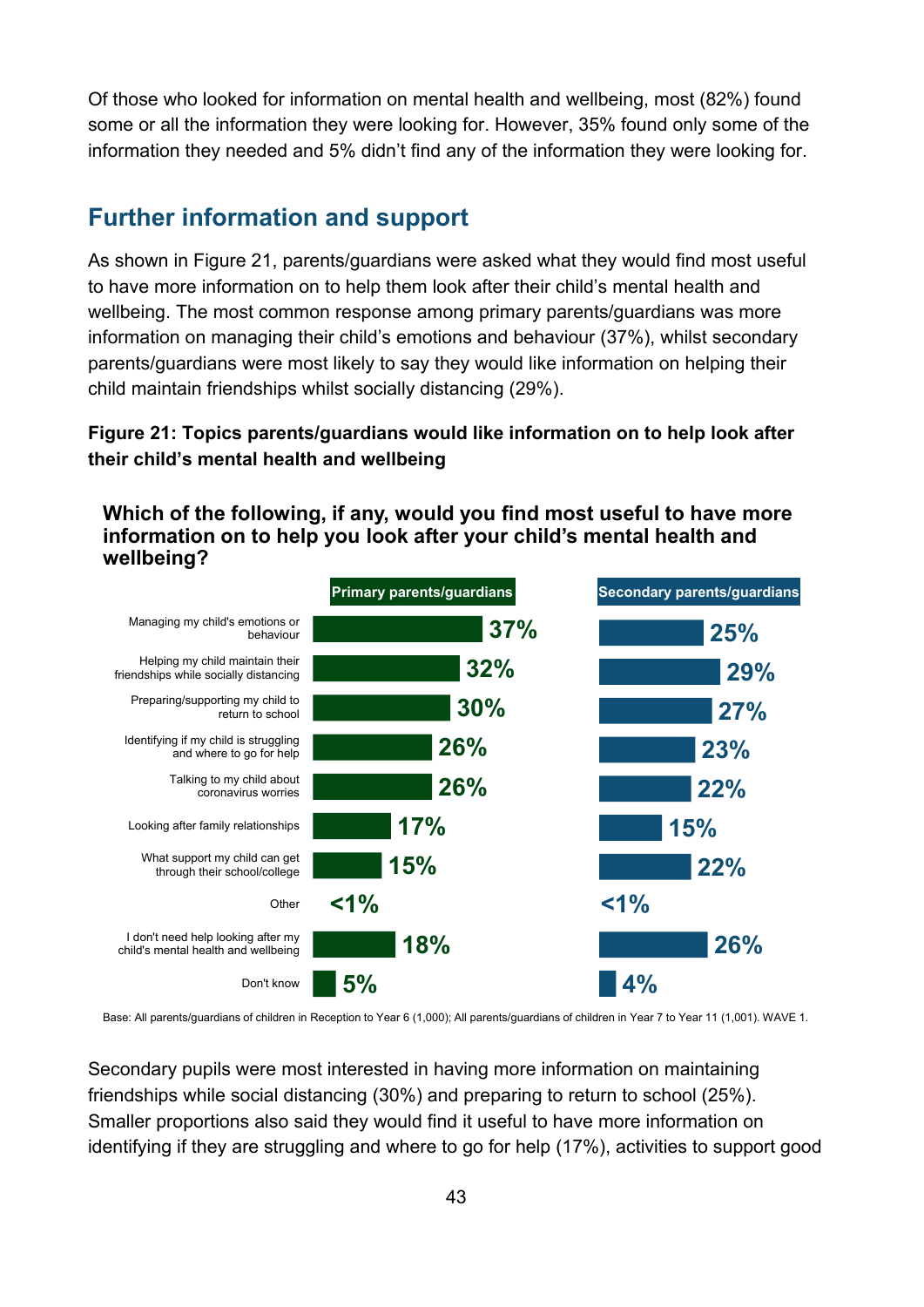mental health and wellbeing (16%) and what support they can get through their school/college (16%).

At wave 2, secondary pupils were also asked which types of support they would feel comfortable using if they needed help with their mental health whilst access to face-toface services is limited. Around three in five (59%) said that they would feel comfortable accessing at least one of the types of support included in the question (shown in [Figure](#page-43-1)  [22\)](#page-43-1), with preferred options being a text, webchat or email support service (28%) and apps to help manage mental health being (26%).

#### <span id="page-43-1"></span>**Figure 22: Services secondary pupils would feel comfortable accessing if they needed support with their mental health**

#### **While access to face-to-face services is limited, which, if any, of the following services would you be comfortable using if you needed support for your mental health?**



Base: All secondary pupils in Year 7 to Year 11 (1,000). WAVE 2

# <span id="page-43-0"></span>**Online safety**

**Secondary pupils**

Secondary pupils were asked who, if anyone, they would speak to if they were to feel unsafe online. The most common response by far was that they would report it to their parent/guardian (82%). Just 4% said they would be unlikely to report feeling unsafe online to anyone. A full breakdown of response is shown in [Figure 23.](#page-44-0)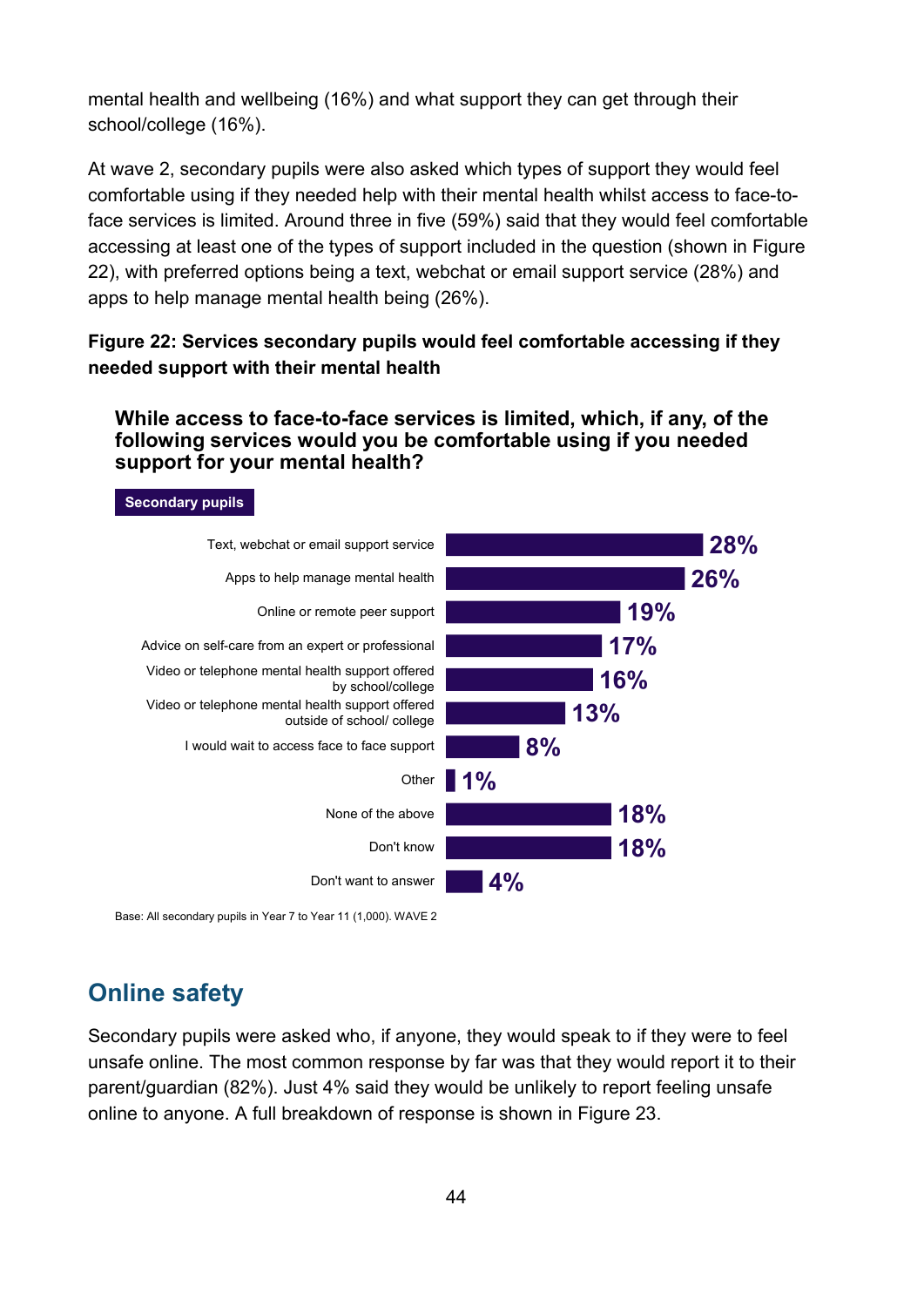#### <span id="page-44-0"></span>**Figure 23: Who secondary pupils would report feeling unsafe online to**

**If you were to feel unsafe online, who, if anyone, would you report it to?**



Base: All secondary pupils in Year 7 to Year 11 (1,000). WAVE 2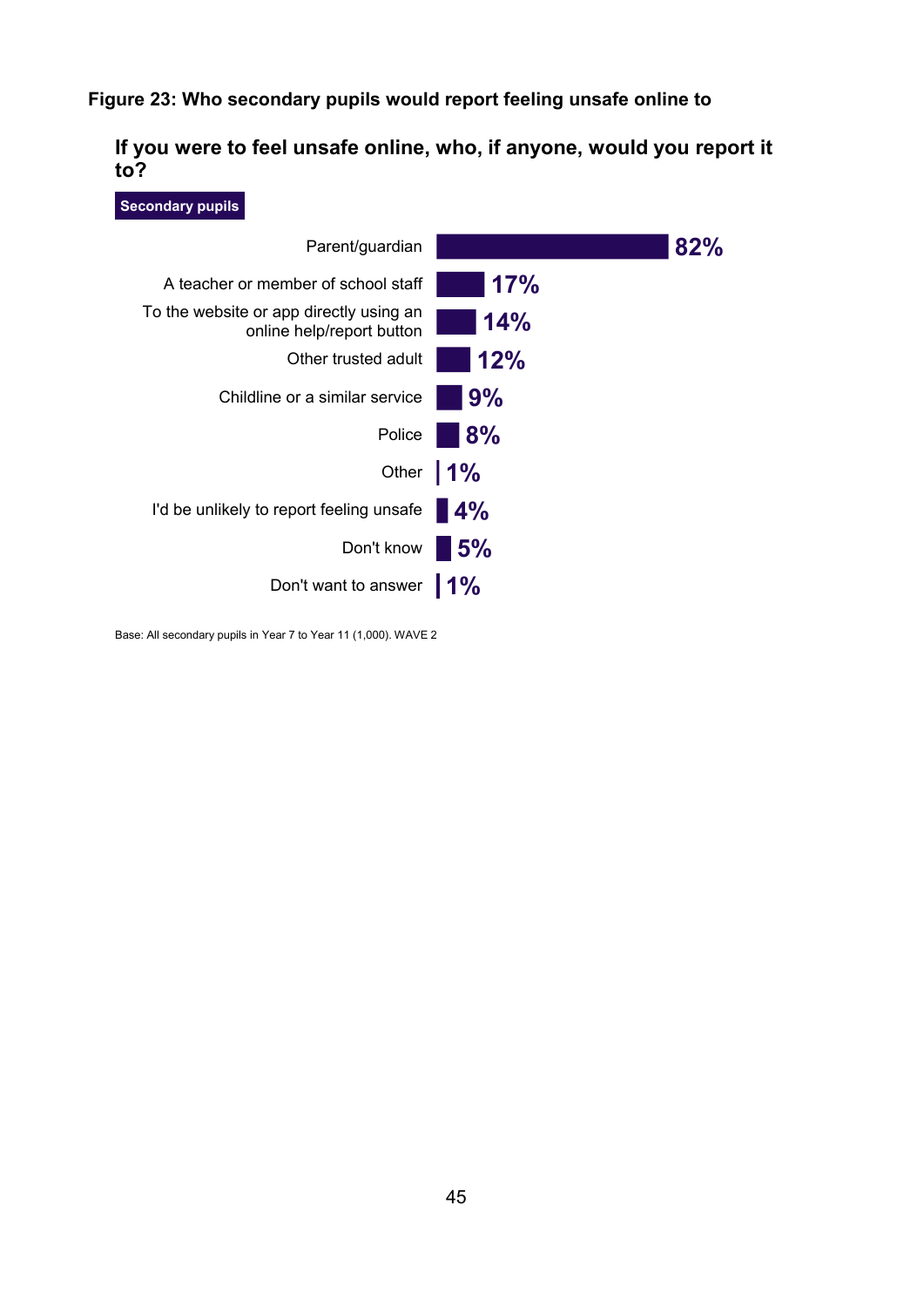# <span id="page-45-0"></span>**Appendix**

# <span id="page-45-1"></span>**Comparing the sample profile across waves**

The tables below show the profile of the achieved samples at wave 1 and wave  $2^{10,11}$  $2^{10,11}$  $2^{10,11}$ .

#### **Table 2: Profile of primary parents/guardians by wave**

|                               | <b>Wave 1 (%)</b>       | <b>Wave 2 (%)</b> |
|-------------------------------|-------------------------|-------------------|
|                               | $n = 1,000$             | $n = 1,000$       |
| Child year group              |                         |                   |
| Reception                     | 14                      | 14                |
| Year 1                        | 14                      | 14                |
| Year <sub>2</sub>             | 15                      | 15                |
| Year <sub>3</sub>             | 15                      | 15                |
| Year 4                        | 14                      | 14                |
| Year 5                        | 14                      | 14                |
| Year <sub>6</sub>             | 14                      | 14                |
| <b>Region</b>                 |                         |                   |
| North East & Yorkshire        | 14                      | 14                |
| North West                    | 13                      | 13                |
| <b>Midlands</b>               | 19                      | 19                |
| South West                    | $\boldsymbol{9}$        | $9\,$             |
| South East & Anglia           | 27                      | 27                |
| <b>Greater London</b>         | 16                      | 16                |
| <b>Child gender</b>           |                         |                   |
| Female                        | 49                      | 49                |
| Male                          | 51                      | 51                |
| <b>Social grade</b>           |                         |                   |
| ABC1                          | 69                      | 70                |
| C <sub>2</sub> DE             | 31                      | 30                |
| <b>Parent ethnicity</b>       |                         |                   |
| Asian or Asian British        | 8                       | 8                 |
| Black/African/Caribbean/Black | $\mathbf{3}$            | $\boldsymbol{2}$  |
| <b>British</b>                |                         |                   |
| Mixed/multiple ethnic groups  | $\overline{\mathbf{2}}$ | $\boldsymbol{2}$  |
| White                         | 85                      | 87                |
| Other ethnic group            | 1                       | $\star$           |
| <b>FSM</b>                    |                         |                   |
| Yes                           | 32                      | 32                |

<span id="page-45-2"></span> $10$  The profile percentages are the figures after weighting on child gender, region and year group has been applied.

<span id="page-45-3"></span> $11$  Where responses do not sum to 100% this is due to rounding or some respondents choosing not to answer the question.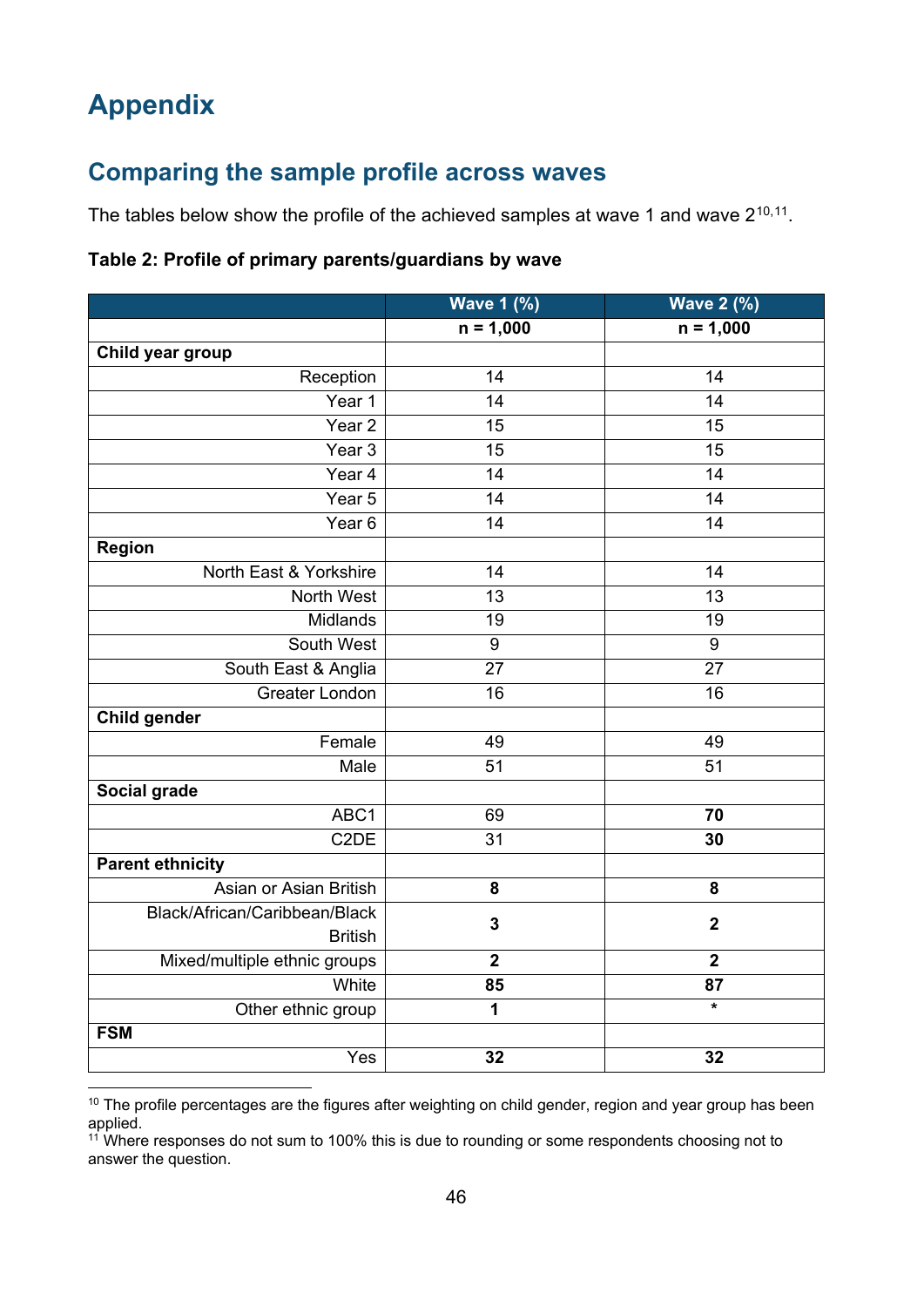| No                                  | 65 | 66             |
|-------------------------------------|----|----------------|
| Urban/rural                         |    |                |
| Urban                               | 75 | 76             |
| Rural                               | 14 | 15             |
| <b>Parent employment status</b>     |    |                |
| Employed                            | 79 | 80             |
| Unemployed                          | 21 | 20             |
| Keyworker in household              |    |                |
| Yes                                 | 53 | 55             |
| No                                  | 46 | 44             |
| <b>Parent highest qualification</b> |    |                |
| No formal qualifications            | 4  | $\overline{2}$ |
| <b>NVQ 1-3</b>                      | 47 | 41             |
| $NVO$ 4+                            | 50 | 55             |

# **Table 3: Profile of secondary parents/guardians by wave**

|                               | <b>Wave 1 (%)</b> | <b>Wave 2 (%)</b> |
|-------------------------------|-------------------|-------------------|
|                               | $n = 1,001$       | $n = 1,000$       |
| Child year group              |                   |                   |
| Year 7                        | 21                | 21                |
| Year <sub>8</sub>             | 20                | 20                |
| Year 9                        | 20                | 20                |
| Year 10                       | 20                | 20                |
| Year 11                       | 19                | 19                |
| <b>Region</b>                 |                   |                   |
| North East & Yorkshire        | 14                | 14                |
| North West                    | 13                | 13                |
| <b>Midlands</b>               | 20                | 20                |
| South West                    | 9                 | 9                 |
| South East & Anglia           | 28                | 28                |
| <b>Greater London</b>         | $\overline{15}$   | 15                |
| <b>Child gender</b>           |                   |                   |
| Female                        | 49                | 49                |
| Male                          | 51                | 51                |
| Social grade                  |                   |                   |
| ABC1                          | 69                | 76                |
| C <sub>2</sub> DE             | 31                | 24                |
| <b>Parent ethnicity</b>       |                   |                   |
| Asian or Asian British        | 6                 | $\overline{7}$    |
| Black/African/Caribbean/Black | $\overline{2}$    | $\overline{2}$    |
| <b>British</b>                |                   |                   |
| Mixed/multiple ethnic groups  | $\overline{2}$    | $\overline{2}$    |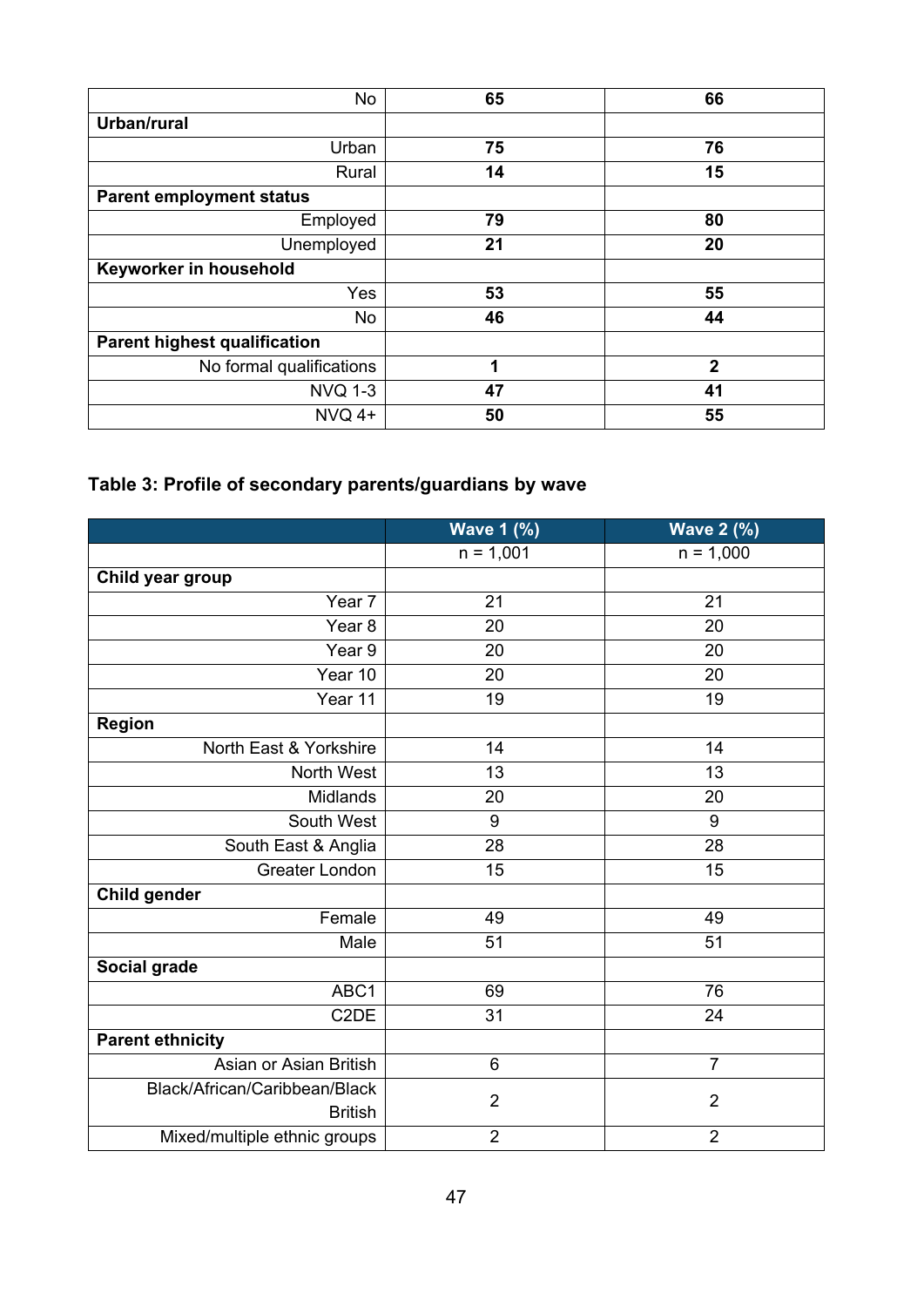| White                               | 89 | 88      |
|-------------------------------------|----|---------|
| Other ethnic group                  | *  | $\star$ |
| <b>FSM</b>                          |    |         |
| Yes                                 | 19 | 16      |
| No                                  | 79 | 83      |
| Urban/rural                         |    |         |
| Urban                               | 77 | 77      |
| Rural                               | 15 | 15      |
| <b>Parent employment status</b>     |    |         |
| Employed                            | 80 | 80      |
| Unemployed                          | 20 | 20      |
| Keyworker in household              |    |         |
| Yes                                 | 54 | 56      |
| No                                  | 44 | 43      |
| <b>Parent highest qualification</b> |    |         |
| No formal qualifications            | 3  | 3       |
| <b>NVQ 1-3</b>                      | 50 | 50      |
| $NVO$ 4+                            | 45 | 45      |

# **Table 4: Profile of secondary pupils by wave**

|                         | <b>Wave 1 (%)</b> | <b>Wave 2 (%)</b> |
|-------------------------|-------------------|-------------------|
|                         | $n = 1,001$       | $n = 1,000$       |
| Child year group        |                   |                   |
| Year 7                  | 21                | 21                |
| Year 8                  | 20                | 20                |
| Year 9                  | 20                | 20                |
| Year 10                 | 20                | 20                |
| Year 11                 | 19                | 19                |
| <b>Region</b>           |                   |                   |
| North East & Yorkshire  | 14                | 14                |
| North West              | 13                | 13                |
| <b>Midlands</b>         | 20                | 20                |
| South West              | 9                 | 9                 |
| South East & Anglia     | 28                | 28                |
| <b>Greater London</b>   | 15                | 15                |
| Child gender            |                   |                   |
| Female                  | 49                | 49                |
| Male                    | 51                | 51                |
| Social grade            |                   |                   |
| ABC <sub>1</sub>        | 70                | 75                |
| C <sub>2</sub> DE       | 30                | 25                |
| <b>Parent ethnicity</b> |                   |                   |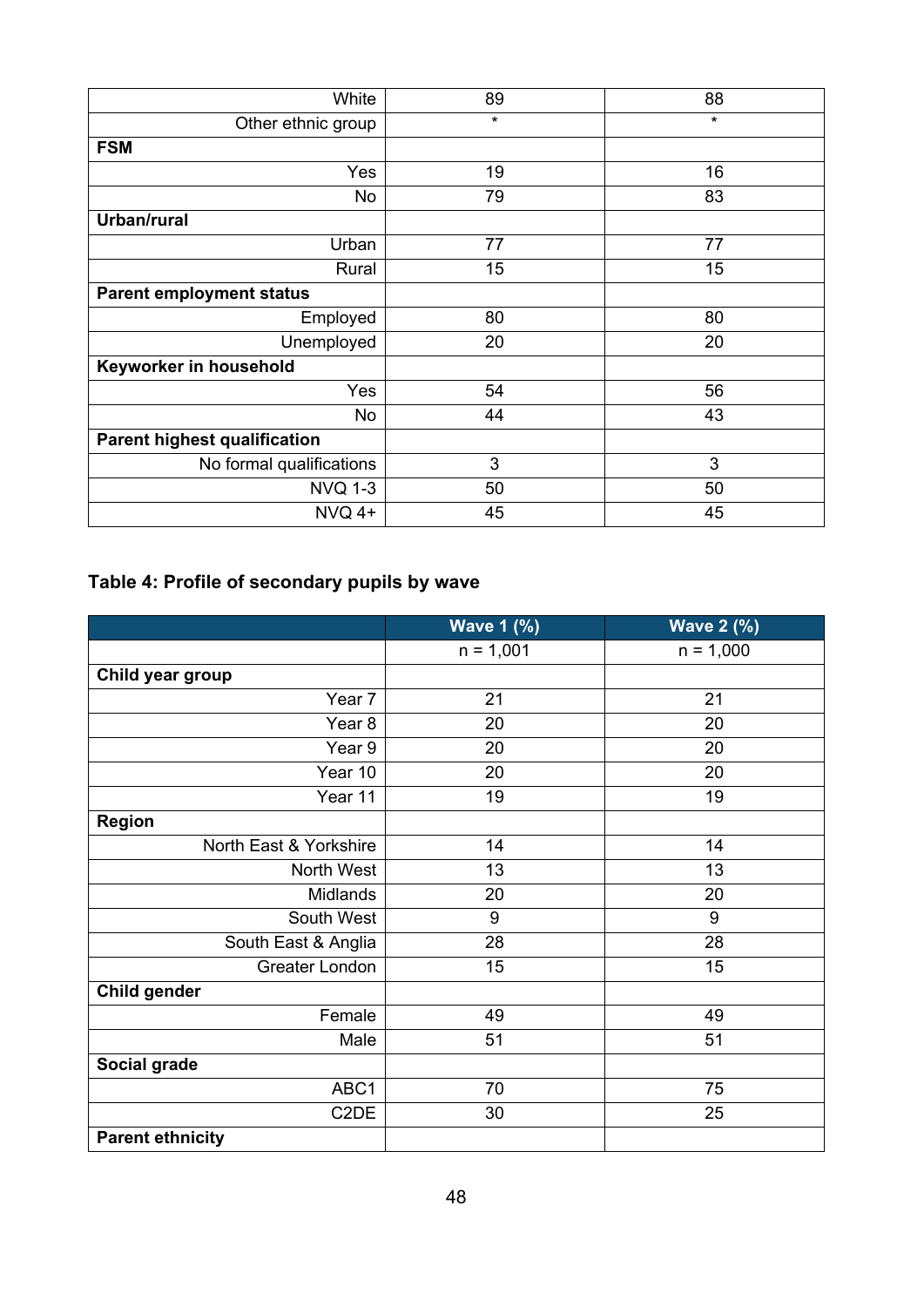| Asian or Asian British          | 6              | $\overline{7}$ |
|---------------------------------|----------------|----------------|
| Black/African/Caribbean/Black   | $\overline{2}$ | $\overline{2}$ |
| <b>British</b>                  |                |                |
| Mixed/multiple ethnic groups    | 1              | $\overline{2}$ |
| White                           | 89             | 87             |
| Other ethnic group              | $\star$        | 1              |
| <b>FSM</b>                      |                |                |
| Yes                             | 17             | 16             |
| No                              | 81             | 82             |
| Urban/rural                     |                |                |
| Urban                           | 78             | 76             |
| Rural                           | 14             | 16             |
| <b>Parent employment status</b> |                |                |
| Employed                        | 79             | 82             |
| Unemployed                      | 21             | 18             |
| Keyworker in household          |                |                |
| Yes                             | 55             | 57             |
| No                              | 43             | 43             |